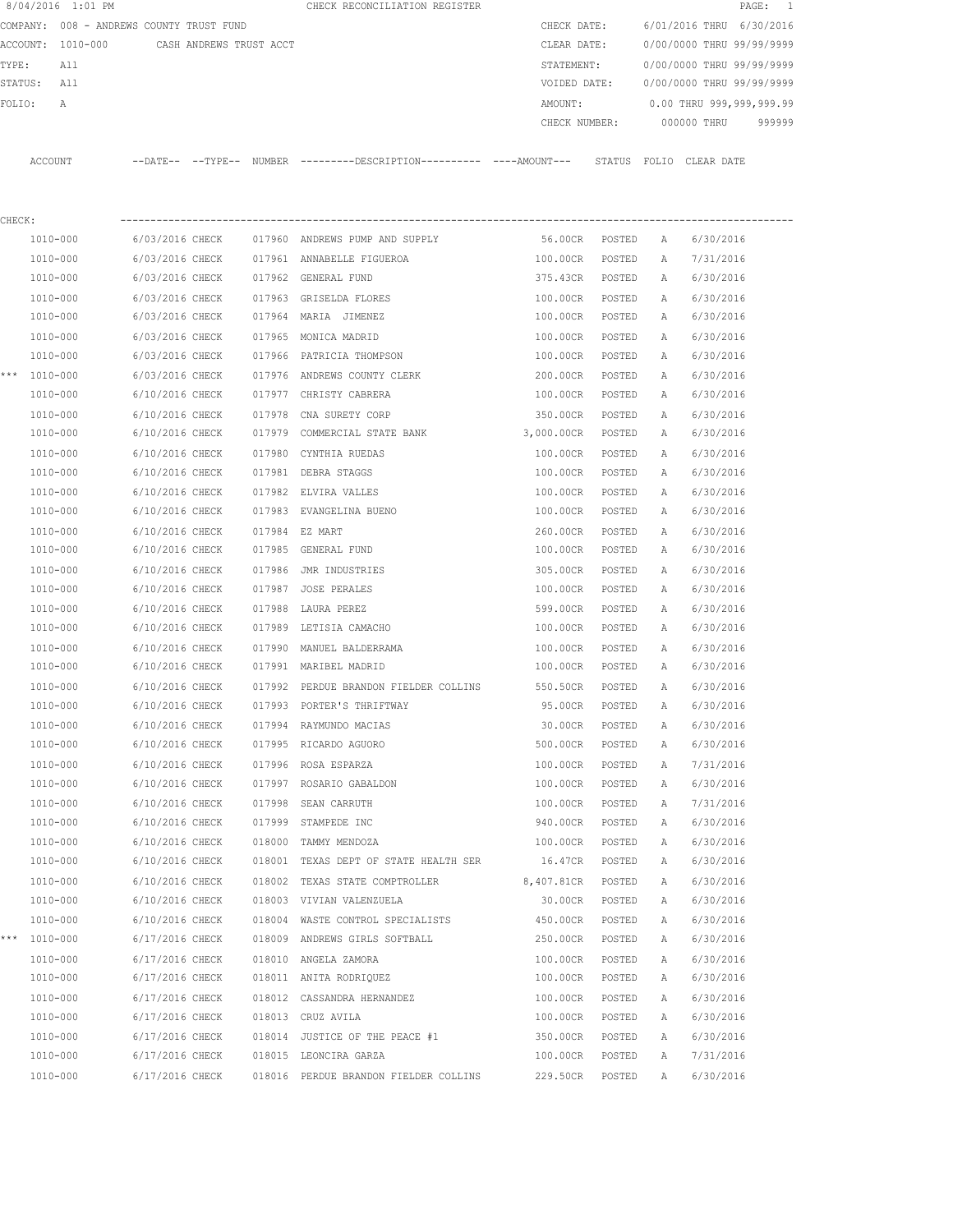|        | 8/04/2016 1:01 PM                        |                 |                         | CHECK RECONCILIATION REGISTER           |        |                                                                                             |         |   | PAGE:                     | 2      |
|--------|------------------------------------------|-----------------|-------------------------|-----------------------------------------|--------|---------------------------------------------------------------------------------------------|---------|---|---------------------------|--------|
|        | COMPANY: 008 - ANDREWS COUNTY TRUST FUND |                 |                         |                                         |        | CHECK DATE:                                                                                 |         |   | 6/01/2016 THRU 6/30/2016  |        |
|        | ACCOUNT: 1010-000                        |                 | CASH ANDREWS TRUST ACCT |                                         |        | CLEAR DATE:                                                                                 |         |   | 0/00/0000 THRU 99/99/9999 |        |
| TYPE:  | All                                      |                 |                         |                                         |        | STATEMENT:                                                                                  |         |   | 0/00/0000 THRU 99/99/9999 |        |
|        | STATUS: All                              |                 |                         |                                         |        | VOIDED DATE:                                                                                |         |   | 0/00/0000 THRU 99/99/9999 |        |
| FOLIO: | А                                        |                 |                         |                                         |        | AMOUNT:                                                                                     |         |   | 0.00 THRU 999,999,999.99  |        |
|        |                                          |                 |                         |                                         |        | CHECK NUMBER:                                                                               |         |   | 000000 THRU               | 999999 |
|        |                                          |                 |                         |                                         |        |                                                                                             |         |   |                           |        |
|        | ACCOUNT                                  |                 |                         |                                         |        | --DATE-- --TYPE-- NUMBER ---------DESCRIPTION--------- ----AMOUNT--- STATUS FOLIO CLEARDATE |         |   |                           |        |
|        |                                          |                 |                         |                                         |        |                                                                                             |         |   |                           |        |
|        |                                          |                 |                         |                                         |        |                                                                                             |         |   |                           |        |
| CHECK: |                                          |                 |                         |                                         |        |                                                                                             |         |   |                           |        |
|        | *** 1010-000                             |                 |                         | 6/24/2016 CHECK 018025 AGUSTIN GONZALES |        | 100.00CR POSTED                                                                             |         | A | 7/31/2016                 |        |
|        | 1010-000                                 | 6/24/2016 CHECK |                         | 018026 ANA GARZA                        |        | 100.00CR                                                                                    | POSTED  | A | 7/31/2016                 |        |
|        | 1010-000                                 | 6/24/2016 CHECK |                         | 018027 CHRISSY TRAVIS                   |        | 100.00CR                                                                                    | POSTED  | A | 7/31/2016                 |        |
|        | 1010-000                                 | 6/24/2016 CHECK |                         | 018028 DENINE DOMINGUEZ                 |        | 100.00CR                                                                                    | POSTED  | A | 7/31/2016                 |        |
|        | 1010-000                                 | 6/24/2016 CHECK |                         | 018029 DIANA VASQUEZ                    |        | 100.00CR                                                                                    | POSTED  | A | 7/31/2016                 |        |
|        | 1010-000                                 |                 |                         |                                         |        |                                                                                             |         |   |                           |        |
|        |                                          | 6/24/2016 CHECK |                         | 018030 GENERAL FUND                     |        | 100.00CR                                                                                    | POSTED  | A | 6/30/2016                 |        |
|        | 1010-000                                 | 6/24/2016 CHECK |                         | 018031 JANET HARRELSON                  |        | 100.00CR                                                                                    | OUTSTND | A | 0/00/0000                 |        |
|        | 1010-000                                 | 6/24/2016 CHECK |                         | 018032 JUSTICE OF THE PEACE #1          |        | 40.00CR                                                                                     | POSTED  | Α | 6/30/2016                 |        |
|        | 1010-000                                 | 6/24/2016 CHECK |                         | 018033 TONI JOHNSON                     |        | 100.00CR                                                                                    | POSTED  | A | 7/31/2016                 |        |
|        | *** 1010-000                             | 6/30/2016 CHECK |                         | 018035 ALYSSA WILLIAMS VOIDED           |        | 100.00CR                                                                                    | VOIDED  | Α | 6/30/2016                 |        |
|        | 1010-000                                 | 6/30/2016 CHECK |                         | 018036 ANNE SALINAS                     |        | 100.00CR                                                                                    | OUTSTND | A | 0/00/0000                 |        |
|        | 1010-000                                 | 6/30/2016 CHECK |                         | 018037 JESSICA PEREZ                    |        | 250.00CR                                                                                    | POSTED  | Α | 7/31/2016                 |        |
|        | 1010-000                                 | 6/30/2016 CHECK |                         | 018038 LETICIA EDWARDS                  |        | 100.00CR                                                                                    | POSTED  | Α | 7/31/2016                 |        |
|        | 1010-000                                 | 6/30/2016 CHECK |                         | 018039 LORINA INFANTE                   |        | 100.00CR                                                                                    | POSTED  | Α | 7/31/2016                 |        |
|        | 1010-000                                 | 6/30/2016 CHECK |                         | 018040 LUIS ALMANCE                     |        | 100.00CR                                                                                    | OUTSTND | A | 0/00/0000                 |        |
|        | 1010-000                                 | 6/30/2016 CHECK |                         | 018041 NANCY WILSON                     |        | 100.00CR                                                                                    | POSTED  | Α | 7/31/2016                 |        |
|        | 1010-000                                 | 6/30/2016 CHECK |                         | 018042 ROSA GONZALEZ                    |        | 100.00CR                                                                                    | POSTED  | A | 7/31/2016                 |        |
|        |                                          |                 |                         |                                         |        |                                                                                             |         |   |                           |        |
|        | MISCELLANEOUS:                           |                 |                         |                                         |        |                                                                                             |         |   |                           |        |
|        | 1010-000                                 |                 |                         |                                         |        |                                                                                             |         |   |                           |        |
|        |                                          |                 |                         |                                         |        |                                                                                             |         |   |                           |        |
|        | TOTALS FOR ACCOUNT 1010-000              |                 |                         | CHECK                                   | TOTAL: | 21,184.71CR                                                                                 |         |   |                           |        |
|        |                                          |                 |                         | DEPOSIT                                 | TOTAL: | 0.00                                                                                        |         |   |                           |        |
|        |                                          |                 |                         | INTEREST                                | TOTAL: | 0.00                                                                                        |         |   |                           |        |
|        |                                          |                 |                         | MISCELLANEOUS                           | TOTAL: | 100.00                                                                                      |         |   |                           |        |
|        |                                          |                 |                         | SERVICE CHARGE                          | TOTAL: | 0.00                                                                                        |         |   |                           |        |
|        |                                          |                 |                         | EFT                                     | TOTAL: | 0.00                                                                                        |         |   |                           |        |
|        |                                          |                 |                         | BANK-DRAFT                              | TOTAL: | 0.00                                                                                        |         |   |                           |        |
|        |                                          |                 |                         |                                         |        |                                                                                             |         |   |                           |        |
|        | TOTALS FOR ANDREWS COUNTY TRUST FUND     |                 |                         | CHECK                                   | TOTAL: | 21,184.71CR                                                                                 |         |   |                           |        |
|        |                                          |                 |                         | DEPOSIT                                 | TOTAL: | 0.00                                                                                        |         |   |                           |        |
|        |                                          |                 |                         | INTEREST                                | TOTAL: | 0.00                                                                                        |         |   |                           |        |
|        |                                          |                 |                         | MISCELLANEOUS                           | TOTAL: | 100.00                                                                                      |         |   |                           |        |
|        |                                          |                 |                         | SERVICE CHARGE TOTAL:                   |        | 0.00                                                                                        |         |   |                           |        |
|        |                                          |                 |                         | EFT                                     | TOTAL: | 0.00                                                                                        |         |   |                           |        |
|        |                                          |                 |                         | BANK-DRAFT                              | TOTAL: | 0.00                                                                                        |         |   |                           |        |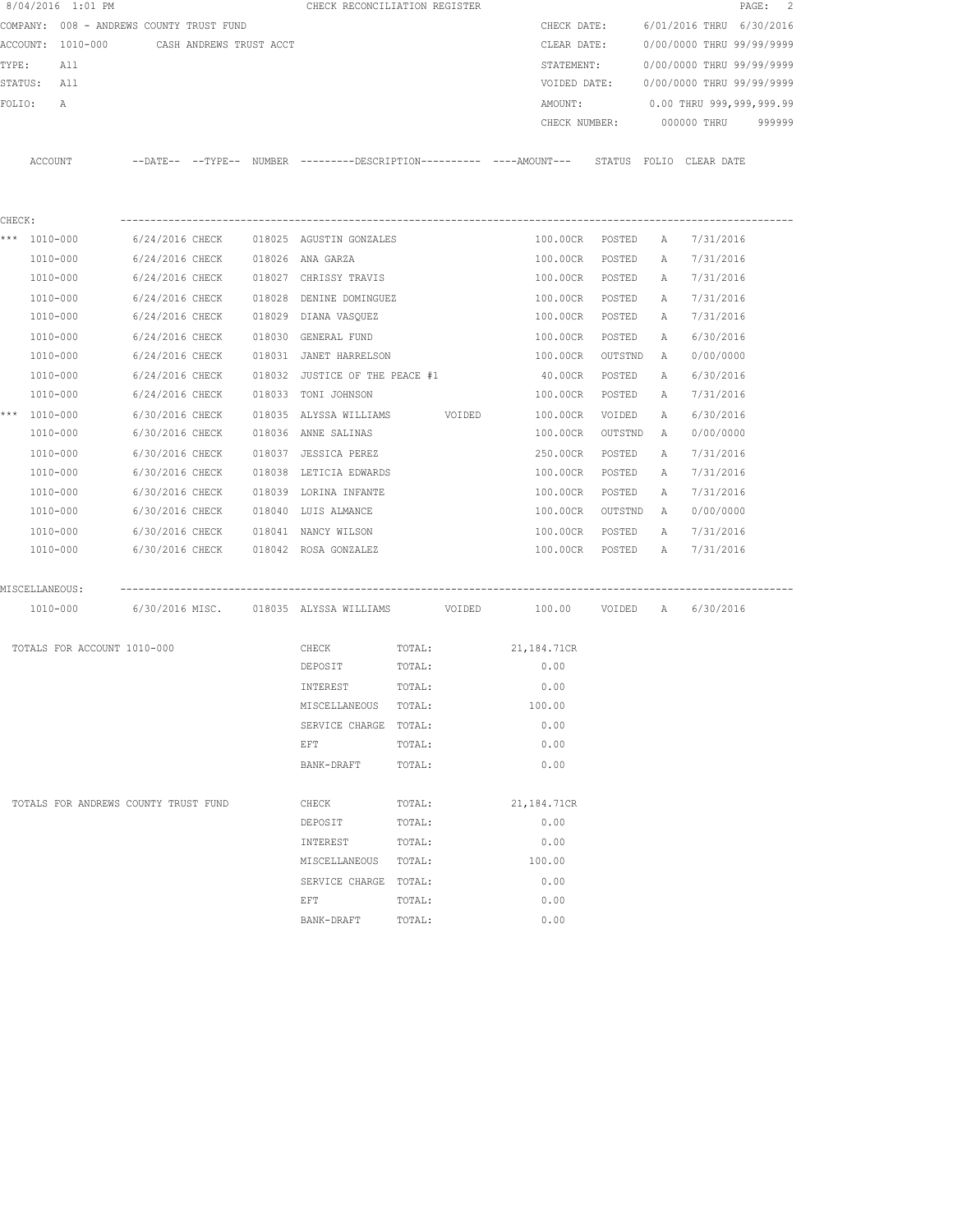|        | 8/04/2016 1:01 PM           |                 |  |                                             | CHECK RECONCILIATION REGISTER                                                                |                                |  |                           | PAGE: 3 |
|--------|-----------------------------|-----------------|--|---------------------------------------------|----------------------------------------------------------------------------------------------|--------------------------------|--|---------------------------|---------|
|        | COMPANY: 014 - TIF GRANT    |                 |  |                                             |                                                                                              | CHECK DATE:                    |  | 6/01/2016 THRU 6/30/2016  |         |
|        | ACCOUNT: 1010-000           | TIF GRANT       |  |                                             |                                                                                              | CLEAR DATE:                    |  | 0/00/0000 THRU 99/99/9999 |         |
|        | TYPE: All                   |                 |  |                                             |                                                                                              | STATEMENT:                     |  | 0/00/0000 THRU 99/99/9999 |         |
|        | STATUS: All                 |                 |  |                                             |                                                                                              | VOIDED DATE:                   |  | 0/00/0000 THRU 99/99/9999 |         |
|        | FOLIO:<br>$\mathbb{A}$      |                 |  |                                             |                                                                                              | AMOUNT:                        |  | 0.00 THRU 999,999,999.99  |         |
|        |                             |                 |  |                                             |                                                                                              | CHECK NUMBER:                  |  | 000000 THRU 999999        |         |
|        | ACCOUNT                     |                 |  |                                             | --DATE-- --TYPE-- NUMBER ---------DESCRIPTION---------- ----AMOUNT--- STATUS FOLIO CLEARDATE |                                |  |                           |         |
|        |                             |                 |  |                                             |                                                                                              |                                |  |                           |         |
| CHECK: | 1010-000                    |                 |  | 6/03/2016 CHECK 017967 E & N TRUCKING       |                                                                                              | 5,440.00CR POSTED A 6/30/2016  |  |                           |         |
|        | 1010-000                    |                 |  | 6/03/2016 CHECK 017968 HSM FARMS            |                                                                                              | 10,000.00CR POSTED A 6/30/2016 |  |                           |         |
|        | 1010-000                    |                 |  | 6/03/2016 CHECK 017969 J B & AUDREY WHATLEY |                                                                                              | 16,627.50CR POSTED             |  | A 6/30/2016               |         |
|        | 1010-000                    | 6/03/2016 CHECK |  | 017970 MARTIN'S INC.                        |                                                                                              | 5,440.00CR POSTED              |  | A 6/30/2016               |         |
|        | 1010-000                    | 6/03/2016 CHECK |  | 017971 WEST TEXAS CONSULTANTS INC           |                                                                                              | 21,576.40CR POSTED             |  | A 6/30/2016               |         |
|        | *** 1010-000                |                 |  | 6/10/2016 CHECK 018008 MARTIN'S INC.        |                                                                                              | 8,330.00CR POSTED              |  | A 6/30/2016               |         |
|        | *** 1010-000                |                 |  |                                             | 6/17/2016 CHECK 018024 WEST TEXAS CONSULTANTS INC 21,193.92CR POSTED                         |                                |  | A 6/30/2016               |         |
|        | *** 1010-000                |                 |  |                                             | $6/30/2016$ CHECK 018048 LIPHAM ASPHALT & PAVING CO., L 631,682.44CR POSTED                  |                                |  | A 7/31/2016               |         |
|        | 1010-000                    |                 |  |                                             | 6/30/2016 CHECK 018049 YELLOWHOUSE MACHINERY COVOIDED 1,822.43CR VOIDED                      |                                |  | A 6/30/2016               |         |
|        | MISCELLANEOUS:              |                 |  |                                             |                                                                                              |                                |  |                           |         |
|        | 1010-000                    |                 |  |                                             | 6/30/2016 MISC.   018049 YELLOWHOUSE MACHINERY COVOIDED    1,822.43   VOIDED   A   6/30/2016 |                                |  |                           |         |
|        | TOTALS FOR ACCOUNT 1010-000 |                 |  | CHECK                                       | TOTAL:                                                                                       | 722,112.69CR                   |  |                           |         |
|        |                             |                 |  | DEPOSIT                                     | TOTAL:                                                                                       | 0.00                           |  |                           |         |
|        |                             |                 |  | INTEREST                                    | TOTAL:                                                                                       | 0.00                           |  |                           |         |
|        |                             |                 |  | MISCELLANEOUS TOTAL:                        |                                                                                              | 1,822.43                       |  |                           |         |
|        |                             |                 |  | SERVICE CHARGE TOTAL:                       |                                                                                              | 0.00                           |  |                           |         |
|        |                             |                 |  | EFT                                         | TOTAL:                                                                                       | 0.00                           |  |                           |         |
|        |                             |                 |  | BANK-DRAFT                                  | TOTAL:                                                                                       | 0.00                           |  |                           |         |
|        | TOTALS FOR TIF GRANT        |                 |  | CHECK                                       | TOTAL:                                                                                       | 722,112.69CR                   |  |                           |         |
|        |                             |                 |  | DEPOSIT                                     | TOTAL:                                                                                       | 0.00                           |  |                           |         |
|        |                             |                 |  | INTEREST                                    | TOTAL:                                                                                       | 0.00                           |  |                           |         |
|        |                             |                 |  | MISCELLANEOUS TOTAL:                        |                                                                                              | 1,822.43                       |  |                           |         |
|        |                             |                 |  | SERVICE CHARGE TOTAL:                       |                                                                                              | 0.00                           |  |                           |         |
|        |                             |                 |  | EFT                                         | TOTAL:                                                                                       | 0.00                           |  |                           |         |
|        |                             |                 |  | BANK-DRAFT                                  | TOTAL:                                                                                       | 0.00                           |  |                           |         |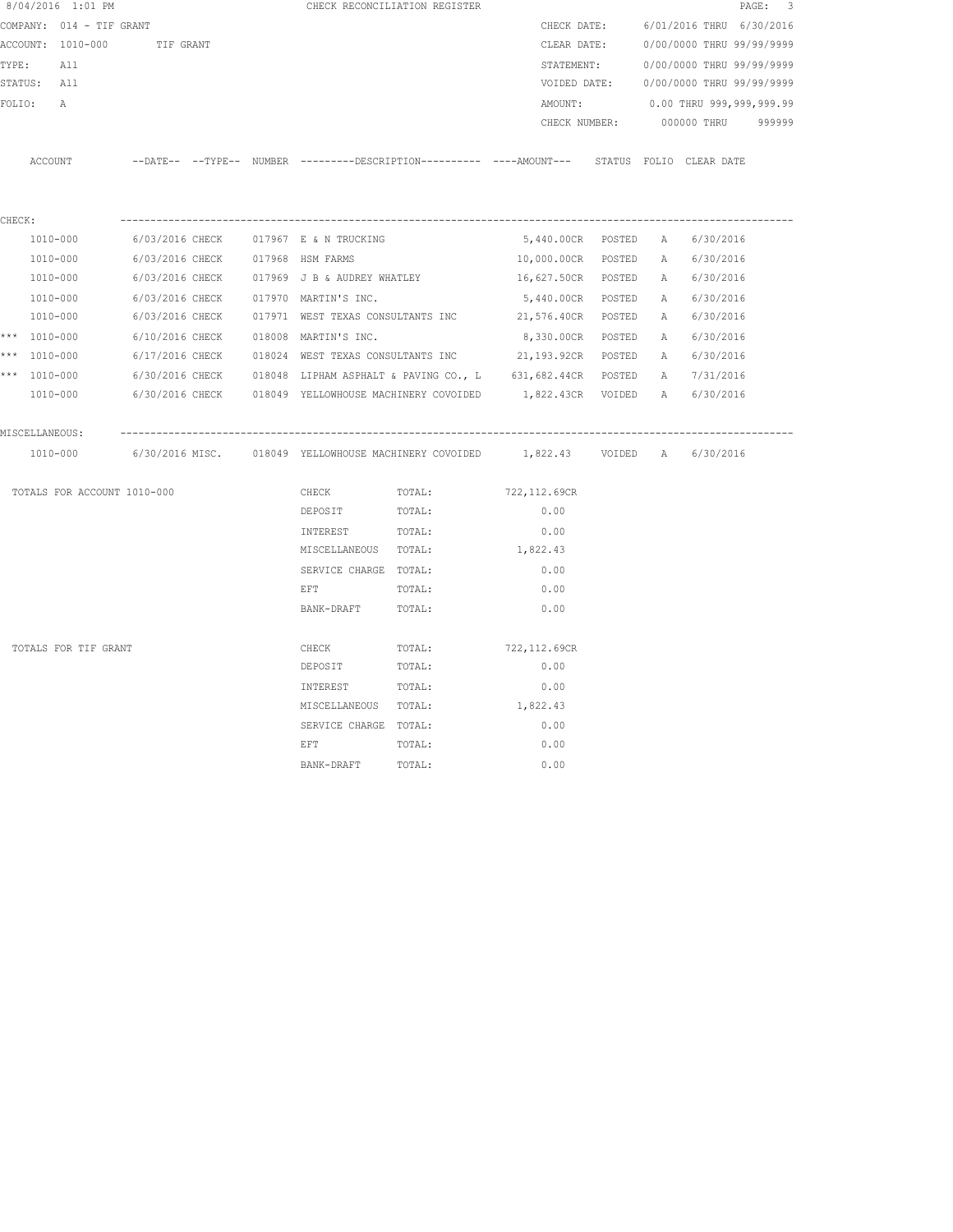|        | 8/04/2016 1:01 PM                  |                          |  |                                                                                                                | CHECK RECONCILIATION REGISTER |                                                                                            |   |                                        | PAGE: 4 |
|--------|------------------------------------|--------------------------|--|----------------------------------------------------------------------------------------------------------------|-------------------------------|--------------------------------------------------------------------------------------------|---|----------------------------------------|---------|
|        | COMPANY: 015 - CAPITAL IMPROVEMENT |                          |  |                                                                                                                |                               | CHECK DATE:                                                                                |   | 6/01/2016 THRU 6/30/2016               |         |
|        | ACCOUNT: 1010-000                  | CASH CAPITAL IMPROVEMENT |  |                                                                                                                |                               | CLEAR DATE:                                                                                |   | 0/00/0000 THRU 99/99/9999              |         |
| TYPE:  | All                                |                          |  |                                                                                                                |                               |                                                                                            |   | STATEMENT: 0/00/0000 THRU 99/99/9999   |         |
|        | STATUS: All                        |                          |  |                                                                                                                |                               |                                                                                            |   | VOIDED DATE: 0/00/0000 THRU 99/99/9999 |         |
| FOLIO: | A                                  |                          |  |                                                                                                                |                               | AMOUNT:                                                                                    |   | 0.00 THRU 999,999,999.99               |         |
|        |                                    |                          |  |                                                                                                                |                               |                                                                                            |   | CHECK NUMBER: 000000 THRU 999999       |         |
|        | ACCOUNT                            |                          |  |                                                                                                                |                               | --DATE-- --TYPE-- NUMBER --------DESCRIPTION---------- ---AMOUNT--- STATUS FOLIO CLEARDATE |   |                                        |         |
| CHECK: |                                    |                          |  |                                                                                                                |                               |                                                                                            |   |                                        |         |
|        | 1010-000                           |                          |  |                                                                                                                |                               | $6/10/2016$ CHECK $018007$ L 5 CONTRUCTION LLC $32,278.22$ CR POSTED A                     |   | 6/30/2016                              |         |
|        | *** $1010 - 000$                   |                          |  | 6/17/2016 CHECK 018021 ELLIOTT ELECTRIC SUPPLY                                                                 |                               | 182.98CR POSTED                                                                            | A | 6/30/2016                              |         |
|        | 1010-000                           |                          |  | $6/17/2016$ CHECK $018022$ HIGGINBOTHAM BROS & CO LLC                                                          |                               | 53.89CR POSTED                                                                             |   | A 6/30/2016                            |         |
|        | 1010-000                           |                          |  | 6/17/2016 CHECK 018023 PAUL EVANS                                                                              |                               | 5,893.61CR POSTED                                                                          |   | A 6/30/2016                            |         |
|        | *** 1010-000                       |                          |  | 6/30/2016 CHECK 018046 JERRY SCOTT                                                                             |                               | 2,210.00CR POSTED                                                                          |   | A 7/31/2016                            |         |
|        | 1010-000                           |                          |  | 6/30/2016 CHECK 018047 PATTY DRIVER                                                                            |                               |                                                                                            |   | 136.71CR POSTED A 7/31/2016            |         |
|        | TOTALS FOR ACCOUNT 1010-000        |                          |  | CHECK                                                                                                          | TOTAL:                        | 40,755.41CR                                                                                |   |                                        |         |
|        |                                    |                          |  | DEPOSIT                                                                                                        | TOTAL:                        | 0.00                                                                                       |   |                                        |         |
|        |                                    |                          |  | INTEREST TOTAL:                                                                                                |                               | 0.00                                                                                       |   |                                        |         |
|        |                                    |                          |  | MISCELLANEOUS TOTAL:                                                                                           |                               | 0.00                                                                                       |   |                                        |         |
|        |                                    |                          |  | SERVICE CHARGE TOTAL:                                                                                          |                               | 0.00                                                                                       |   |                                        |         |
|        |                                    |                          |  | EFT FOR THE STATE OF THE STATE OF THE STATE OF THE STATE OF THE STATE OF THE STATE OF THE STATE OF THE STATE O | TOTAL:                        | 0.00                                                                                       |   |                                        |         |
|        |                                    |                          |  | BANK-DRAFT                                                                                                     | TOTAL:                        | 0.00                                                                                       |   |                                        |         |
|        | TOTALS FOR CAPITAL IMPROVEMENT     |                          |  | CHECK                                                                                                          | TOTAL:                        | 40,755.41CR                                                                                |   |                                        |         |
|        |                                    |                          |  | DEPOSIT                                                                                                        | TOTAL:                        | 0.00                                                                                       |   |                                        |         |
|        |                                    |                          |  | INTEREST                                                                                                       | TOTAL:                        | 0.00                                                                                       |   |                                        |         |
|        |                                    |                          |  | MISCELLANEOUS TOTAL:                                                                                           |                               | 0.00                                                                                       |   |                                        |         |
|        |                                    |                          |  | SERVICE CHARGE TOTAL:                                                                                          |                               | 0.00                                                                                       |   |                                        |         |
|        |                                    |                          |  | EFT                                                                                                            | TOTAL:                        | 0.00                                                                                       |   |                                        |         |
|        |                                    |                          |  | BANK-DRAFT                                                                                                     | TOTAL:                        | 0.00                                                                                       |   |                                        |         |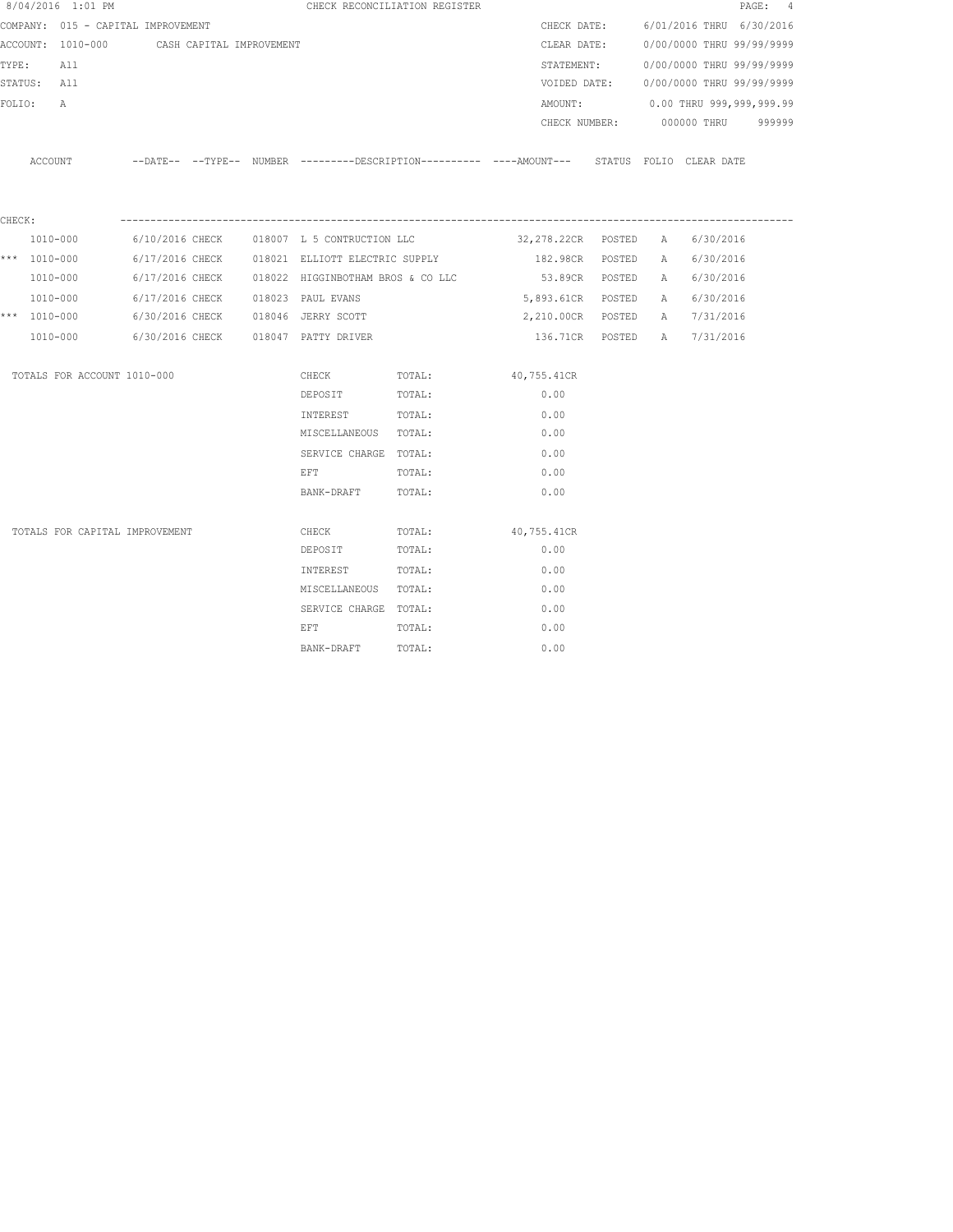| 8/04/2016 1:01 PM |                                       |        | CHECK RECONCILIATION REGISTER                                                                |                   |        |              | PAGE:                     | -5     |
|-------------------|---------------------------------------|--------|----------------------------------------------------------------------------------------------|-------------------|--------|--------------|---------------------------|--------|
|                   | COMPANY: 018 - ANDREWS EMPLOYEE TRUST |        |                                                                                              | CHECK DATE:       |        |              | 6/01/2016 THRU 6/30/2016  |        |
| ACCOUNT: 1010-000 | CASH ANDREWS EMPLOYEE TRUST           |        |                                                                                              | CLEAR DATE:       |        |              | 0/00/0000 THRU 99/99/9999 |        |
| TYPE:<br>All      |                                       |        |                                                                                              | STATEMENT:        |        |              | 0/00/0000 THRU 99/99/9999 |        |
| STATUS:<br>All    |                                       |        |                                                                                              | VOIDED DATE:      |        |              | 0/00/0000 THRU 99/99/9999 |        |
| FOLIO:<br>A       |                                       |        |                                                                                              | AMOUNT:           |        |              | 0.00 THRU 999,999,999.99  |        |
|                   |                                       |        |                                                                                              | CHECK NUMBER:     |        |              | 000000 THRU               | 999999 |
| ACCOUNT           |                                       |        | --DATE-- --TYPE-- NUMBER ---------DESCRIPTION---------- ----AMOUNT--- STATUS FOLIO CLEARDATE |                   |        |              |                           |        |
| CHECK:            |                                       |        |                                                                                              |                   |        |              |                           |        |
| 1010-000          | 6/02/2016 CHECK                       |        | 047156 MIDLAND MEMORIAL HOSPITAL 6,092.40CR POSTED                                           |                   |        | A            | 6/30/2016                 |        |
| 1010-000          | 6/02/2016 CHECK                       |        | 047157 MIDLAND PATHOLOGISTS                                                                  | 25.00CR POSTED    |        | Α            | 6/30/2016                 |        |
| 1010-000          | 6/02/2016 CHECK                       |        | 047158 MICHAEL Q WATSON, MD                                                                  | 76.50CR POSTED    |        | A            | 6/30/2016                 |        |
| 1010-000          | 6/02/2016 CHECK                       |        | 047159 PERMIAN REGIONAL MEDICAL CTR.                                                         | 1,139.20CR POSTED |        | A            | 6/30/2016                 |        |
| 1010-000          | 6/02/2016 CHECK                       |        | 047160 PERMIAN CARDIOLOGY ASSOCIATES                                                         | 2.44CR POSTED     |        | A            | 6/30/2016                 |        |
| 1010-000          | 6/02/2016 CHECK                       |        | 047161 TEXAS CARDIAC ARRHYTHMIA PLLC                                                         | 2,994.00CR POSTED |        | A            | 6/30/2016                 |        |
| 1010-000          | 6/02/2016 CHECK                       |        | 047162 SOUTHWEST MEDICAL IMAGING                                                             | 36.00CR           | POSTED | A            | 6/30/2016                 |        |
| 1010-000          | 6/02/2016 CHECK                       |        | 047163 MIDLAND PATHOLOGISTS                                                                  | 32.42CR           | POSTED | A            | 6/30/2016                 |        |
| 1010-000          | 6/02/2016 CHECK                       |        | 047164 LUBBOCK UROLOGY CLINIC                                                                | 103.20CR          | POSTED | A            | 6/30/2016                 |        |
| 1010-000          | 6/02/2016 CHECK                       |        | 047165 ADA SUE HALEY                                                                         | 135.00CR          | POSTED | A            | 6/30/2016                 |        |
| 1010-000          | 6/02/2016 CHECK                       |        | 047166 OUEST DIAGNOSTICS                                                                     | 25.99CR           | POSTED | Α            | 6/30/2016                 |        |
| 1010-000          | 6/02/2016 CHECK                       | 047167 | QUEST DIAGNOSTICS                                                                            | 12.83CR           | POSTED | Α            | 6/30/2016                 |        |
| 1010-000          | 6/02/2016 CHECK                       | 047168 | TEXAS ONCOLOGY, P.A.                                                                         | 109.45CR          | POSTED | A            | 6/30/2016                 |        |
| 1010-000          | 6/02/2016 CHECK                       | 047169 | TEXAS ONCOLOGY, P.A.                                                                         | 11.36CR           | POSTED | Α            | 6/30/2016                 |        |
| 1010-000          | 6/02/2016 CHECK                       | 047170 | TEXAS ONCOLOGY, P.A.                                                                         | 19.76CR           | POSTED | A            | 6/30/2016                 |        |
| 1010-000          | 6/02/2016 CHECK                       | 047171 | TEXAS ONCOLOGY, P.A.                                                                         | 4.22CR            | POSTED | A            | 6/30/2016                 |        |
| 1010-000          | 6/02/2016 CHECK                       | 047172 | TEXAS ONCOLOGY, P.A.                                                                         | 14.82CR           | POSTED | А            | 6/30/2016                 |        |
| 1010-000          | 6/02/2016 CHECK                       | 047173 | MCH PROFESSIONAL CARE PATHOLOG                                                               | 127.18CR          | POSTED | A            | 6/30/2016                 |        |
| 1010-000          | 6/02/2016 CHECK                       | 047174 | JAMES H MILLER DDS                                                                           | 210.00CR          | POSTED | A            | 6/30/2016                 |        |
| 1010-000          | 6/02/2016 CHECK                       | 047175 | TEXAS EMERGENCY STAFFING                                                                     | 411.51CR          | POSTED | A            | 6/30/2016                 |        |
| 1010-000          | 6/02/2016 CHECK                       |        | 047176 ACS/ NURSES UNLIITED MANAGED                                                          | 250.91CR          | POSTED | A            | 6/30/2016                 |        |
| 1010-000          | 6/02/2016 CHECK                       |        | 047177 MCH PROFESSIONAL CARE PATHOLOG                                                        | 10.87CR           | POSTED | A            | 6/30/2016                 |        |
| 1010-000          | 6/02/2016 CHECK                       |        | 047178 MCH PROCARE HOSPITAL BASED                                                            | 16.22CR           | POSTED | A            | 6/30/2016                 |        |
| 1010-000          | 6/02/2016 CHECK                       |        | 047179 MCH PROFESSIONAL CARE PATHOLOG                                                        | 40.99CR           | POSTED | $\mathbb{A}$ | 6/30/2016                 |        |
| 1010-000          | 6/02/2016 CHECK                       |        | 047180 BASIN EMERGENCY PHYSICIANS                                                            | 690.75CR          | POSTED | А            | 6/30/2016                 |        |
| 1010-000          | 6/02/2016 CHECK                       |        | 047181 PERMIAN REGIONAL MEDICAL CTR.                                                         | 33.48CR           | POSTED | Α            | 6/30/2016                 |        |
| 1010-000          | 6/02/2016 CHECK                       |        | 047182 MIDLAND MEMORIAL HOSPITAL                                                             | 68.17CR           | POSTED | Α            | 6/30/2016                 |        |
| 1010-000          | 6/02/2016 CHECK                       |        | 047183 SOUTHWEST MEDICAL IMAGING                                                             | 25.80CR           | POSTED | Α            | 6/30/2016                 |        |
| 1010-000          | 6/02/2016 CHECK                       |        | 047184 TEXAS ONCOLOGY, P.A.                                                                  | 109.45CR          | POSTED | Α            | 6/30/2016                 |        |
| $1010 - 000$      | 6/02/2016 CHECK                       | 047185 | TEXAS ONCOLOGY, P.A.                                                                         | 14.82CR           | POSTED | Α            | 6/30/2016                 |        |
| 1010-000          | 6/02/2016 CHECK                       | 047186 | TEXAS ONCOLOGY, P.A.                                                                         | 11.36CR           | POSTED | Α            | 6/30/2016                 |        |
| 1010-000          | 6/02/2016 CHECK                       | 047187 | TEXAS ONCOLOGY, P.A.                                                                         | 19.76CR           | POSTED | Α            | 6/30/2016                 |        |
| 1010-000          | 6/02/2016 CHECK                       | 047188 | TEXAS ONCOLOGY, P.A.                                                                         | 4.22CR            | POSTED | Α            | 6/30/2016                 |        |
| 1010-000          | 6/02/2016 CHECK                       | 047189 | TEXAS ONCOLOGY, P.A.                                                                         | 39.03CR           | POSTED | Α            | 6/30/2016                 |        |
| 1010-000          | 6/02/2016 CHECK                       | 047190 | TEXAS ONCOLOGY, P.A.                                                                         | 35.58CR           | POSTED | Α            | 6/30/2016                 |        |
| 1010-000          | 6/02/2016 CHECK                       |        | 047191 PERMIAN REGIONAL MEDICAL CTR.                                                         | 171.36CR          | POSTED | Α            | 6/30/2016                 |        |
| 1010-000          | 6/02/2016 CHECK                       |        | 047192 ANDREWS FAMILY MEDICINE                                                               | 84.37CR           | POSTED | Α            | 6/30/2016                 |        |
| 1010-000          | 6/09/2016 CHECK                       |        | 047193 WELLDYNE RX                                                                           | 29,188.50CR       | POSTED | Α            | 6/30/2016                 |        |
| 1010-000          | 6/09/2016 CHECK                       |        | 047194 ANDREWS FAMILY MEDICINE                                                               | 476.13CR          | POSTED | Α            | 6/30/2016                 |        |
| 1010-000          | 6/09/2016 CHECK                       |        | 047195 PERMIAN REGIONAL MEDICAL CTR.                                                         | 1,021.20CR        | POSTED | Α            | 6/30/2016                 |        |
| 1010-000          | 6/09/2016 CHECK                       |        | 047196 HIGH PLAINS RADIOLOGICAL ASSN                                                         | 34.00CR           | POSTED | Α            | 6/30/2016                 |        |
| 1010-000          | 6/09/2016 CHECK                       |        | 047197 QUICK CARE CLINIC                                                                     | 20.56CR           | POSTED | Α            | 6/30/2016                 |        |
| 1010-000          | 6/09/2016 CHECK                       |        | 047198 VERONICA SANCHEZ-BERNUY                                                               | 247.00CR          | POSTED | Α            | 6/30/2016                 |        |
| 1010-000          | 6/09/2016 CHECK                       |        | 047199 VERONICA SANCHEZ-BERNUY                                                               | 345.00CR          | POSTED | Α            | 6/30/2016                 |        |
|                   |                                       |        |                                                                                              |                   |        |              |                           |        |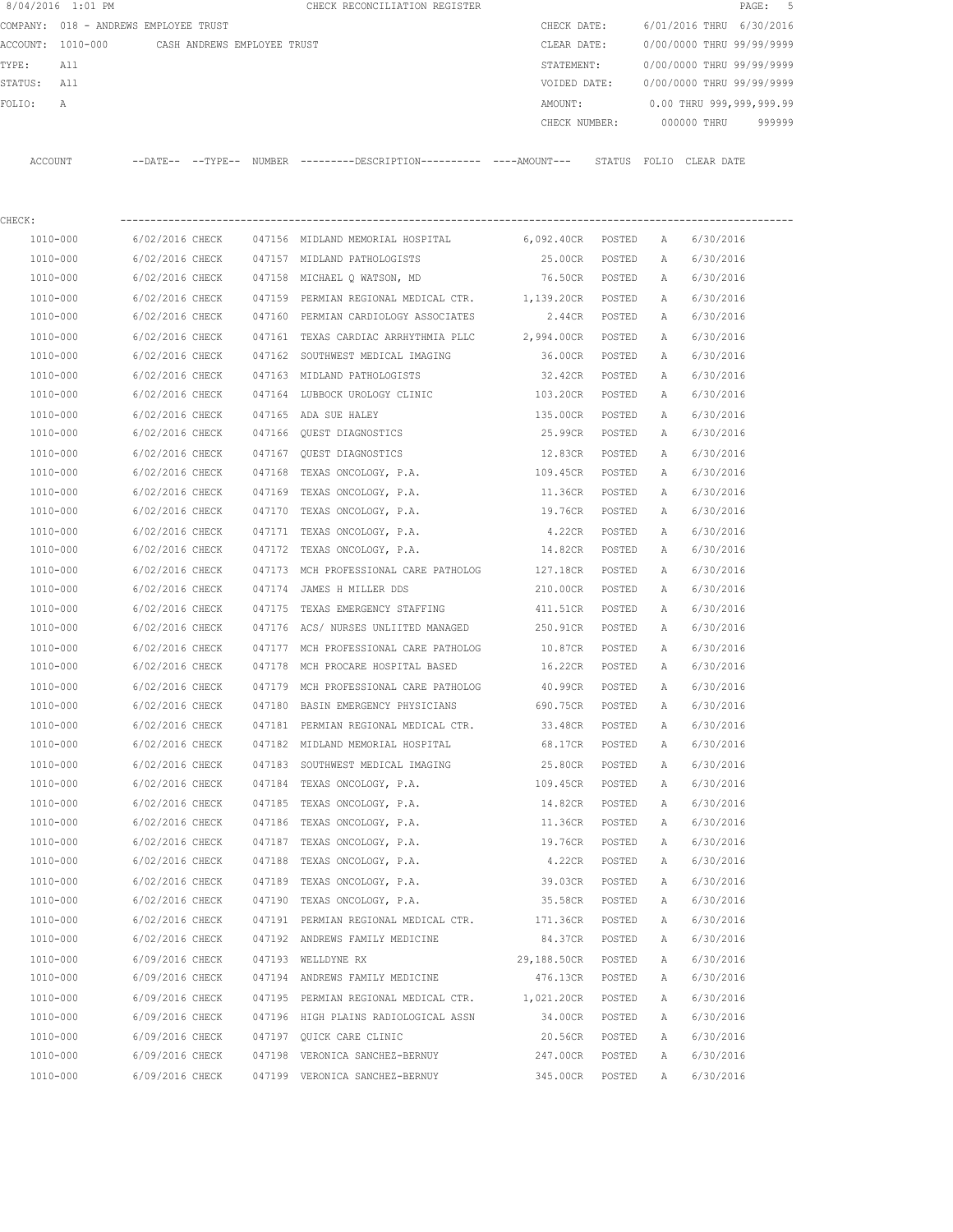|         | 8/04/2016 1:01 PM |                                       |        | CHECK RECONCILIATION REGISTER |         |               |                         |             | PAGE: 6                   |  |
|---------|-------------------|---------------------------------------|--------|-------------------------------|---------|---------------|-------------------------|-------------|---------------------------|--|
|         |                   | COMPANY: 018 - ANDREWS EMPLOYEE TRUST |        |                               |         | CHECK DATE:   |                         |             | 6/01/2016 THRU 6/30/2016  |  |
|         | ACCOUNT: 1010-000 | CASH ANDREWS EMPLOYEE TRUST           |        |                               |         | CLEAR DATE:   |                         |             | 0/00/0000 THRU 99/99/9999 |  |
| TYPE:   | All               |                                       |        |                               |         | STATEMENT:    |                         |             | 0/00/0000 THRU 99/99/9999 |  |
| STATUS: | All               |                                       |        |                               |         | VOIDED DATE:  |                         |             | 0/00/0000 THRU 99/99/9999 |  |
| FOLTO:  | A                 |                                       |        |                               | AMOUNT: |               |                         |             | 0.00 THRU 999,999,999.99  |  |
|         |                   |                                       |        |                               |         | CHECK NUMBER: |                         | 000000 THRU | 999999                    |  |
|         |                   |                                       |        |                               |         |               |                         |             |                           |  |
| ACCOUNT |                   | $---DATF------TYPF---$                | NUMBER |                               |         |               | STATUS FOLIO CLEAR DATE |             |                           |  |
|         |                   |                                       |        |                               |         |               |                         |             |                           |  |

| CHECK:       |                 |        |                                                |            |        |   |           |
|--------------|-----------------|--------|------------------------------------------------|------------|--------|---|-----------|
| 1010-000     | 6/09/2016 CHECK |        | 047200 PERMIAN REGIONAL MEDICAL CTR. 37.80CR   |            | POSTED | A | 6/30/2016 |
| 1010-000     | 6/09/2016 CHECK |        | 047201 MIDLAND PEDIATRIC ASSOCIATES 109.45CR   |            | POSTED | A | 6/30/2016 |
| 1010-000     | 6/09/2016 CHECK | 047202 | SATISH NAYAK                                   | 427.90CR   | POSTED | Α | 6/30/2016 |
| 1010-000     | 6/09/2016 CHECK | 047203 | ACS/ KCI USA INCORPORATED 5,891.60CR           |            | POSTED | Α | 6/30/2016 |
| 1010-000     | 6/09/2016 CHECK |        | 047204 MCH PROFESSIONAL CARE PATHOLOG 71.08CR  |            | POSTED | Α | 6/30/2016 |
| 1010-000     | 6/09/2016 CHECK | 047205 | PERMIAN REGIONAL MEDICAL CTR.                  | 442.40CR   | POSTED | Α | 6/30/2016 |
| 1010-000     | 6/09/2016 CHECK | 047206 | ECTOR COUNTY HOSPITAL DIST                     | 592.40CR   | POSTED | Α | 6/30/2016 |
| 1010-000     | 6/09/2016 CHECK |        | 047207 MCH PROFESSIONAL CARE PATHOLOG          | 66.08CR    | POSTED | Α | 6/30/2016 |
| 1010-000     | 6/09/2016 CHECK | 047208 | JOSLYN JENKINS, DMD                            | 1,260.00CR | POSTED | Α | 6/30/2016 |
| 1010-000     | 6/09/2016 CHECK |        | 047209 PERMIAN REGIONAL MEDICAL CTR.           | 2,015.28CR | POSTED | Α | 6/30/2016 |
| 1010-000     | 6/09/2016 CHECK |        | 047210 MIDLAND PATHOLOGISTS                    | 56.50CR    | POSTED | Α | 6/30/2016 |
| 1010-000     | 6/09/2016 CHECK |        | 047211 HIGH PLAINS RADIOLOGICAL ASSN           | 67.50CR    | POSTED | Α | 6/30/2016 |
| 1010-000     | 6/09/2016 CHECK |        | 047212 HIGH PLAINS RADIOLOGICAL ASSN 22.00CR   |            | POSTED | Α | 6/30/2016 |
| 1010-000     | 6/09/2016 CHECK |        | 047213 TEXAS TECH UNIVERSITY HEALTH S 110.00CR |            | POSTED | Α | 6/30/2016 |
| 1010-000     | 6/09/2016 CHECK |        | 047214 PERMIAN REGIONAL MEDICAL CTR. 166.80CR  |            | POSTED | А | 6/30/2016 |
| 1010-000     | 6/09/2016 CHECK |        | 047215 VERONICA SANCHEZ-BERNUY                 | 256.00CR   | POSTED | Α | 6/30/2016 |
| 1010-000     | 6/09/2016 CHECK | 047216 | ECTOR COUNTY HOSPITAL DIST 244.80CR            |            | POSTED | Α | 6/30/2016 |
| 1010-000     | 6/09/2016 CHECK | 047217 | MIDLAND PATHOLOGISTS                           | 66.50CR    | POSTED | Α | 6/30/2016 |
| 1010-000     | 6/09/2016 CHECK | 047218 | ASHLEY E BURNS                                 | 157.00CR   | POSTED | Α | 6/30/2016 |
| 1010-000     | 6/09/2016 CHECK | 047219 | PERMIAN NEPHROLOGY ASSOCIATES                  | 60.04CR    | POSTED | Α | 6/30/2016 |
| 1010-000     | 6/09/2016 CHECK | 047220 | DR WRIGHT'S VISION SOURCE                      | 123.20CR   | POSTED | Α | 6/30/2016 |
| 1010-000     | 6/09/2016 CHECK |        | 047221 SPECIALTY PHYS OF CENTRAL TX            | 106.52CR   | POSTED | Α | 6/30/2016 |
| 1010-000     | 6/09/2016 CHECK | 047222 | DR WRIGHT'S VISION SOURCE                      | 37.40CR    | POSTED | А | 6/30/2016 |
| 1010-000     | 6/09/2016 CHECK | 047223 | PERMIAN REGIONAL MEDICAL CTR. 309.96CR         |            | POSTED | Α | 6/30/2016 |
| 1010-000     | 6/09/2016 CHECK |        | 047224 MIDLAND PATHOLOGISTS                    | 20.00CR    | POSTED | Α | 6/30/2016 |
| 1010-000     | 6/09/2016 CHECK | 047225 | ANDREWS FAMILY MEDICINE                        | 165.81CR   | POSTED | Α | 6/30/2016 |
| 1010-000     | 6/09/2016 CHECK | 047226 | MCH PROFESSIONAL CARE PATHOLOG 109.78CR        |            | POSTED | Α | 6/30/2016 |
| 1010-000     | 6/09/2016 CHECK | 047227 | ANDREWS FAMILY MEDICINE                        | 43.60CR    | POSTED | А | 6/30/2016 |
| 1010-000     | 6/09/2016 CHECK | 047228 | BAYLOR SCOTT WHITE MARBLE 1,247.52CR           |            | POSTED | Α | 6/30/2016 |
| 1010-000     | 6/09/2016 CHECK | 047229 | ANDREWS FAMILY MEDICINE                        | 88.21CR    | POSTED | Α | 6/30/2016 |
| 1010-000     | 6/09/2016 CHECK | 047230 | VERONICA SANCHEZ-BERNUY                        | 656.00CR   | POSTED | Α | 6/30/2016 |
| 1010-000     | 6/09/2016 CHECK | 047231 | ECTOR COUNTY HOSPITAL DIST                     | 72.44CR    | POSTED | Α | 6/30/2016 |
| 1010-000     | 6/09/2016 CHECK |        | 047232 MCH PROFESSIONAL CARE PATHOLOG          | 67.50CR    | POSTED | Α | 6/30/2016 |
| 1010-000     | 6/09/2016 CHECK |        | 047233 MCH PROFESSIONAL CARE PATHOLOG          | 34.20CR    | POSTED | Α | 6/30/2016 |
| 1010-000     | 6/09/2016 CHECK |        | 047234 MICHAEL V SHELTON MD                    | 77.82CR    | POSTED | Α | 6/30/2016 |
| 1010-000     | 6/09/2016 CHECK |        | 047235 QUICK CARE CLINIC                       | 52.07CR    | POSTED | Α | 6/30/2016 |
| 1010-000     | 6/09/2016 CHECK |        | 047236 PERMIAN REGIONAL MEDICAL CTR.           | 4,136.20CR | POSTED | Α | 6/30/2016 |
| 1010-000     | 6/09/2016 CHECK |        | 047237 PERMIAN PHYSICIANS SERV                 | 102.77CR   | POSTED | Α | 6/30/2016 |
| 1010-000     | 6/09/2016 CHECK | 047238 | DR WRIGHT'S VISION SOURCE                      | 105.60CR   | POSTED | Α | 6/30/2016 |
| 1010-000     | 6/09/2016 CHECK | 047239 | DR WRIGHT'S VISION SOURCE                      | 105.60CR   | POSTED | Α | 6/30/2016 |
| 1010-000     | 6/09/2016 CHECK | 047240 | DR WRIGHT'S VISION SOURCE                      | 123.20CR   | POSTED | Α | 6/30/2016 |
| 1010-000     | 6/09/2016 CHECK | 047241 | ECTOR COUNTY HOSPITAL DIST                     | 344.01CR   | POSTED | Α | 6/30/2016 |
| 1010-000     | 6/09/2016 CHECK | 047242 | CHAPPELL ROSSO DERMATOLOGY                     | 52.70CR    | POSTED | Α | 7/31/2016 |
| $1010 - 000$ | 6/09/2016 CHECK |        | 047243 MIDLAND PATHOLOGISTS                    | 25.00CR    | POSTED | Α | 6/30/2016 |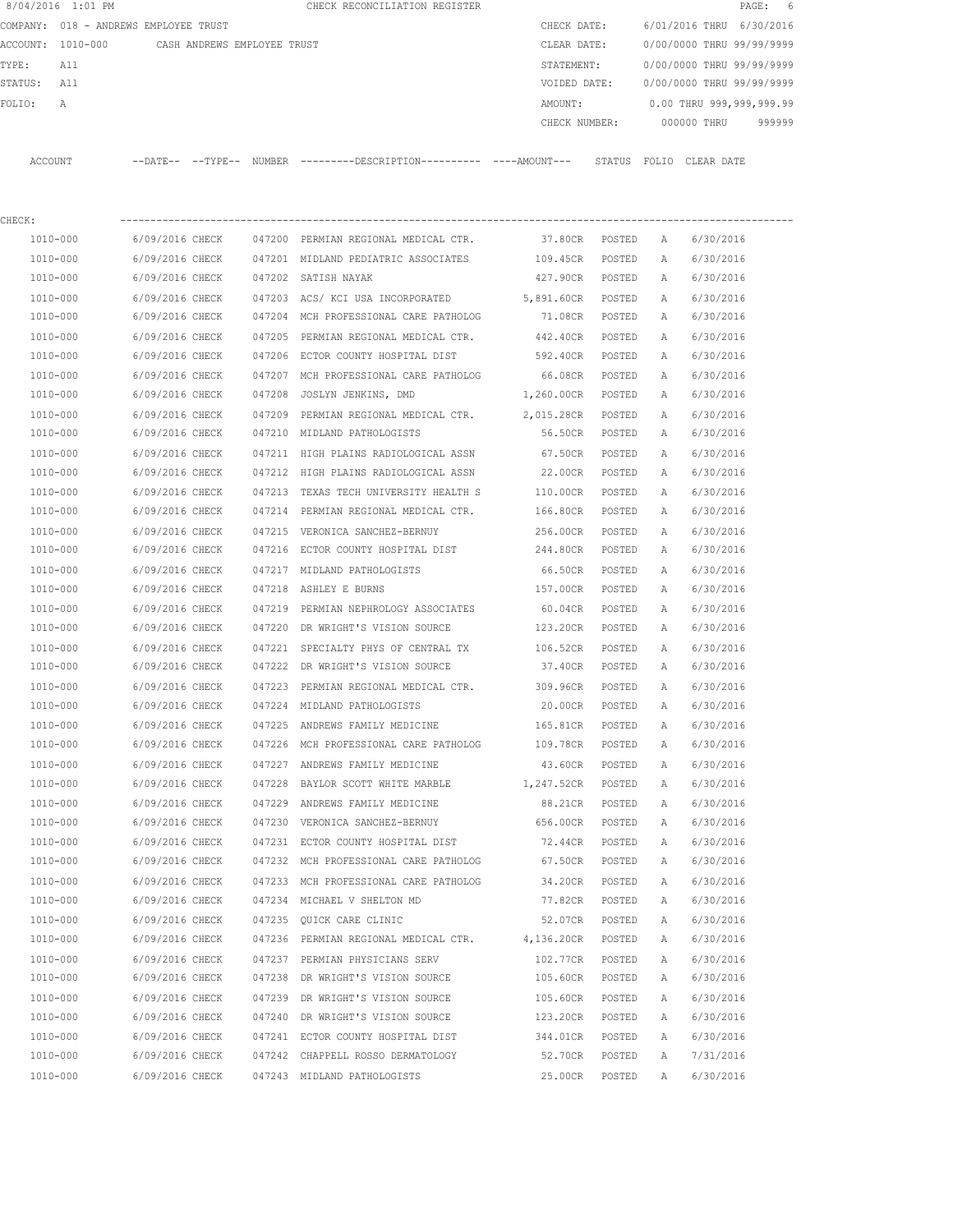|         | 8/04/2016 1:01 PM |                                       |               | CHECK RECONCILIATION REGISTER |               |                           |            | PAGE: 7                  |  |
|---------|-------------------|---------------------------------------|---------------|-------------------------------|---------------|---------------------------|------------|--------------------------|--|
|         |                   | COMPANY: 018 - ANDREWS EMPLOYEE TRUST |               |                               | CHECK DATE:   | 6/01/2016 THRU            |            | 6/30/2016                |  |
|         | ACCOUNT: 1010-000 | CASH ANDREWS EMPLOYEE TRUST           |               |                               | CLEAR DATE:   | 0/00/0000 THRU 99/99/9999 |            |                          |  |
| TYPE:   | All               |                                       |               |                               | STATEMENT:    | 0/00/0000 THRU 99/99/9999 |            |                          |  |
| STATUS: | All               |                                       |               |                               | VOIDED DATE:  | 0/00/0000 THRU 99/99/9999 |            |                          |  |
| FOLTO:  | A                 |                                       |               |                               | AMOUNT:       |                           |            | 0.00 THRU 999,999,999.99 |  |
|         |                   |                                       |               |                               | CHECK NUMBER: | 000000 THRU               |            | 999999                   |  |
|         |                   |                                       |               |                               |               |                           |            |                          |  |
| ACCOUNT |                   | $--$ TYPE $--$<br>$--$ DATE $--$      | <b>NUMBER</b> | ---------DESCRIPTION--        | STATUS        | FOLIO                     | CLEAR DATE |                          |  |

| CHECK:   |                 |        |                                                 |            |        |   |           |
|----------|-----------------|--------|-------------------------------------------------|------------|--------|---|-----------|
| 1010-000 | 6/09/2016 CHECK |        | 047244 JAMES H MILLER DDS                       | 180.00CR   | POSTED | A | 6/30/2016 |
| 1010-000 | 6/09/2016 CHECK |        | 047245 TEXAS TECH UNIVERSITY HEALTH S           | 45.00CR    | POSTED | Α | 6/30/2016 |
| 1010-000 | 6/09/2016 CHECK |        | 047246 ROBERT E CHRISTENSEN                     | 100.80CR   | POSTED | А | 6/30/2016 |
| 1010-000 | 6/09/2016 CHECK |        | 047247 ADVANCED NEUROSCIENCE CLINIC             | 584.22CR   | POSTED | Α | 6/30/2016 |
| 1010-000 | 6/09/2016 CHECK | 047248 | MICHAEL REZNIK DDS                              | 100.00CR   | POSTED | Α | 7/31/2016 |
| 1010-000 | 6/09/2016 CHECK |        | 047249 MCH PROFESSIONAL CARE PATHOLOG           | 67.50CR    | POSTED | Α | 6/30/2016 |
| 1010-000 | 6/09/2016 CHECK |        | 047250 SRIKANTH DEME ME                         | 73.08CR    | POSTED | Α | 6/30/2016 |
| 1010-000 | 6/09/2016 CHECK |        | 047251 ODESSA REGIONAL HOSPITAL                 | 174.48CR   | POSTED | Α | 6/30/2016 |
| 1010-000 | 6/09/2016 CHECK |        | 047252 DR WRIGHT'S VISION SOURCE                | 105.60CR   | POSTED | Α | 6/30/2016 |
| 1010-000 | 6/09/2016 CHECK |        | 047253 WEST TEXAS ALLERGY PA                    | 55.48CR    | POSTED | Α | 6/30/2016 |
| 1010-000 | 6/09/2016 CHECK | 047254 | QUICK CARE CLINIC                               | 52.07CR    | POSTED | Α | 6/30/2016 |
| 1010-000 | 6/09/2016 CHECK |        | 047255 MCH PROFESSIONAL CARE PATHOLOG 114.46CR  |            | POSTED | Α | 6/30/2016 |
| 1010-000 | 6/09/2016 CHECK |        | 047256 AMARANATH GHANTA MD                      | 27.50CR    | POSTED | Α | 6/30/2016 |
| 1010-000 | 6/09/2016 CHECK | 047257 | ANDREWS FAMILY MEDICINE                         | 43.60CR    | POSTED | Α | 6/30/2016 |
| 1010-000 | 6/09/2016 CHECK | 047258 | DR WRIGHT'S VISION SOURCE                       | 105.60CR   | POSTED | А | 6/30/2016 |
| 1010-000 | 6/09/2016 CHECK | 047259 | MCH PROFESSIONAL CARE PATHOLOG                  | 71.08CR    | POSTED | Α | 6/30/2016 |
| 1010-000 | 6/09/2016 CHECK | 047260 | MCH PROFESSIONAL CARE PATHOLOG                  | 114.45CR   | POSTED | Α | 6/30/2016 |
| 1010-000 | 6/09/2016 CHECK | 047261 | HIGH PLAINS RADIOLOGICAL ASSN                   | 71.00CR    | POSTED | Α | 6/30/2016 |
| 1010-000 | 6/09/2016 CHECK | 047262 | PERMIAN REGIONAL MEDICAL CTR.                   | 620.00CR   | POSTED | Α | 6/30/2016 |
| 1010-000 | 6/09/2016 CHECK | 047263 | PERMIAN REGIONAL MEDICAL CTR.                   | 452.80CR   | POSTED | Α | 6/30/2016 |
| 1010-000 | 6/09/2016 CHECK | 047264 | AMERIPATH-LUBBOCK                               | 1,383.43CR | POSTED | Α | 6/30/2016 |
| 1010-000 | 6/09/2016 CHECK | 047265 | ODESSA REGIONAL HOSPITAL                        | 221.20CR   | POSTED | Α | 6/30/2016 |
| 1010-000 | 6/09/2016 CHECK | 047266 | TEXAS ONCOLOGY, P.A.                            | 66.08CR    | POSTED | Α | 6/30/2016 |
| 1010-000 | 6/09/2016 CHECK | 047267 | TEXAS ONCOLOGY, P.A.                            | 25.69CR    | POSTED | Α | 6/30/2016 |
| 1010-000 | 6/09/2016 CHECK | 047268 | TEXAS ONCOLOGY, P.A.                            | 12.35CR    | POSTED | Α | 6/30/2016 |
| 1010-000 | 6/09/2016 CHECK | 047269 | TEXAS ONCOLOGY, P.A.                            | 14.82CR    | POSTED | А | 6/30/2016 |
| 1010-000 | 6/09/2016 CHECK | 047270 | TEXAS ONCOLOGY, P.A.                            | 4.22CR     | POSTED | А | 6/30/2016 |
| 1010-000 | 6/09/2016 CHECK | 047271 | TEXAS ONCOLOGY, P.A.                            | 16.31CR    | POSTED | Α | 6/30/2016 |
| 1010-000 | 6/16/2016 CHECK |        | 047272 ANDREWS FAMILY MEDICINE                  | 43.60CR    | POSTED | Α | 6/30/2016 |
| 1010-000 | 6/16/2016 CHECK |        | 047273 COVENANT HEALTH, IMAGING CNTR 2,580.27CR |            | POSTED | Α | 6/30/2016 |
| 1010-000 | 6/16/2016 CHECK |        | 047274 PERMIAN REGIONAL MEDICAL CTR.            | 234.40CR   | POSTED | Α | 6/30/2016 |
| 1010-000 | 6/16/2016 CHECK | 047275 | HIGH PLAINS RADIOLOGICAL ASSN                   | 15.00CR    | POSTED | Α | 6/30/2016 |
| 1010-000 | 6/16/2016 CHECK |        | 047276 TEXAS EMERGENCY STAFFING                 | 837.42CR   | POSTED | A | 6/30/2016 |
| 1010-000 | 6/16/2016 CHECK | 047277 | ANDREWS FAMILY MEDICINE                         | 43.60CR    | POSTED | Α | 6/30/2016 |
| 1010-000 | 6/16/2016 CHECK | 047278 | ECTOR COUNTY HOSPITAL DIST                      | 126.00CR   | POSTED | Α | 6/30/2016 |
| 1010-000 | 6/16/2016 CHECK |        | 047279 PERMIAN REGIONAL MEDICAL CTR.            | 28.85CR    | POSTED | Α | 6/30/2016 |
| 1010-000 | 6/16/2016 CHECK | 047280 | PERMIAN REGIONAL MEDICAL CTR.                   | 20.56CR    | POSTED | Α | 6/30/2016 |
| 1010-000 | 6/16/2016 CHECK |        | 047281 MIDLAND PEDIATRIC ASSOCIATES             | 66.08CR    | POSTED | Α | 6/30/2016 |
| 1010-000 | 6/16/2016 CHECK | 047282 | PERMIAN REGIONAL MEDICAL CTR.                   | 28.85CR    | POSTED | Α | 6/30/2016 |
| 1010-000 | 6/16/2016 CHECK | 047283 | DM COGDELL MEMORIAL HOSPITAL                    | 169.36CR   | POSTED | Α | 6/30/2016 |
| 1010-000 | 6/16/2016 CHECK | 047284 | DM COGDELL MEMORIAL HOSPITAL                    | 138.76CR   | POSTED | Α | 6/30/2016 |
| 1010-000 | 6/16/2016 CHECK |        | 047285 VERONICA SANCHEZ-BERNUY                  | 247.00CR   | POSTED | Α | 6/30/2016 |
| 1010-000 | 6/16/2016 CHECK |        | 047286 CHAPPELL ROSSO DERMATOLOGY               | 59.00CR    | POSTED | Α | 7/31/2016 |
| 1010-000 | 6/16/2016 CHECK |        | 047287 VIP CARE MANAGEMENT                      | 201.50CR   | POSTED | Α | 6/30/2016 |
|          |                 |        |                                                 |            |        |   |           |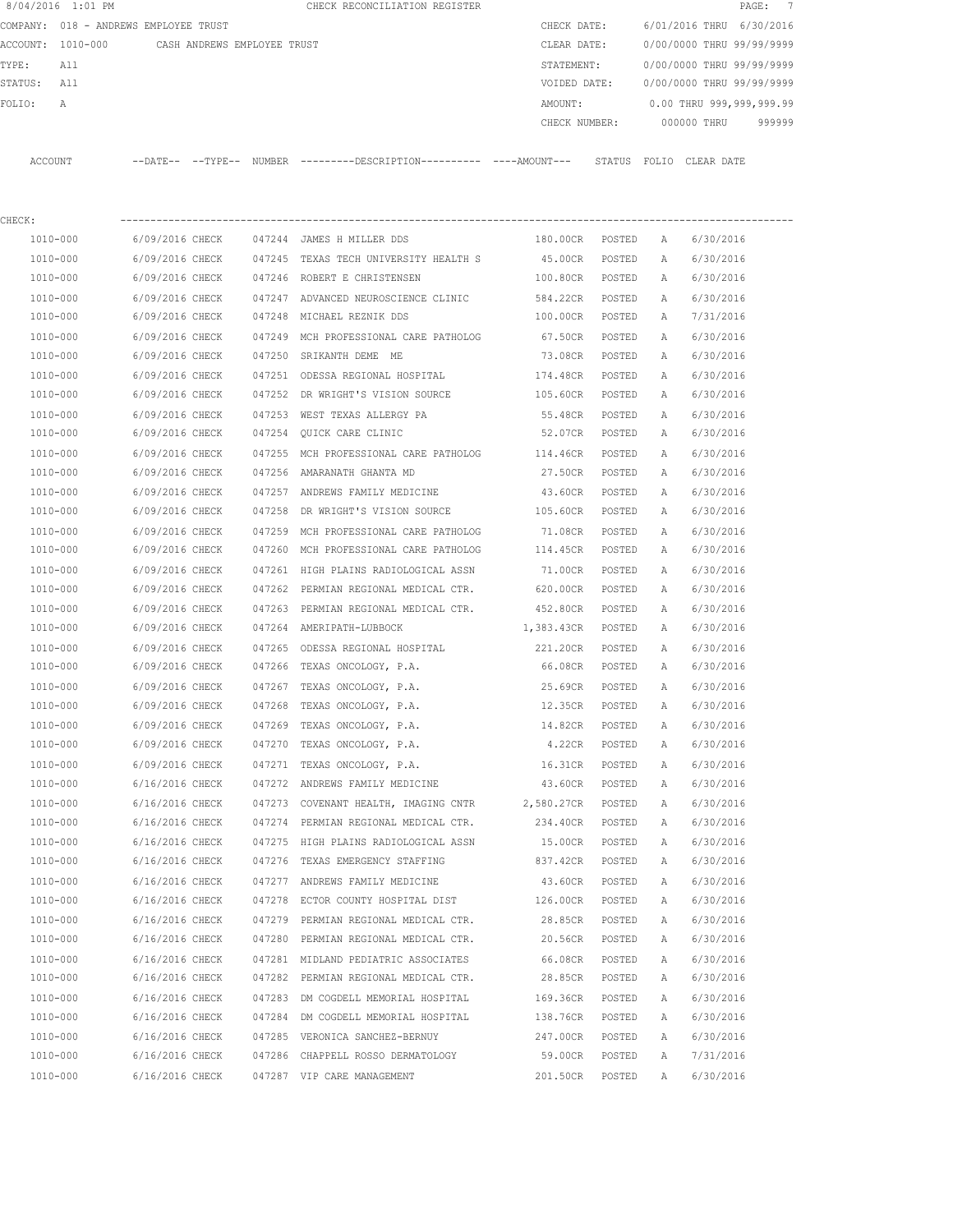|             | 8/04/2016 1:01 PM                             |                                    |        | CHECK RECONCILIATION REGISTER                                                                |                      |                  |        |                                        | 8<br>PAGE: |
|-------------|-----------------------------------------------|------------------------------------|--------|----------------------------------------------------------------------------------------------|----------------------|------------------|--------|----------------------------------------|------------|
|             | COMPANY: 018 - ANDREWS EMPLOYEE TRUST         |                                    |        |                                                                                              |                      | CHECK DATE:      |        | 6/01/2016 THRU 6/30/2016               |            |
|             | ACCOUNT: 1010-000 CASH ANDREWS EMPLOYEE TRUST |                                    |        |                                                                                              |                      |                  |        | CLEAR DATE: 0/00/0000 THRU 99/99/9999  |            |
| TYPE:       | All                                           |                                    |        |                                                                                              | STATEMENT:           |                  |        | 0/00/0000 THRU 99/99/9999              |            |
| STATUS: All |                                               |                                    |        |                                                                                              |                      |                  |        | VOIDED DATE: 0/00/0000 THRU 99/99/9999 |            |
| FOLIO:      | Α                                             |                                    |        |                                                                                              | AMOUNT:              |                  |        | 0.00 THRU 999,999,999.99               |            |
|             |                                               |                                    |        |                                                                                              | CHECK NUMBER:        |                  |        | 000000 THRU                            | 999999     |
| ACCOUNT     |                                               |                                    |        | --DATE-- --TYPE-- NUMBER ---------DESCRIPTION---------- ----AMOUNT--- STATUS FOLIO CLEARDATE |                      |                  |        |                                        |            |
| CHECK:      |                                               |                                    |        |                                                                                              |                      |                  |        |                                        |            |
|             | 1010-000                                      |                                    |        | 6/16/2016 CHECK 047288 MCH PROCARE HOSPITAL BASED                                            | 13.55CR POSTED       |                  | A      | 6/30/2016                              |            |
|             | 1010-000                                      |                                    |        | 6/16/2016 CHECK 047289 VIP CARE MANAGEMENT                                                   | 341.00CR POSTED      |                  | A      | 6/30/2016                              |            |
|             | 1010-000                                      |                                    |        | 6/16/2016 CHECK 047290 MIDLAND PATHOLOGISTS                                                  | 10.00CR POSTED       |                  | A      | 6/30/2016                              |            |
|             | 1010-000                                      |                                    |        | 6/16/2016 CHECK 047291 MCH PROCARE HOSPITAL BASED                                            | 25.49CR POSTED       |                  | A      | 6/30/2016                              |            |
|             | 1010-000                                      |                                    |        | 6/16/2016 CHECK 047292 MCH PROFESSIONAL CARE PATHOLOG                                        | 36.30CR POSTED       |                  | A      | 6/30/2016                              |            |
|             | 1010-000                                      | 6/16/2016 CHECK                    |        | 047293 MANUEL C CARRASCO, DDS                                                                | 575.00CR POSTED      |                  | A      | 6/30/2016                              |            |
|             | 1010-000                                      | 6/16/2016 CHECK                    |        | 047294 ABDUL KADIR MD                                                                        | 206.39CR POSTED      |                  | A      | 6/30/2016                              |            |
|             | 1010-000                                      | 6/16/2016 CHECK                    |        | 047295 STEVE R COULON                                                                        | 712.00CR POSTED      |                  | A      | 6/30/2016                              |            |
|             | 1010-000                                      | 6/16/2016 CHECK                    |        | 047296 HIGH PLAINS RADIOLOGICAL ASSN                                                         | 52.00CR POSTED       |                  | A      | 6/30/2016                              |            |
|             | 1010-000                                      | 6/16/2016 CHECK                    |        | 047297 MIDLAND PATHOLOGISTS                                                                  | 31.50CR              | POSTED           | A      | 6/30/2016                              |            |
|             | 1010-000                                      | 6/16/2016 CHECK                    |        | 047298 VIP CARE MANAGEMENT                                                                   | 108.50CR             | POSTED           | A      | 6/30/2016                              |            |
|             | 1010-000                                      | 6/16/2016 CHECK                    |        | 047299 VIP CARE MANAGEMENT                                                                   | 77.50CR              | POSTED           | A      | 6/30/2016                              |            |
|             | 1010-000                                      | 6/16/2016 CHECK                    |        | 047300 MIDLAND PATHOLOGISTS                                                                  | 5.00CR               | POSTED           | A      | 6/30/2016                              |            |
|             | 1010-000                                      | 6/16/2016 CHECK                    |        | 047301 ANDREWS FAMILY MEDICINE                                                               | 332.70CR             | POSTED           | А      | 6/30/2016                              |            |
|             | 1010-000                                      | 6/16/2016 CHECK                    |        | 047302 SOUTH PLAINS ENDOSCOPY CENTER                                                         | 700.00CR             | OUTSTND          | A      | 0/00/0000                              |            |
|             | 1010-000                                      | 6/16/2016 CHECK                    |        | 047303 MCH PROFESSIONAL CARE PATHOLOG                                                        | 154.43CR POSTED      |                  | Α      | 6/30/2016                              |            |
|             | 1010-000                                      | 6/16/2016 CHECK                    |        | 047304 CLINICAL PATHOLOGY LABORATORIE                                                        | 41.11CR POSTED       |                  | A      | 6/30/2016                              |            |
|             | 1010-000                                      | 6/16/2016 CHECK                    |        | 047305 PREMIER FAMILY CARE                                                                   | 94.00CR POSTED       |                  | A      | 6/30/2016                              |            |
|             | 1010-000                                      | 6/16/2016 CHECK                    |        | 047306 SPECIALTY PHYS OF CENTRAL TX                                                          | 196.22CR POSTED      |                  | A      | 6/30/2016                              |            |
|             | 1010-000                                      | 6/16/2016 CHECK                    |        | 047307 PERMIAN REGIONAL MEDICAL CTR.                                                         | 785.60CR POSTED      |                  | A      | 6/30/2016                              |            |
|             | 1010-000                                      | 6/16/2016 CHECK                    |        | 047308 MIDLAND PATHOLOGISTS                                                                  | 15.00CR POSTED       |                  | A      | 6/30/2016                              |            |
|             | 1010-000                                      | 6/16/2016 CHECK                    | 047309 | PERMIAN REGIONAL MEDICAL CTR. 289.08CR POSTED                                                |                      |                  | A      | 6/30/2016                              |            |
|             | 1010-000                                      |                                    |        | 6/16/2016 CHECK 047310 ECTOR COUNTY HOSPITAL DIST 383.42CR POSTED                            |                      |                  | A      | 6/30/2016                              |            |
|             | 1010-000                                      | 6/16/2016 CHECK                    |        | 047311 SURESH PRASAD, MD, PA                                                                 | 131.36CR             | POSTED           | A      | 6/30/2016                              |            |
|             | 1010-000                                      | 6/16/2016 CHECK                    |        | 047312 DONALD DAVENPORT DO                                                                   | 62.50CR              | POSTED           | Α      | 6/30/2016                              |            |
|             | 1010-000                                      | 6/16/2016 CHECK                    |        | 047313 SEARS DDS PC                                                                          | 91.20CR              | POSTED           | Α      | 6/30/2016                              |            |
|             | 1010-000                                      | 6/16/2016 CHECK                    |        | 047314 JOHN FOSTER                                                                           | 80.00CR              | POSTED           | Α      | 6/30/2016                              |            |
|             | 1010-000                                      | 6/16/2016 CHECK                    |        | 047315 ARTHRITIS & OSTEOPOROSIS ASSOC                                                        | 132.93CR             | POSTED           | Α      | 6/30/2016                              |            |
|             | 1010-000                                      | 6/16/2016 CHECK                    |        | 047316 SOUTH PLAINS ENDOSCOPY CENTER                                                         | 640.80CR             | POSTED           | Α      | 6/30/2016                              |            |
|             | 1010-000<br>1010-000                          | 6/16/2016 CHECK<br>6/16/2016 CHECK |        | 047317 ARTHRITIS & OSTEOPOROSIS ASSOC<br>047318 RAVI MEDI MD                                 | 186.42CR<br>168.78CR | POSTED<br>POSTED | Α<br>Α | 6/30/2016<br>7/31/2016                 |            |
|             | 1010-000                                      | 6/16/2016 CHECK                    |        | 047319 SHAYNE TERRY                                                                          | 124.60CR             | POSTED           | Α      | 7/31/2016                              |            |
|             | 1010-000                                      | 6/16/2016 CHECK                    |        | 047320 VIP CARE MANAGEMENT                                                                   | 155.00CR             | POSTED           | Α      | 6/30/2016                              |            |
|             | $1010 - 000$                                  | 6/16/2016 CHECK                    |        | 047321 VIP CARE MANAGEMENT                                                                   | 201.50CR             | POSTED           | Α      | 6/30/2016                              |            |
|             | 1010-000                                      | 6/16/2016 CHECK                    |        | 047322 VIP CARE MANAGEMENT                                                                   | 400.00CR             | POSTED           | Α      | 6/30/2016                              |            |
|             | 1010-000                                      | 6/16/2016 CHECK                    |        | 047323 DR WRIGHT'S VISION SOURCE                                                             | 89.23CR              | POSTED           | Α      | 6/30/2016                              |            |
|             | 1010-000                                      | 6/16/2016 CHECK                    |        | 047324 SHAWN D GILBERT DDS                                                                   | 1,165.50CR           | POSTED           | Α      | 6/30/2016                              |            |
|             | 1010-000                                      | 6/16/2016 CHECK                    |        | 047325 MCH PROFESSIONAL CARE PATHOLOG                                                        | 53.76CR              | POSTED           | Α      | 6/30/2016                              |            |
|             | 1010-000                                      | 6/16/2016 CHECK                    |        | 047326 MCH PROFESSIONAL CARE PATHOLOG                                                        | 40.90CR              | POSTED           | Α      | 6/30/2016                              |            |
|             | 1010-000                                      | 6/16/2016 CHECK                    |        | 047327 MCH PROFESSIONAL CARE PATHOLOG                                                        | 60.56CR              | POSTED           | Α      | 6/30/2016                              |            |
|             | 1010-000                                      | 6/16/2016 CHECK                    |        | 047328 MCH PROFESSIONAL CARE PATHOLOG                                                        | 20.45CR              | POSTED           | Α      | 6/30/2016                              |            |
|             | 1010-000                                      | 6/16/2016 CHECK                    |        | 047329 GREGORY D YOUNG DC                                                                    | 123.20CR             | POSTED           | Α      | 6/30/2016                              |            |
|             | 1010-000                                      | 6/16/2016 CHECK                    |        | 047330 GREGORY D YOUNG DC                                                                    | 61.60CR              | POSTED           | Α      | 6/30/2016                              |            |
|             | 1010-000                                      | 6/16/2016 CHECK                    |        | 047331 PERMIAN REGIONAL MEDICAL CTR.                                                         | 66.28CR              | POSTED           | Α      | 6/30/2016                              |            |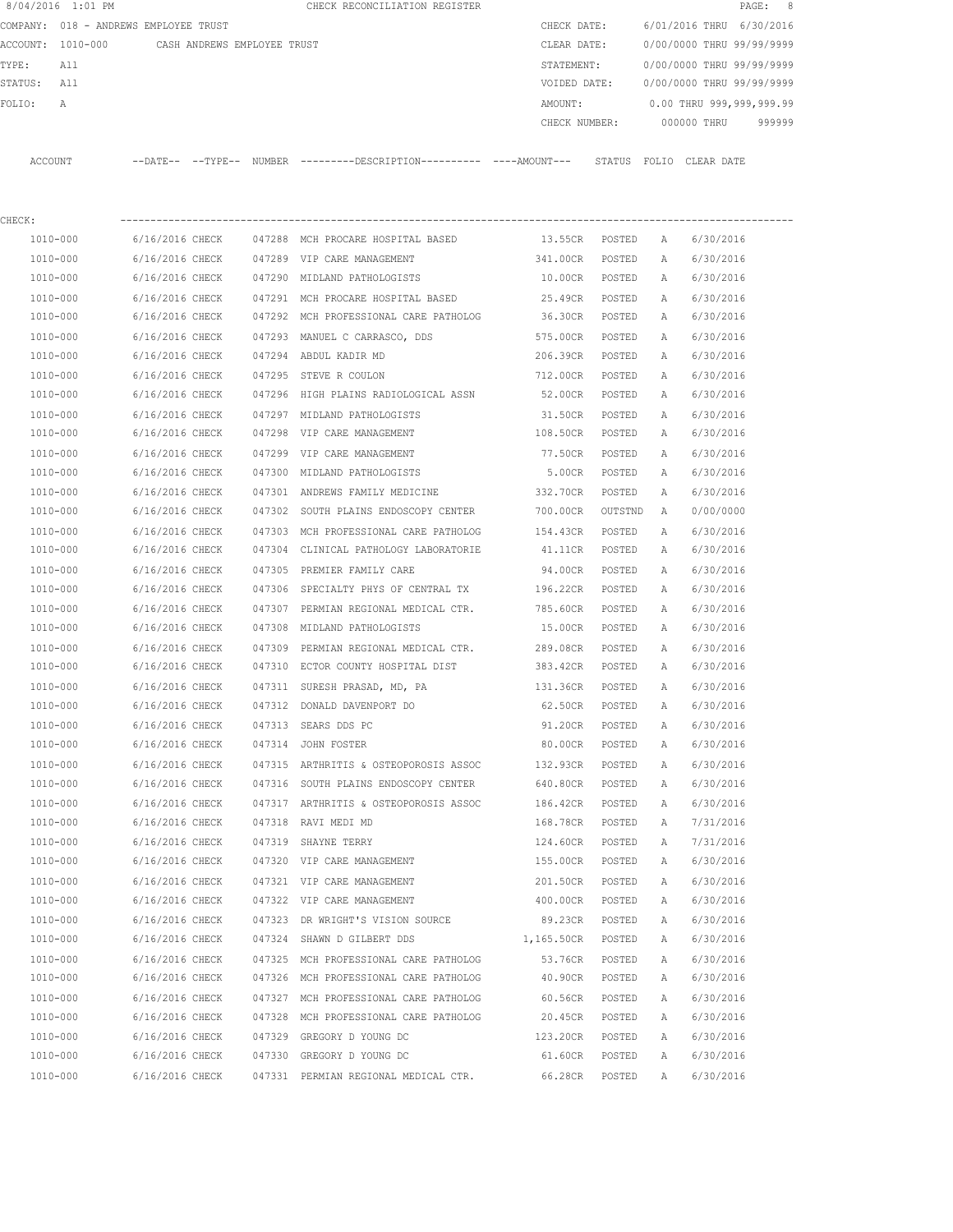|         | 8/04/2016 1:01 PM                     |                 |                             |        | CHECK RECONCILIATION REGISTER                                                               |                 |         |              |                           | 9<br>PAGE: |
|---------|---------------------------------------|-----------------|-----------------------------|--------|---------------------------------------------------------------------------------------------|-----------------|---------|--------------|---------------------------|------------|
|         | COMPANY: 018 - ANDREWS EMPLOYEE TRUST |                 |                             |        |                                                                                             | CHECK DATE:     |         |              | 6/01/2016 THRU 6/30/2016  |            |
|         | ACCOUNT: 1010-000                     |                 | CASH ANDREWS EMPLOYEE TRUST |        |                                                                                             | CLEAR DATE:     |         |              | 0/00/0000 THRU 99/99/9999 |            |
| TYPE:   | All                                   |                 |                             |        |                                                                                             | STATEMENT:      |         |              | 0/00/0000 THRU 99/99/9999 |            |
| STATUS: | All                                   |                 |                             |        |                                                                                             | VOIDED DATE:    |         |              | 0/00/0000 THRU 99/99/9999 |            |
| FOLIO:  | Α                                     |                 |                             |        |                                                                                             | AMOUNT:         |         |              | 0.00 THRU 999,999,999.99  |            |
|         |                                       |                 |                             |        |                                                                                             | CHECK NUMBER:   |         |              | 000000 THRU               | 999999     |
|         | ACCOUNT                               |                 |                             |        | --DATE-- --TYPE-- NUMBER --------DESCRIPTION---------- ----AMOUNT--- STATUS FOLIO CLEARDATE |                 |         |              |                           |            |
| CHECK:  |                                       |                 |                             |        |                                                                                             |                 |         |              |                           |            |
|         | 1010-000                              | 6/16/2016 CHECK |                             |        | 047332 DR WRIGHT'S VISION SOURCE                                                            | 105.60CR POSTED |         | A            | 6/30/2016                 |            |
|         | 1010-000                              | 6/16/2016 CHECK |                             |        | 047333 MCGEHEE MEDICAL PA                                                                   | 144.27CR POSTED |         | A            | 6/30/2016                 |            |
|         | 1010-000                              | 6/16/2016 CHECK |                             |        | 047334 MCGEHEE MEDICAL PA                                                                   | 20.75CR POSTED  |         | A            | 6/30/2016                 |            |
|         | 1010-000                              | 6/16/2016 CHECK |                             |        | 047335 ACS/AMERITOX, LTD                                                                    | 198.20CR POSTED |         | A            | 6/30/2016                 |            |
|         | 1010-000                              | 6/16/2016 CHECK |                             |        | 047336 ACS/AMERITOX, LTD                                                                    | 198.78CR POSTED |         | A            | 6/30/2016                 |            |
|         | 1010-000                              | 6/16/2016 CHECK |                             |        | 047337 VERONICA SANCHEZ-BERNUY                                                              | 247.00CR        | POSTED  | Α            | 6/30/2016                 |            |
|         | 1010-000                              | 6/16/2016 CHECK |                             | 047338 | ABDUL KADIR MD                                                                              | 206.39CR        | POSTED  | A            | 6/30/2016                 |            |
|         | 1010-000                              | 6/16/2016 CHECK |                             | 047339 | PERMIAN REGIONAL MEDICAL CTR.                                                               | 384.73CR        | POSTED  | Α            | 6/30/2016                 |            |
|         | 1010-000                              | 6/16/2016 CHECK |                             |        | 047340 MIDLAND EMERGENCY MANAGEMENT                                                         | 697.50CR        | POSTED  | А            | 6/30/2016                 |            |
|         | 1010-000                              | 6/16/2016 CHECK |                             |        | 047341 PERMIAN REGIONAL MEDICAL CTR. 230.77CR                                               |                 | POSTED  | A            | 6/30/2016                 |            |
|         | 1010-000                              | 6/16/2016 CHECK |                             |        | 047342 PREMA VINDHYA MD                                                                     | 53.12CR         | POSTED  | Α            | 6/30/2016                 |            |
|         | 1010-000                              | 6/16/2016 CHECK |                             |        | 047343 AMARANATH GHANTA MD                                                                  | 27.50CR         | POSTED  | Α            | 6/30/2016                 |            |
|         | 1010-000                              | 6/16/2016 CHECK |                             | 047344 | SUMMERS CHIROPRACTIC PA                                                                     | 47.60CR         | POSTED  | A            | 6/30/2016                 |            |
|         | 1010-000                              | 6/16/2016 CHECK |                             |        | 047345 VIP CARE MANAGEMENT                                                                  | 671.15CR        | POSTED  | Α            | 6/30/2016                 |            |
|         | 1010-000                              | 6/16/2016 CHECK |                             |        | 047346 ANDREWS FAMILY MEDICINE                                                              | 43.60CR         | POSTED  | Α            | 6/30/2016                 |            |
|         | 1010-000                              | 6/16/2016 CHECK |                             |        | 047347 SARI NABULSI, MD                                                                     | 87.00CR         | POSTED  | Α            | 6/30/2016                 |            |
|         | 1010-000                              | 6/16/2016 CHECK |                             | 047348 | PERMIAN REGIONAL MEDICAL CTR.                                                               | 1,828.44CR      | POSTED  | А            | 6/30/2016                 |            |
|         | 1010-000                              | 6/16/2016 CHECK |                             | 047349 | HIGH PLAINS RADIOLOGICAL ASSN                                                               | 108.90CR        | POSTED  | A            | 6/30/2016                 |            |
|         | 1010-000                              | 6/16/2016 CHECK |                             | 047350 | MIDLAND PATHOLOGISTS                                                                        | 31.50CR         | POSTED  | A            | 6/30/2016                 |            |
|         | 1010-000                              | 6/16/2016 CHECK |                             |        | 047351 HIGH PLAINS RADIOLOGICAL ASSN                                                        | 51.00CR         | POSTED  | A            | 6/30/2016                 |            |
|         | 1010-000                              | 6/16/2016 CHECK |                             |        | 047352 PERMIAN REGIONAL MEDICAL CTR.                                                        | 8,775.18CR      | POSTED  | А            | 6/30/2016                 |            |
|         | 1010-000                              | 6/16/2016 CHECK |                             |        | 047353 HIGH PLAINS RADIOLOGICAL ASSN                                                        | 130.50CR        | POSTED  | A            | 6/30/2016                 |            |
|         | 1010-000                              | 6/16/2016 CHECK |                             |        | 047354 PERMIAN REGIONAL MEDICAL CTR.                                                        | 93.02CR         | POSTED  | A            | 6/30/2016                 |            |
|         | 1010-000                              | 6/16/2016 CHECK |                             |        | 047355 PERMIAN REGIONAL MEDICAL CTR.                                                        | 6,624.52CR      | POSTED  | $\mathbb{A}$ | 6/30/2016                 |            |
|         | 1010-000                              | 6/16/2016 CHECK |                             |        | 047356 HIGH PLAINS RADIOLOGICAL ASSN                                                        | 29.00CR         | POSTED  | Α            | 6/30/2016                 |            |
|         | 1010-000                              | 6/16/2016 CHECK |                             |        | 047357 HIGH PLAINS RADIOLOGICAL ASSN                                                        | 267.00CR        | POSTED  | Α            | 6/30/2016                 |            |
|         | 1010-000                              | 6/16/2016 CHECK |                             |        | 047358 TEXAS EMERGENCY STAFFING                                                             | 702.73CR        | POSTED  | Α            | 6/30/2016                 |            |
|         | 1010-000                              | 6/16/2016 CHECK |                             |        | 047359 QUICK CARE CLINIC                                                                    | 69.50CR         | POSTED  | Α            | 6/30/2016                 |            |
|         | 1010-000                              | 6/16/2016 CHECK |                             |        | 047360 BASIN ORTHOPEDIC SURGICAL SPEC                                                       | 55.50CR         | POSTED  | Α            | 6/30/2016                 |            |
|         | 1010-000                              | 6/16/2016 CHECK |                             | 047361 | TEXAS TECH UNIVERSITY HEALTH S                                                              | 203.00CR        | POSTED  | Α            | 7/31/2016                 |            |
|         | 1010-000                              | 6/16/2016 CHECK |                             |        | 047362 ECTOR COUNTY HOSPITAL DIST                                                           | 1,017.55CR      | POSTED  | Α            | 6/30/2016                 |            |
|         | 1010-000                              | 6/16/2016 CHECK |                             |        | 047363 MCH PROFESSIONAL CARE PATHOLOG                                                       | 114.45CR        | POSTED  | Α            | 6/30/2016                 |            |
|         | 1010-000                              | 6/16/2016 CHECK |                             |        | 047364 PERMIAN REGIONAL MEDICAL CTR.                                                        | 1,539.60CR      | POSTED  | Α            | 6/30/2016                 |            |
|         | 1010-000                              | 6/16/2016 CHECK |                             |        | 047365 PERMIAN REGIONAL MEDICAL CTR.                                                        | 253.20CR        | POSTED  | Α            | 6/30/2016                 |            |
|         | 1010-000                              | 6/16/2016 CHECK |                             |        | 047366 MIDLAND PATHOLOGISTS                                                                 | 10.00CR         | POSTED  | Α            | 6/30/2016                 |            |
|         | 1010-000                              | 6/16/2016 CHECK |                             |        | 047367 MIDLAND TEXAS ORTHOPEDIC GRP                                                         | 176.87CR        | OUTSTND | Α            | 0/00/0000                 |            |
|         | 1010-000                              | 6/16/2016 CHECK |                             | 047368 | MIDLAND PATHOLOGISTS                                                                        | 15.00CR         | POSTED  | Α            | 6/30/2016                 |            |
|         | 1010-000                              | 6/16/2016 CHECK |                             |        | 047369 MIDLAND PATHOLOGISTS                                                                 | 10.59CR         | POSTED  | Α            | 6/30/2016                 |            |
|         | 1010-000                              | 6/16/2016 CHECK |                             |        | 047370 VIP CARE MANAGEMENT                                                                  | 723.85CR        | POSTED  | Α            | 6/30/2016                 |            |
|         | 1010-000                              | 6/16/2016 CHECK |                             |        | 047371 VIP CARE MANAGEMENT                                                                  | 310.00CR        | POSTED  | Α            | 6/30/2016                 |            |
|         | 1010-000                              | 6/16/2016 CHECK |                             |        | 047372 PERMIAN REGIONAL MEDICAL CTR.                                                        | 328.40CR        | POSTED  | Α            | 6/30/2016                 |            |
|         | 1010-000                              | 6/16/2016 CHECK |                             |        | 047373 HIGH PLAINS RADIOLOGICAL ASSN                                                        | 22.00CR         | POSTED  | Α            | 6/30/2016                 |            |
|         | 1010-000                              | 6/16/2016 CHECK |                             |        | 047374 MIDLAND SURGICAL ASSOC.                                                              | 386.92CR        | POSTED  | Α            | 6/30/2016                 |            |
|         | 1010-000                              | 6/23/2016 CHECK |                             |        | 047375 SATISH NAYAK                                                                         | 847.12CR        | POSTED  | Α            | 7/31/2016                 |            |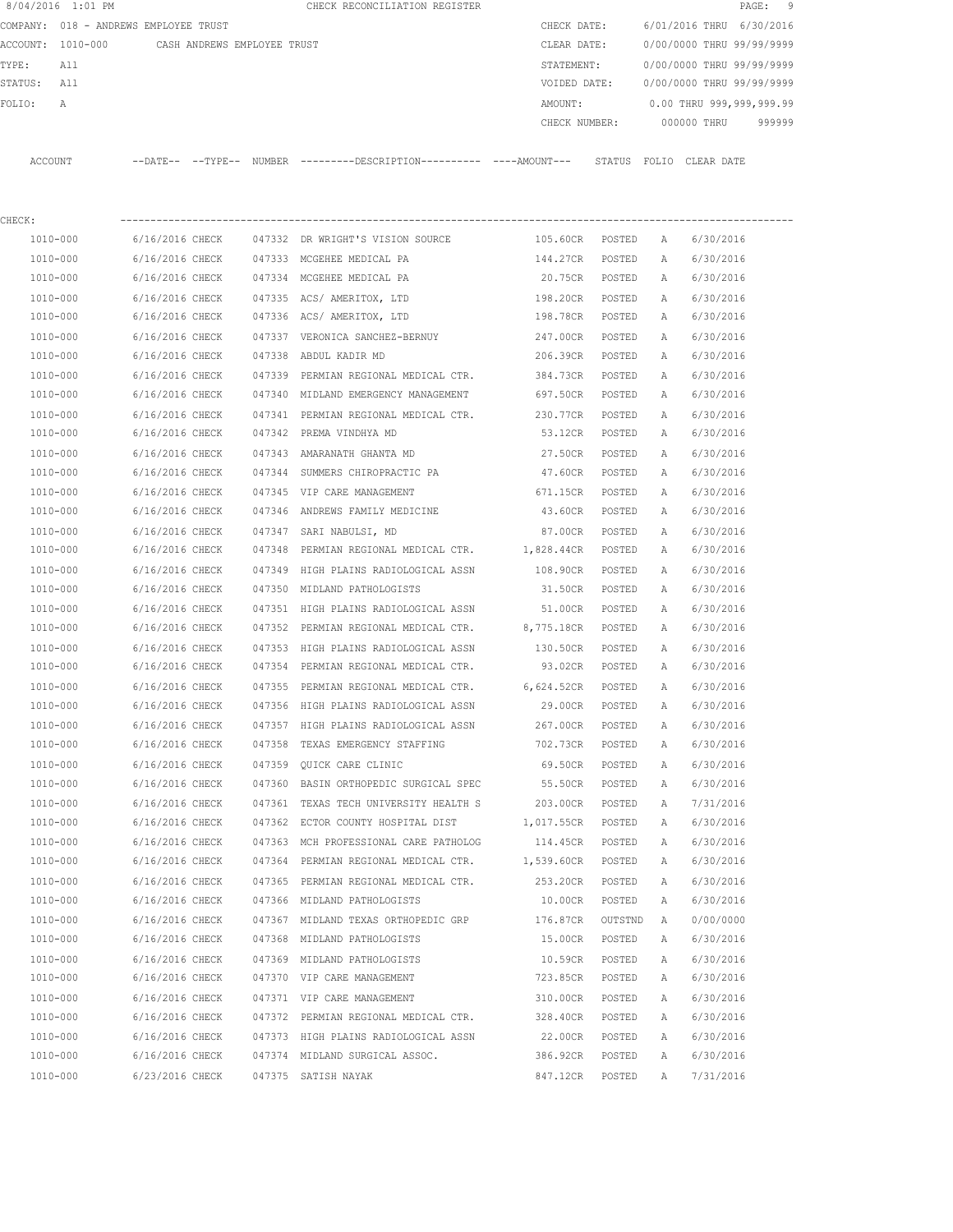| 8/04/2016 1:01 PM                     |                                                        | CHECK RECONCILIATION REGISTER                                                                         |                                      |        |        | PAGE: 10                               |
|---------------------------------------|--------------------------------------------------------|-------------------------------------------------------------------------------------------------------|--------------------------------------|--------|--------|----------------------------------------|
| COMPANY: 018 - ANDREWS EMPLOYEE TRUST |                                                        |                                                                                                       | CHECK DATE:                          |        |        | 6/01/2016 THRU 6/30/2016               |
|                                       | ACCOUNT: 1010-000 CASH ANDREWS EMPLOYEE TRUST          |                                                                                                       | CLEAR DATE:                          |        |        | 0/00/0000 THRU 99/99/9999              |
| TYPE:<br>All                          |                                                        |                                                                                                       |                                      |        |        | STATEMENT: 0/00/0000 THRU 99/99/9999   |
| STATUS: All                           |                                                        |                                                                                                       |                                      |        |        | VOIDED DATE: 0/00/0000 THRU 99/99/9999 |
| FOLIO:<br>A                           |                                                        |                                                                                                       | AMOUNT:                              |        |        | 0.00 THRU 999,999,999.99               |
|                                       |                                                        |                                                                                                       |                                      |        |        | CHECK NUMBER: 000000 THRU 999999       |
|                                       |                                                        | ACCOUNT --DATE-- --TYPE-- NUMBER ---------DESCRIPTION---------- ----AMOUNT--- STATUS FOLIO CLEAR DATE |                                      |        |        |                                        |
|                                       |                                                        |                                                                                                       |                                      |        |        |                                        |
| CHECK:<br>1010-000                    |                                                        | 6/23/2016 CHECK 047376 PERMIAN REGIONAL MEDICAL CTR.                                                  | 315.60CR POSTED A 7/31/2016          |        |        |                                        |
| 1010-000                              |                                                        | 6/23/2016 CHECK 047377 PERMIAN REGIONAL MEDICAL CTR.                                                  | 2,402.64CR POSTED A 7/31/2016        |        |        |                                        |
| 1010-000                              |                                                        | 6/23/2016 CHECK 047378 HIGH PLAINS RADIOLOGICAL ASSN                                                  | 139.50CR POSTED A 7/31/2016          |        |        |                                        |
| 1010-000                              |                                                        | 6/23/2016 CHECK 047379 PERMIAN REGIONAL MEDICAL CTR. 234.40CR POSTED A                                |                                      |        |        | 7/31/2016                              |
| 1010-000                              |                                                        | 6/23/2016 CHECK 047380 HIGH PLAINS RADIOLOGICAL ASSN 515.00CR POSTED A                                |                                      |        |        | 7/31/2016                              |
| 1010-000                              |                                                        | 6/23/2016 CHECK 047381 ANDREWS FAMILY MEDICINE 48.85CR POSTED                                         |                                      |        | A      | 7/31/2016                              |
| 1010-000                              |                                                        | 6/23/2016 CHECK 047382 MIDLAND WOMENS CLINIC                                                          | 188.58CR POSTED                      |        | A      | 7/31/2016                              |
| 1010-000                              | 6/23/2016 CHECK                                        | 047383 VERONICA SANCHEZ-BERNUY                                                                        | 121.60CR POSTED                      |        | A      | 7/31/2016                              |
| 1010-000                              | 6/23/2016 CHECK                                        | 047384 MCH PROCARE HOSPITAL BASED 177.87CR POSTED                                                     |                                      |        | A      | 7/31/2016                              |
| 1010-000                              |                                                        |                                                                                                       | 805.68CR POSTED                      |        |        | 7/31/2016                              |
| 1010-000                              |                                                        | 6/23/2016 CHECK 047385 PERMIAN REGIONAL MEDICAL CTR.<br>6/23/2016 CHECK 047386 MIDLAND PATHOLOGISTS   | 62.00CR POSTED                       |        | A<br>A | 7/31/2016                              |
|                                       |                                                        |                                                                                                       |                                      |        |        |                                        |
| 1010-000                              | 6/23/2016 CHECK 047387 SATISH NAYAK<br>6/23/2016 CHECK | 047388 PERMIAN REGIONAL MEDICAL CTR.                                                                  | 115.00CR POSTED                      |        | A      | 7/31/2016<br>7/31/2016                 |
| 1010-000                              |                                                        |                                                                                                       | 269.60CR POSTED                      |        | A      |                                        |
| 1010-000                              | 6/23/2016 CHECK                                        | 047389 BSA HOSPITAL LLC                                                                               | 197.91CR POSTED<br>1,278.80CR POSTED |        | A      | 7/31/2016<br>7/31/2016                 |
| 1010-000                              |                                                        | 6/23/2016 CHECK 047390 VERONICA SANCHEZ-BERNUY                                                        |                                      |        | A      |                                        |
| 1010-000                              | 6/23/2016 CHECK                                        | 047391 PERMIAN CARDIOLOGY ASSOCIATES                                                                  | 124.97CR POSTED                      |        | A      | 7/31/2016                              |
| 1010-000                              |                                                        | 6/23/2016 CHECK 047392 MCH PROFESSIONAL CARE PATHOLOG                                                 | 33.96CR POSTED                       |        | A      | 7/31/2016                              |
| 1010-000                              | 6/23/2016 CHECK                                        | 047393 ACS/ CARDIONET                                                                                 | 250.25CR POSTED                      |        | A      | 7/31/2016                              |
| 1010-000                              |                                                        | 6/23/2016 CHECK 047394 VERONICA SANCHEZ-BERNUY 153.00CR POSTED                                        |                                      |        | A      | 7/31/2016                              |
| 1010-000                              | 6/23/2016 CHECK                                        | 047395 JERRY WADE                                                                                     | 160.00CR POSTED                      |        | A      | 7/31/2016                              |
| 1010-000                              |                                                        | 6/23/2016 CHECK 047396 FMC DESERT MILAGARO                                                            | 499.40CR POSTED                      |        | A      | 7/31/2016                              |
| 1010-000                              |                                                        | 6/23/2016 CHECK 047397 ECTOR COUNTY HOSPITAL DIST                                                     | 176.62CR POSTED                      |        | A      | 7/31/2016                              |
| 1010-000                              |                                                        | 6/23/2016 CHECK 047398 PREMIER FAMILY CARE                                                            | 306.76CR POSTED A 7/31/2016          |        |        |                                        |
| 1010-000                              |                                                        | 6/23/2016 CHECK 047399 LUBBOCK UROLOGY CLINIC                                                         | 23.06CR                              | POSTED | A      | 7/31/2016                              |
| 1010-000                              | 6/23/2016 CHECK                                        | 047400 BRIARWOOD CLINIC LLC DBA AMERI                                                                 | 80.45CR                              | POSTED | Α      | 7/31/2016                              |
| 1010-000                              | 6/23/2016 CHECK                                        | 047401 DR WRIGHT'S VISION SOURCE                                                                      | 37.40CR                              | POSTED | Α      | 7/31/2016                              |
| 1010-000                              | 6/23/2016 CHECK                                        | 047402 PERMIAN BASIN ORAL & MAXILLOFA                                                                 | 281.60CR                             | POSTED | Α      | 7/31/2016                              |
| 1010-000                              | 6/23/2016 CHECK                                        | 047403 HIGH PLAINS RADIOLOGICAL ASSN                                                                  | 122.00CR                             | POSTED | Α      | 7/31/2016                              |
| 1010-000                              | 6/23/2016 CHECK                                        | 047404 AMERICAN RADIOLOGY CONSULTANTS                                                                 | 272.85CR                             | POSTED | Α      | 7/31/2016                              |
| 1010-000                              | 6/23/2016 CHECK                                        | 047405 SATISH NAYAK                                                                                   | 62.50CR                              | POSTED | Α      | 7/31/2016                              |
| 1010-000                              | 6/23/2016 CHECK                                        | 047406 CLINICAL PATHOLOGY LABORATORIE                                                                 | 7.14CR                               | POSTED | Α      | 7/31/2016                              |
| 1010-000                              | 6/23/2016 CHECK                                        | 047407 ACS/ ISLAM SAJJADUL MD                                                                         | 79.00CR                              | POSTED | Α      | 7/31/2016                              |
| 1010-000                              | 6/23/2016 CHECK                                        | 047408 SEARS DDS PC                                                                                   | 461.00CR                             | POSTED | Α      | 7/31/2016                              |
| 1010-000                              | 6/23/2016 CHECK                                        | 047409 MICHAEL V SHELTON MD                                                                           | 98.84CR                              | POSTED | Α      | 7/31/2016                              |
| 1010-000                              | 6/23/2016 CHECK                                        | 047410 VICKIE K KING                                                                                  | 245.89CR                             | POSTED | Α      | 7/31/2016                              |
| 1010-000                              | 6/23/2016 CHECK                                        | 047411 MIDLAND WOMENS CLINIC                                                                          | 321.25CR                             | POSTED | Α      | 7/31/2016                              |
| 1010-000                              | 6/23/2016 CHECK                                        | 047412 MIDLAND WOMENS CLINIC                                                                          | 18.28CR                              | POSTED | Α      | 7/31/2016                              |
| 1010-000                              | 6/23/2016 CHECK                                        | 047413 MIDLAND WOMENS CLINIC                                                                          | 116.11CR                             | POSTED | Α      | 7/31/2016                              |
| 1010-000                              | 6/23/2016 CHECK                                        | 047414 MIDLAND WOMENS CLINIC                                                                          | 136.08CR                             | POSTED | Α      | 7/31/2016                              |
| 1010-000                              | 6/23/2016 CHECK                                        | 047415 MCH PROFESSIONAL CARE PATHOLOG                                                                 | 71.08CR                              | POSTED | Α      | 7/31/2016                              |
| 1010-000                              | 6/23/2016 CHECK                                        | 047416 ARLINGTON ORTHOPEDIC ASSOCIATE                                                                 | 174.15CR                             | POSTED | Α      | 7/31/2016                              |
| 1010-000                              | 6/23/2016 CHECK                                        | 047417 ACS/ MINIMED DISTRIBUTION COR                                                                  | 484.16CR                             | POSTED | Α      | 7/31/2016                              |
| 1010-000                              | 6/23/2016 CHECK                                        | 047418 CENTERS FOR CHILDREN AND FAMIL                                                                 | 38.00CR                              | POSTED | Α      | 7/31/2016                              |
| 1010-000                              | 6/23/2016 CHECK                                        | 047419 PERMIAN REGIONAL MEDICAL CTR.                                                                  | 68.02CR                              | POSTED | Α      | 7/31/2016                              |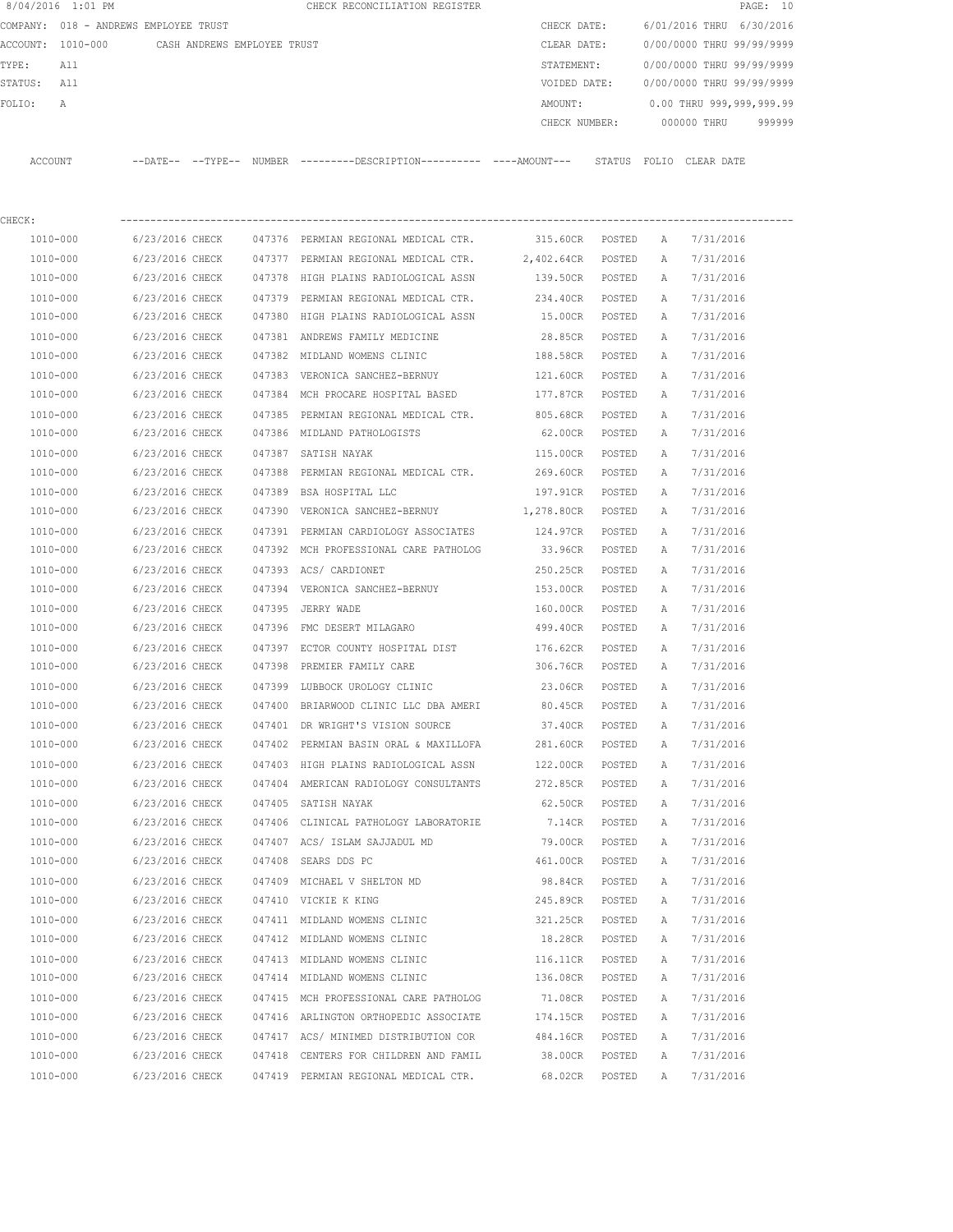| 8/04/2016 1:01 PM    |                                               |        | CHECK RECONCILIATION REGISTER                                                                 |                     |        |              | PAGE: 11                  |
|----------------------|-----------------------------------------------|--------|-----------------------------------------------------------------------------------------------|---------------------|--------|--------------|---------------------------|
|                      | COMPANY: 018 - ANDREWS EMPLOYEE TRUST         |        |                                                                                               | CHECK DATE:         |        |              | 6/01/2016 THRU 6/30/2016  |
|                      | ACCOUNT: 1010-000 CASH ANDREWS EMPLOYEE TRUST |        |                                                                                               | CLEAR DATE:         |        |              | 0/00/0000 THRU 99/99/9999 |
| TYPE:<br>All         |                                               |        |                                                                                               | STATEMENT:          |        |              | 0/00/0000 THRU 99/99/9999 |
| STATUS:<br>All       |                                               |        |                                                                                               | VOIDED DATE:        |        |              | 0/00/0000 THRU 99/99/9999 |
| FOLIO:<br>Α          |                                               |        |                                                                                               | AMOUNT:             |        |              | 0.00 THRU 999,999,999.99  |
|                      |                                               |        |                                                                                               | CHECK NUMBER:       |        |              | 000000 THRU<br>999999     |
| ACCOUNT              |                                               |        | --DATE-- --TYPE-- NUMBER ---------DESCRIPTION---------- ----AMOUNT--- STATUS FOLIO CLEAR DATE |                     |        |              |                           |
| CHECK:               |                                               |        |                                                                                               |                     |        |              |                           |
| 1010-000             | 6/23/2016 CHECK                               |        | 047420 ADVANCED NEUROSCIENCE CLINIC                                                           | 257.38CR POSTED     |        | A            | 7/31/2016                 |
| 1010-000             | 6/23/2016 CHECK                               |        | 047421 ADVANCED NEUROSCIENCE CLINIC                                                           | 234.17CR            | POSTED | A            | 7/31/2016                 |
| 1010-000             | 6/23/2016 CHECK                               |        | 047422 ANDREWS FAMILY MEDICINE                                                                | 43.60CR POSTED      |        | A            | 7/31/2016                 |
| 1010-000             | 6/23/2016 CHECK                               |        | 047423 ANDREWS FAMILY MEDICINE                                                                | 28.85CR             | POSTED | A            | 7/31/2016                 |
| 1010-000             | 6/23/2016 CHECK                               |        | 047424 PERMIAN PREMIERE HEALTH SERV                                                           | 66.08CR             | POSTED | A            | 7/31/2016                 |
| 1010-000             | 6/23/2016 CHECK                               |        | 047425 CENTER FOR ORTHOPEDIC SURGERY                                                          | 199.81CR            | POSTED | Α            | 7/31/2016                 |
| 1010-000             | 6/23/2016 CHECK                               |        | 047426 PERMIAN REGIONAL MEDICAL CTR. 482.40CR                                                 |                     | POSTED | Α            | 7/31/2016                 |
| 1010-000             | 6/23/2016 CHECK                               |        | 047427 HIGH PLAINS RADIOLOGICAL ASSN                                                          | 24.00CR             | POSTED | А            | 7/31/2016                 |
| 1010-000             | 6/23/2016 CHECK                               |        | 047428 SATISH NAYAK                                                                           | 34.50CR             | POSTED | A            | 7/31/2016                 |
| 1010-000             | 6/23/2016 CHECK                               |        | 047429 JAMES B GOATES DDS                                                                     | 143.40CR            | POSTED | Α            | 7/31/2016                 |
| 1010-000             | 6/23/2016 CHECK                               |        | 047430 SOUTHWEST MEDICAL IMAGING                                                              | 83.40CR             | POSTED | Α            | 7/31/2016                 |
| 1010-000             | 6/23/2016 CHECK                               |        | 047431 HIGH PLAINS RADIOLOGICAL ASSN                                                          | 5.03CR              | POSTED | Α            | 7/31/2016                 |
| 1010-000             | 6/23/2016 CHECK                               |        | 047432 SOUTHWEST MEDICAL IMAGING                                                              | 61.68CR             | POSTED | Α            | 7/31/2016                 |
| 1010-000             | 6/23/2016 CHECK                               |        | 047433 ADVANCED NEUROSCIENCE CLINIC                                                           | 109.40CR            | POSTED | Α            | 7/31/2016                 |
| 1010-000             | 6/23/2016 CHECK                               |        | 047434 ADVANCED NEUROSCIENCE CLINIC                                                           | 145.27CR            | POSTED | A            | 7/31/2016                 |
| 1010-000             | 6/23/2016 CHECK                               | 047435 | UNIVERSITY MEDICAL                                                                            | 110.08CR            | POSTED | Α            | 7/31/2016                 |
| 1010-000             | 6/23/2016 CHECK                               | 047436 | UMC RADIOLOGY                                                                                 | 13.51CR             | POSTED | A            | 7/31/2016                 |
| 1010-000             | 6/23/2016 CHECK                               |        | 047437 MIDLAND DENTAL CENTER                                                                  | 168.80CR            | POSTED | Α            | 7/31/2016                 |
| 1010-000             | 6/23/2016 CHECK                               | 047438 | ECTOR COUNTY HOSPITAL DIST 16,379.42CR                                                        |                     | POSTED | A            | 7/31/2016                 |
| 1010-000             | 6/23/2016 CHECK                               | 047439 | MCH PROCARE HOSPITAL BASED                                                                    | 174.06CR            | POSTED | Α            | 7/31/2016                 |
| 1010-000             | 6/23/2016 CHECK                               |        | 047440 MCH PROCARE HOSPITAL BASED                                                             | 91.69CR             | POSTED | Α            | 7/31/2016                 |
| 1010-000             | 6/23/2016 CHECK                               |        | 047441 MCH PROCARE HOSPITAL BASED                                                             | 91.75CR             | POSTED | A            | 7/31/2016                 |
| 1010-000             | 6/23/2016 CHECK                               |        | 047442 ST DAVIDS HOSPITAL                                                                     | 124.32CR            | POSTED | Α            | 7/31/2016                 |
|                      |                                               |        |                                                                                               |                     |        |              |                           |
| 1010-000<br>1010-000 | 6/23/2016 CHECK                               |        | 047443 PERMIAN REGIONAL MEDICAL CTR.<br>047444 HIGH PLAINS RADIOLOGICAL ASSN                  | 234.40CR<br>24.00CR | POSTED | $\mathbb{A}$ | 7/31/2016                 |
| $1010 - 000$         | 6/23/2016 CHECK                               |        |                                                                                               |                     | POSTED | Α            | 7/31/2016                 |
| 1010-000             | 6/23/2016 CHECK                               |        | 047445 TEXAS EMERGENCY STAFFING<br>047446 PERMIAN REGIONAL MEDICAL CTR.                       | 777.49CR            | POSTED | Α<br>Α       | 7/31/2016                 |
|                      | 6/23/2016 CHECK                               |        |                                                                                               | 780.00CR            | POSTED |              | 7/31/2016                 |
| 1010-000             | 6/23/2016 CHECK                               |        | 047447 ACS/ MORALES ASSOCIATES                                                                | 60.00CR POSTED      |        | $\mathbb{A}$ | 7/31/2016                 |
| 1010-000             | 6/23/2016 CHECK                               |        | 047448 ANDREWS FAMILY MEDICINE                                                                | 102.40CR            | POSTED | Α            | 7/31/2016                 |
| 1010-000             | 6/23/2016 CHECK                               |        | 047449 PERMIAN GASTROENTEROLOGY ASSOC                                                         | 71.08CR             | POSTED | Α            | 7/31/2016                 |
| 1010-000             | 6/23/2016 CHECK                               |        | 047450 MCH PROFESSIONAL CARE PATHOLOG                                                         | 81.69CR             | POSTED | Α            | 7/31/2016                 |
| 1010-000             | 6/23/2016 CHECK                               |        | 047451 MIDLAND PATHOLOGISTS                                                                   | 80.00CR             | POSTED | Α            | 7/31/2016                 |
| 1010-000             | 6/23/2016 CHECK                               |        | 047452 MIDLAND PATHOLOGISTS                                                                   | 5.00CR              | POSTED | Α            | 7/31/2016                 |
| 1010-000             | 6/23/2016 CHECK                               |        | 047453 SATISH NAYAK                                                                           | 122.50CR            | POSTED | Α            | 7/31/2016                 |
| 1010-000             | 6/23/2016 CHECK                               |        | 047454 ANDREWS FAMILY MEDICINE                                                                | 83.50CR             | POSTED | Α            | 7/31/2016                 |
| 1010-000             | 6/23/2016 CHECK                               |        | 047455 PERMIAN REGIONAL MEDICAL CTR. 1,488.40CR                                               |                     | POSTED | Α            | 7/31/2016                 |
| 1010-000             | 6/23/2016 CHECK                               |        | 047456 VERONICA SANCHEZ-BERNUY                                                                | 153.00CR            | POSTED | Α            | 7/31/2016                 |
| 1010-000             | 6/23/2016 CHECK                               |        | 047457 QUICK CARE CLINIC                                                                      | 59.00CR             | POSTED | Α            | 7/31/2016                 |
| 1010-000             | 6/23/2016 CHECK                               |        | 047458 PERMIAN REGIONAL MEDICAL CTR.                                                          | 442.40CR            | POSTED | Α            | 7/31/2016                 |
| 1010-000             | 6/23/2016 CHECK                               |        | 047459 MIDLAND PATHOLOGISTS                                                                   | 41.50CR POSTED      |        | Α            | 7/31/2016                 |
| 1010-000             | 6/23/2016 CHECK                               |        | 047460 ANCILLARY CARE SERVICES INC 2,732.84CR POSTED                                          |                     |        | Α            | 7/31/2016                 |
| 1010-000             | 6/23/2016 CHECK                               |        | 047461 MIDLAND PATHOLOGISTS                                                                   | 5.00CR              | POSTED | Α            | 7/31/2016                 |
| 1010-000             | 6/30/2016 CHECK                               |        | 047462 ANDREWS FAMILY MEDICINE                                                                | 43.60CR             | POSTED | Α            | 7/31/2016                 |
| 1010-000             | 6/30/2016 CHECK                               |        | 047463 ANDREWS FAMILY MEDICINE                                                                | 43.60CR             | POSTED | Α            | 7/31/2016                 |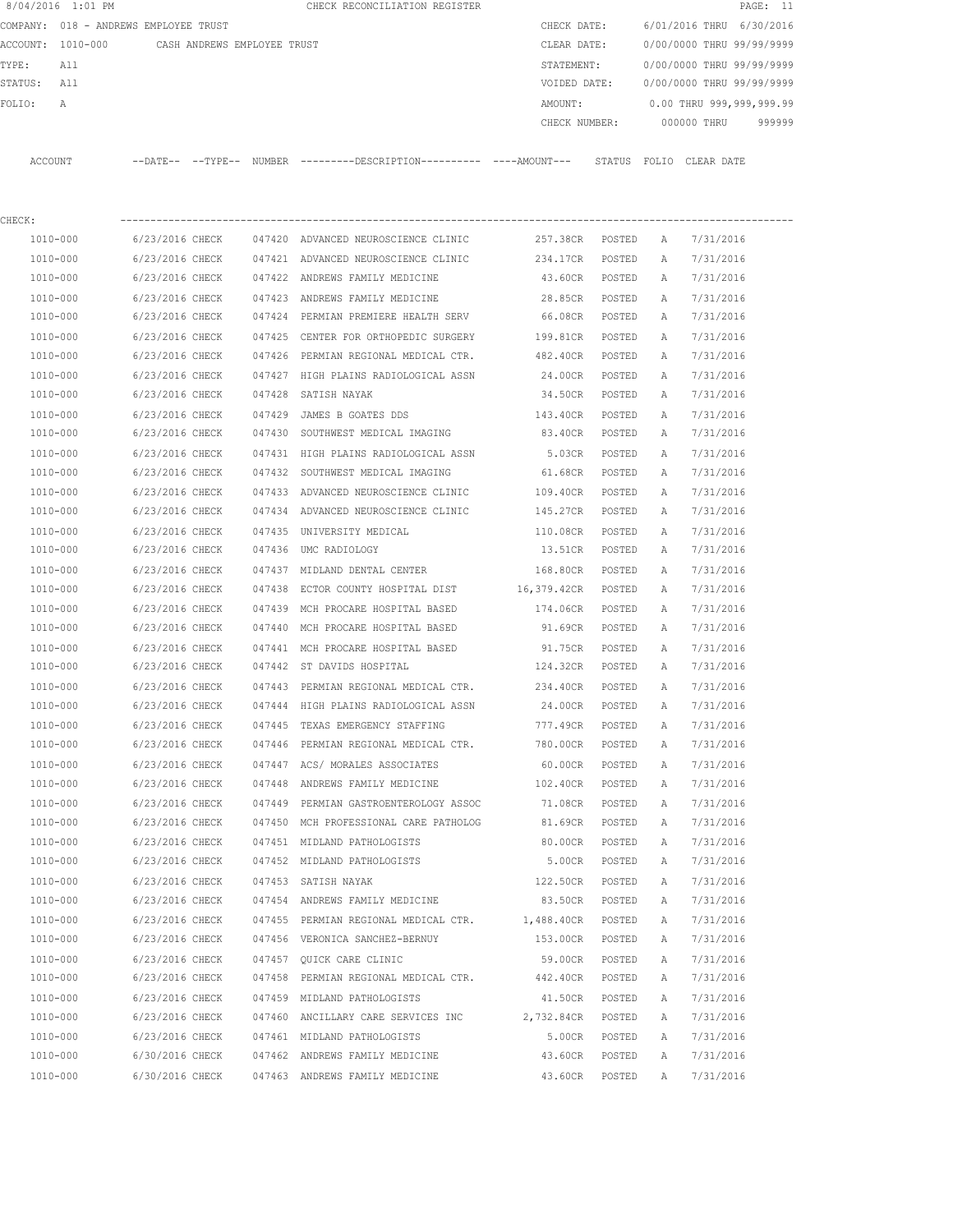|         | 8/04/2016 1:01 PM |                                       |        | CHECK RECONCILIATION REGISTER                 |               |                           |            | PAGE: 12 |  |
|---------|-------------------|---------------------------------------|--------|-----------------------------------------------|---------------|---------------------------|------------|----------|--|
|         |                   | COMPANY: 018 - ANDREWS EMPLOYEE TRUST |        |                                               | CHECK DATE:   | 6/01/2016 THRU 6/30/2016  |            |          |  |
|         | ACCOUNT: 1010-000 | CASH ANDREWS EMPLOYEE TRUST           |        |                                               | CLEAR DATE:   | 0/00/0000 THRU 99/99/9999 |            |          |  |
| TYPE:   | All               |                                       |        |                                               | STATEMENT:    | 0/00/0000 THRU 99/99/9999 |            |          |  |
| STATUS: | All               |                                       |        |                                               | VOIDED DATE:  | 0/00/0000 THRU 99/99/9999 |            |          |  |
| FOLIO:  | A                 |                                       |        |                                               | AMOUNT:       | 0.00 THRU 999,999,999.99  |            |          |  |
|         |                   |                                       |        |                                               | CHECK NUMBER: | 000000 THRU               |            | 999999   |  |
|         |                   |                                       |        |                                               |               |                           |            |          |  |
| ACCOUNT |                   | $--$ TYPE $--$<br>$--$ DATE $--$      | NUMBER | ---------DESCRIPTION----------- ----AMOUNT--- | STATUS        | FOLTO                     | CLEAR DATE |          |  |

| CHECK:   |                 |        |                                                        |                 |         |              |           |
|----------|-----------------|--------|--------------------------------------------------------|-----------------|---------|--------------|-----------|
| 1010-000 | 6/30/2016 CHECK |        | 047464 ANDREWS FAMILY MEDICINE                         | 77.04CR POSTED  |         | A            | 7/31/2016 |
| 1010-000 |                 |        | 6/30/2016 CHECK 047465 PERMIAN REGIONAL MEDICAL CTR.   | 200.80CR POSTED |         | Α            | 7/31/2016 |
| 1010-000 | 6/30/2016 CHECK |        | 047466 MIDLAND TEXAS ORTHOPEDIC GRP                    | 293.27CR POSTED |         | Α            | 7/31/2016 |
| 1010-000 | 6/30/2016 CHECK |        | 047467 PERMIAN REGIONAL MEDICAL CTR.                   | 234.40CR POSTED |         | A            | 7/31/2016 |
| 1010-000 | 6/30/2016 CHECK |        | 047468 HIGH PLAINS RADIOLOGICAL ASSN                   | 15.00CR POSTED  |         | A            | 7/31/2016 |
| 1010-000 | 6/30/2016 CHECK |        | 047469 MIDLAND SURGICAL ASSOC.                         | 109.78CR POSTED |         | A            | 7/31/2016 |
| 1010-000 | 6/30/2016 CHECK |        | 047470 SATISH NAYAK                                    | 34.50CR POSTED  |         | Α            | 7/31/2016 |
| 1010-000 | 6/30/2016 CHECK |        | 047471 MIDLAND PEDIATRIC ASSOCIATES                    | 111.50CR        | POSTED  | A            | 7/31/2016 |
| 1010-000 | 6/30/2016 CHECK |        | 047472 BASIN DENTISTRY ANDREWS PLLC                    | 109.00CR        | POSTED  | A            | 7/31/2016 |
| 1010-000 | 6/30/2016 CHECK |        | 047473 PERMIAN REGIONAL MEDICAL CTR. 211.20CR POSTED   |                 |         | A            | 7/31/2016 |
| 1010-000 | 6/30/2016 CHECK |        | 047474 PERMIAN REGIONAL MEDICAL CTR. 2,129.22CR POSTED |                 |         | A            | 7/31/2016 |
| 1010-000 | 6/30/2016 CHECK |        | 047475 TEXAS TECH UNIVERSITY HEALTH S                  | 76.50CR POSTED  |         | Α            | 7/31/2016 |
| 1010-000 | 6/30/2016 CHECK |        | 047476 MIDLAND MEMORIAL HOSPITAL                       | 455.04CR POSTED |         | A            | 7/31/2016 |
| 1010-000 | 6/30/2016 CHECK |        | 047477 SOUTHWEST MEDICAL IMAGING                       | 44.06CR POSTED  |         | A            | 7/31/2016 |
| 1010-000 | 6/30/2016 CHECK |        | 047478 SOUTHWEST MEDICAL IMAGING                       | 46.52CR POSTED  |         | A            | 7/31/2016 |
| 1010-000 | 6/30/2016 CHECK |        | 047479 HIGH PLAINS RADIOLOGICAL ASSN                   | 69.00CR POSTED  |         | A            | 7/31/2016 |
| 1010-000 | 6/30/2016 CHECK |        | 047480 BASIN DENTISTRY ANDREWS PLLC                    | 213.00CR POSTED |         | Α            | 7/31/2016 |
| 1010-000 | 6/30/2016 CHECK |        | 047481 PERMIAN REGIONAL MEDICAL CTR.                   | 136.80CR POSTED |         | A            | 7/31/2016 |
| 1010-000 | 6/30/2016 CHECK |        | 047482 ADVANCED NEUROSCIENCE CLINIC                    | 64.60CR POSTED  |         | Α            | 7/31/2016 |
| 1010-000 | 6/30/2016 CHECK |        | 047483 ADVANCED NEUROSCIENCE CLINIC 200.23CR           |                 | POSTED  | A            | 7/31/2016 |
| 1010-000 | 6/30/2016 CHECK |        | 047484 MCH PROFESSIONAL CARE PATHOLOG                  | 87.18CR         | POSTED  | Α            | 7/31/2016 |
| 1010-000 | 6/30/2016 CHECK |        | 047485 PREMA VINDHYA MD                                | 207.78CR        | POSTED  | A            | 7/31/2016 |
| 1010-000 | 6/30/2016 CHECK |        | 047486 HIGH PLAINS RADIOLOGICAL ASSN                   | 3.00CR POSTED   |         | A            | 7/31/2016 |
| 1010-000 | 6/30/2016 CHECK |        | 047487 MCH PROFESSIONAL CARE PATHOLOG                  | 154.43CR        | POSTED  | Α            | 7/31/2016 |
| 1010-000 | 6/30/2016 CHECK |        | 047488 VIKRAM N PATEL, MD                              | 398.80CR        | OUTSTND | A            | 0/00/0000 |
| 1010-000 | 6/30/2016 CHECK |        | 047489 QUICK CARE CLINIC                               | 70.02CR POSTED  |         | Α            | 7/31/2016 |
| 1010-000 | 6/30/2016 CHECK |        | 047490 ANDREWS FAMILY MEDICINE                         | 132.52CR POSTED |         | Α            | 7/31/2016 |
| 1010-000 | 6/30/2016 CHECK |        | 047491 ANDREWS FAMILY MEDICINE                         | 58.75CR POSTED  |         | Α            | 7/31/2016 |
| 1010-000 | 6/30/2016 CHECK |        | 047492 ANDREWS FAMILY MEDICINE                         | 43.60CR POSTED  |         | A            | 7/31/2016 |
| 1010-000 | 6/30/2016 CHECK |        | 047493 DR WRIGHT'S VISION SOURCE                       | 123.20CR POSTED |         | Α            | 7/31/2016 |
| 1010-000 | 6/30/2016 CHECK |        | 047494 RONALD J CARR, DDS                              | 187.50CR POSTED |         | Α            | 7/31/2016 |
| 1010-000 | 6/30/2016 CHECK |        | 047495 TEXAS ONCOLOGY, P.A.                            | 109.45CR        | POSTED  | Α            | 7/31/2016 |
| 1010-000 | 6/30/2016 CHECK |        | 047496 LUBBOCK UROLOGY CLINIC                          | 184.65CR POSTED |         | A            | 7/31/2016 |
| 1010-000 | 6/30/2016 CHECK |        | 047497 VERONICA SANCHEZ-BERNUY                         | 213.40CR        | POSTED  | $\mathbb{A}$ | 7/31/2016 |
| 1010-000 | 6/30/2016 CHECK |        | 047498 PERMIAN REGIONAL MEDICAL CTR.                   | 693.72CR        | POSTED  | A            | 7/31/2016 |
| 1010-000 | 6/30/2016 CHECK |        | 047499 SURESH PRASAD, MD, PA                           | 161.75CR        | POSTED  | Α            | 7/31/2016 |
| 1010-000 | 6/30/2016 CHECK |        | 047500 PERMIAN REGIONAL MEDICAL CTR.                   | 321.12CR        | POSTED  | Α            | 7/31/2016 |
| 1010-000 | 6/30/2016 CHECK |        | 047501 HIGH PLAINS RADIOLOGICAL ASSN                   | 24.00CR         | POSTED  | Α            | 7/31/2016 |
| 1010-000 | 6/30/2016 CHECK |        | 047502 KERRY B WILLIAMS, DDS                           | 86.00CR         | POSTED  | Α            | 7/31/2016 |
| 1010-000 | 6/30/2016 CHECK |        | 047503 KERRY B WILLIAMS, DDS                           | 86.00CR         | POSTED  | Α            | 7/31/2016 |
| 1010-000 | 6/30/2016 CHECK |        | 047504 SURESH PRASAD, MD, PA                           | 124.50CR        | POSTED  | Α            | 7/31/2016 |
| 1010-000 | 6/30/2016 CHECK | 047505 | ANDREWS FAMILY MEDICINE                                | 43.60CR         | POSTED  | Α            | 7/31/2016 |
| 1010-000 | 6/30/2016 CHECK |        | 047506 COVENANT MEDICAL GROUP                          | 117.51CR        | POSTED  | Α            | 7/31/2016 |
| 1010-000 | 6/30/2016 CHECK |        | 047507 MCH PROFESSIONAL CARE PATHOLOG                  | 10.87CR         | POSTED  | Α            | 7/31/2016 |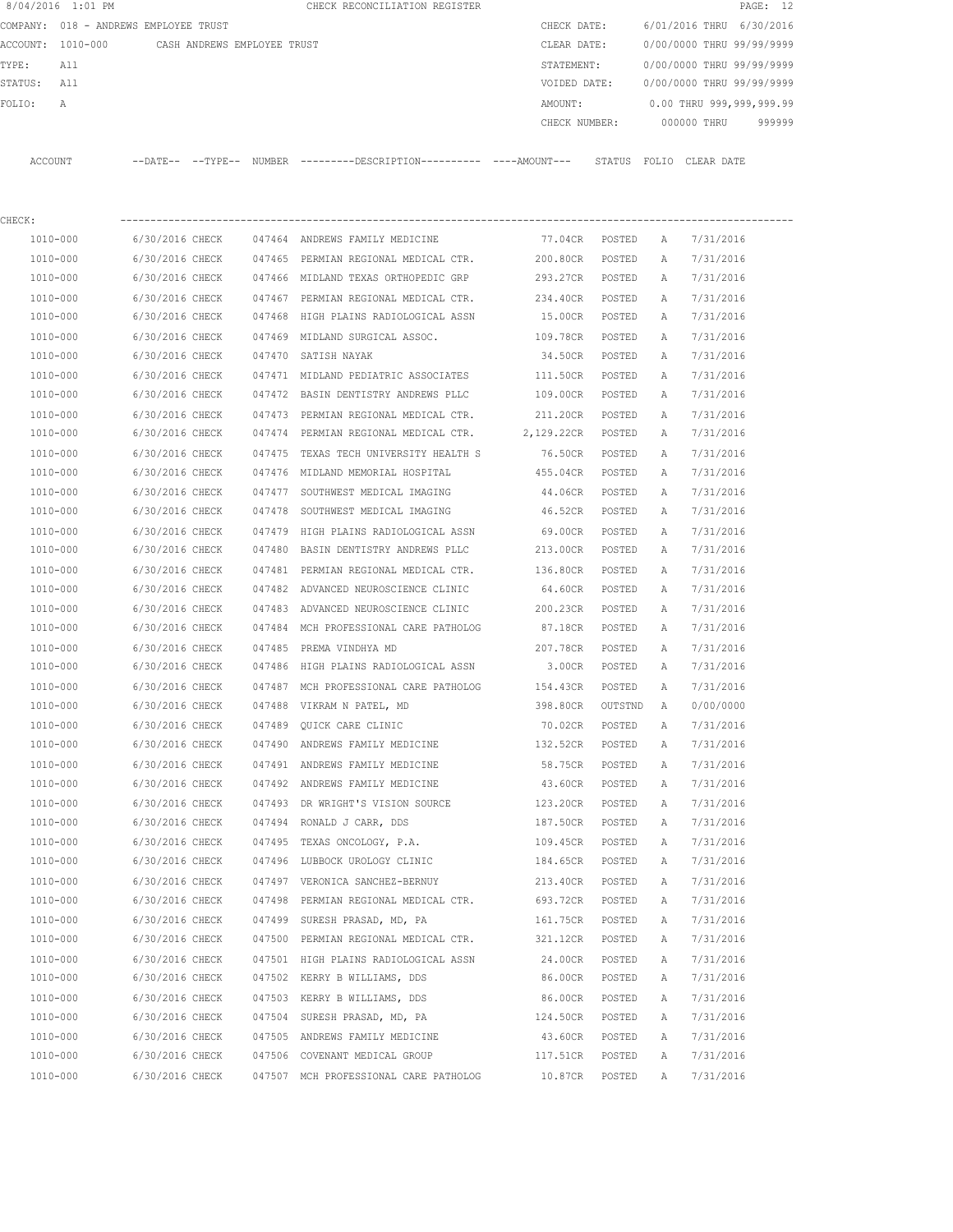|                | 8/04/2016 1:01 PM                             |                 |  | CHECK RECONCILIATION REGISTER                                                                         |                             |        |             | PAGE: 13                  |        |
|----------------|-----------------------------------------------|-----------------|--|-------------------------------------------------------------------------------------------------------|-----------------------------|--------|-------------|---------------------------|--------|
|                | COMPANY: 018 - ANDREWS EMPLOYEE TRUST         |                 |  |                                                                                                       | CHECK DATE:                 |        |             | 6/01/2016 THRU 6/30/2016  |        |
|                | ACCOUNT: 1010-000 CASH ANDREWS EMPLOYEE TRUST |                 |  |                                                                                                       | CLEAR DATE:                 |        |             | 0/00/0000 THRU 99/99/9999 |        |
| TYPE:          | All                                           |                 |  |                                                                                                       | STATEMENT:                  |        |             | 0/00/0000 THRU 99/99/9999 |        |
| STATUS: All    |                                               |                 |  |                                                                                                       | VOIDED DATE:                |        |             | 0/00/0000 THRU 99/99/9999 |        |
| FOLIO:         | Α                                             |                 |  |                                                                                                       | AMOUNT:                     |        |             | 0.00 THRU 999,999,999.99  |        |
|                |                                               |                 |  |                                                                                                       | CHECK NUMBER:               |        |             | 000000 THRU               | 999999 |
|                | ACCOUNT                                       |                 |  | --DATE-- --TYPE-- NUMBER ---------DESCRIPTION---------- ----AMOUNT--- STATUS FOLIO CLEARDATE          |                             |        |             |                           |        |
| CHECK:         |                                               |                 |  |                                                                                                       |                             |        |             |                           |        |
|                | 1010-000                                      | 6/30/2016 CHECK |  | 047508 MCH PROCARE HOSPITAL BASED                                                                     | 246.40CR POSTED             |        | A           | 7/31/2016                 |        |
|                | 1010-000                                      | 6/30/2016 CHECK |  | 047509 MCH PROCARE HOSPITAL BASED                                                                     | 44.73CR                     | POSTED | Α           | 7/31/2016                 |        |
|                | 1010-000                                      | 6/30/2016 CHECK |  | 047510 MCH PROCARE HOSPITAL BASED                                                                     | 16.19CR                     | POSTED | A           | 7/31/2016                 |        |
|                | 1010-000                                      | 6/30/2016 CHECK |  | 047511 DONALD DAVENPORT DO                                                                            | 450.80CR                    | POSTED | Α           | 7/31/2016                 |        |
|                | 1010-000                                      | 6/30/2016 CHECK |  | 047512 ADVANCED NEUROSCIENCE CLINIC                                                                   | 109.40CR                    | POSTED | A           | 7/31/2016                 |        |
|                | 1010-000                                      |                 |  |                                                                                                       |                             |        |             |                           |        |
|                |                                               | 6/30/2016 CHECK |  | 047513 ADVANCED NEUROSCIENCE CLINIC                                                                   | 666.42CR                    | POSTED | A           | 7/31/2016<br>7/31/2016    |        |
|                | 1010-000                                      | 6/30/2016 CHECK |  | 047514 PERMIAN BASIN ORAL & MAXILLOFA                                                                 | 1,233.00CR POSTED           |        | A           |                           |        |
|                | 1010-000                                      | 6/30/2016 CHECK |  | 047515 PERMIAN REGIONAL MEDICAL CTR.                                                                  | 165.96CR                    | POSTED | Α           | 7/31/2016                 |        |
|                | 1010-000                                      | 6/30/2016 CHECK |  | 047516 TEXAS EMERGENCY STAFFING                                                                       | 370.36CR                    | POSTED | Α           | 7/31/2016                 |        |
|                | 1010-000                                      | 6/30/2016 CHECK |  | 047517 MCGEHEE MEDICAL PA                                                                             | 620.34CR                    | POSTED | A           | 7/31/2016                 |        |
|                | 1010-000                                      | 6/30/2016 CHECK |  | 047518 MCGEHEE MEDICAL PA                                                                             | 13.20CR                     | POSTED | A           | 7/31/2016                 |        |
|                | 1010-000                                      | 6/30/2016 CHECK |  | 047519 DR WRIGHT'S VISION SOURCE                                                                      | 105.60CR                    | POSTED | A           | 7/31/2016                 |        |
|                | 1010-000                                      | 6/30/2016 CHECK |  | 047520 VERONICA SANCHEZ-BERNUY                                                                        | 231.60CR                    | POSTED | A           | 7/31/2016                 |        |
|                | 1010-000                                      | 6/30/2016 CHECK |  | 047521 SUMMERS CHIROPRACTIC PA                                                                        | 47.60CR                     | POSTED | Α           | 7/31/2016                 |        |
|                | 1010-000                                      | 6/30/2016 CHECK |  | 047522 ACS/ NURSES UNLIITED MANAGED                                                                   | 250.91CR                    | POSTED | Α           | 7/31/2016                 |        |
|                | 1010-000                                      | 6/30/2016 CHECK |  | 047523 ANDREWS FAMILY MEDICINE                                                                        | 43.60CR                     | POSTED | Α           | 7/31/2016                 |        |
|                | 1010-000                                      | 6/30/2016 CHECK |  | 047524 BASIN EMERGENCY PHYSICIANS                                                                     | 904.24CR                    | POSTED | A           | 7/31/2016                 |        |
|                | 1010-000                                      | 6/30/2016 CHECK |  | 047525 JOHN H HATTEN, DDS                                                                             | 105.00CR                    | POSTED | A           | 7/31/2016                 |        |
|                | 1010-000                                      | 6/30/2016 CHECK |  | 047526 PERMIAN REGIONAL MEDICAL CTR.                                                                  | 559.60CR                    | POSTED | A           | 7/31/2016                 |        |
|                | 1010-000                                      | 6/30/2016 CHECK |  | 047527 PERMIAN REGIONAL MEDICAL CTR. 2,975.40CR                                                       |                             | POSTED | Α           | 7/31/2016                 |        |
|                | 1010-000                                      | 6/30/2016 CHECK |  | 047528 MIDLAND PATHOLOGISTS                                                                           | 5.00CR                      | POSTED | Α           | 7/31/2016                 |        |
|                | 1010-000                                      | 6/30/2016 CHECK |  | 047529 ANDREWS FAMILY MEDICINE                                                                        | 263.77CR                    | POSTED | A           | 7/31/2016                 |        |
|                | 1010-000                                      | 6/30/2016 CHECK |  | 047530 HIGH PLAINS RADIOLOGICAL ASSN                                                                  | 22.00CR                     | POSTED | A           | 7/31/2016                 |        |
|                | 1010-000                                      | 6/30/2016 CHECK |  | 047531 HIGH PLAINS RADIOLOGICAL ASSN 145.00CR                                                         |                             | POSTED | A           | 7/31/2016                 |        |
|                | 1010-000                                      | 6/30/2016 CHECK |  | 047532 HIGH PLAINS RADIOLOGICAL ASSN                                                                  | 144.00CR POSTED             |        | A           | 7/31/2016                 |        |
|                | 1010-000                                      |                 |  | 6/30/2016 CHECK 047533 PERMIAN PREMIERE HEALTH SERV                                                   | 109.78CR POSTED             |        | A           | 7/31/2016                 |        |
|                | 1010-000                                      |                 |  | 6/30/2016 CHECK 047534 VERONICA SANCHEZ-BERNUY                                                        | 187.00CR POSTED             |        | A           | 7/31/2016                 |        |
|                | 1010-000                                      |                 |  | 6/30/2016 CHECK 047535 BASIN PEDIATRIC DENTISTRY PLLC                                                 | 548.00CR POSTED             |        | A           | 7/31/2016                 |        |
|                | 1010-000                                      |                 |  | 6/30/2016 CHECK 047536 CALDWELL DENTAL GR                                                             | 80.80CR POSTED              |        | A           | 7/31/2016                 |        |
|                | 1010-000                                      |                 |  | 6/30/2016 CHECK 047537 ANDREWS FAMILY MEDICINE                                                        | 102.40CR POSTED             |        | $\mathbb A$ | 7/31/2016                 |        |
|                | 1010-000                                      |                 |  | 6/30/2016 CHECK 047538 QUICK CARE CLINIC                                                              | 46.80CR POSTED              |        | A           | 7/31/2016                 |        |
|                | 1010-000                                      |                 |  | 6/30/2016 CHECK 047539 PERMIAN REGIONAL MEDICAL CTR. 234.40CR POSTED                                  |                             |        | A           | 7/31/2016                 |        |
|                | 1010-000                                      | 6/30/2016 CHECK |  | 047540 HIGH PLAINS RADIOLOGICAL ASSN 15.00CR                                                          |                             | POSTED | A           | 7/31/2016                 |        |
|                | 1010-000                                      |                 |  | 6/30/2016 CHECK 047541 MIDLAND PATHOLOGISTS                                                           | 30.00CR POSTED              |        | A           | 7/31/2016                 |        |
|                | 1010-000                                      |                 |  | 6/30/2016 CHECK 047542 ADVANCED NEUROSCIENCE CLINIC 257.38CR POSTED                                   |                             |        | Α           | 7/31/2016                 |        |
|                | 1010-000                                      |                 |  | 6/30/2016 CHECK 047543 MIDLAND MEMORIAL HOSPITAL 2,595.20CR POSTED                                    |                             |        | $\mathbb A$ | 7/31/2016                 |        |
|                | 1010-000                                      |                 |  | 6/30/2016 CHECK 047544 PERMIAN REGIONAL MEDICAL CTR.                                                  | 523.98CR POSTED             |        | A           | 7/31/2016                 |        |
|                | 1010-000                                      |                 |  | 6/30/2016 CHECK 047545 ECTOR COUNTY HOSPITAL DIST 4,129.98CR POSTED                                   |                             |        | A           | 7/31/2016                 |        |
|                | 1010-000                                      |                 |  | 6/30/2016 CHECK 047546 ECTOR COUNTY HOSPITAL DIST 3,957.75CR POSTED                                   |                             |        |             | A 7/31/2016               |        |
|                | 1010-000                                      |                 |  | 6/30/2016 CHECK 047547 MIDLAND MEMORIAL HOSPITAL                                                      | 221.18CR POSTED A 7/31/2016 |        |             |                           |        |
|                |                                               |                 |  |                                                                                                       |                             |        |             |                           |        |
| MISCELLANEOUS: |                                               |                 |  |                                                                                                       |                             |        |             |                           |        |
|                | 1010-000                                      |                 |  | 6/02/2016 MISC.     047097 PERMIAN REGIONAL MEDICALUNPOST          83.50     POSTED    A    6/30/2016 |                             |        |             |                           |        |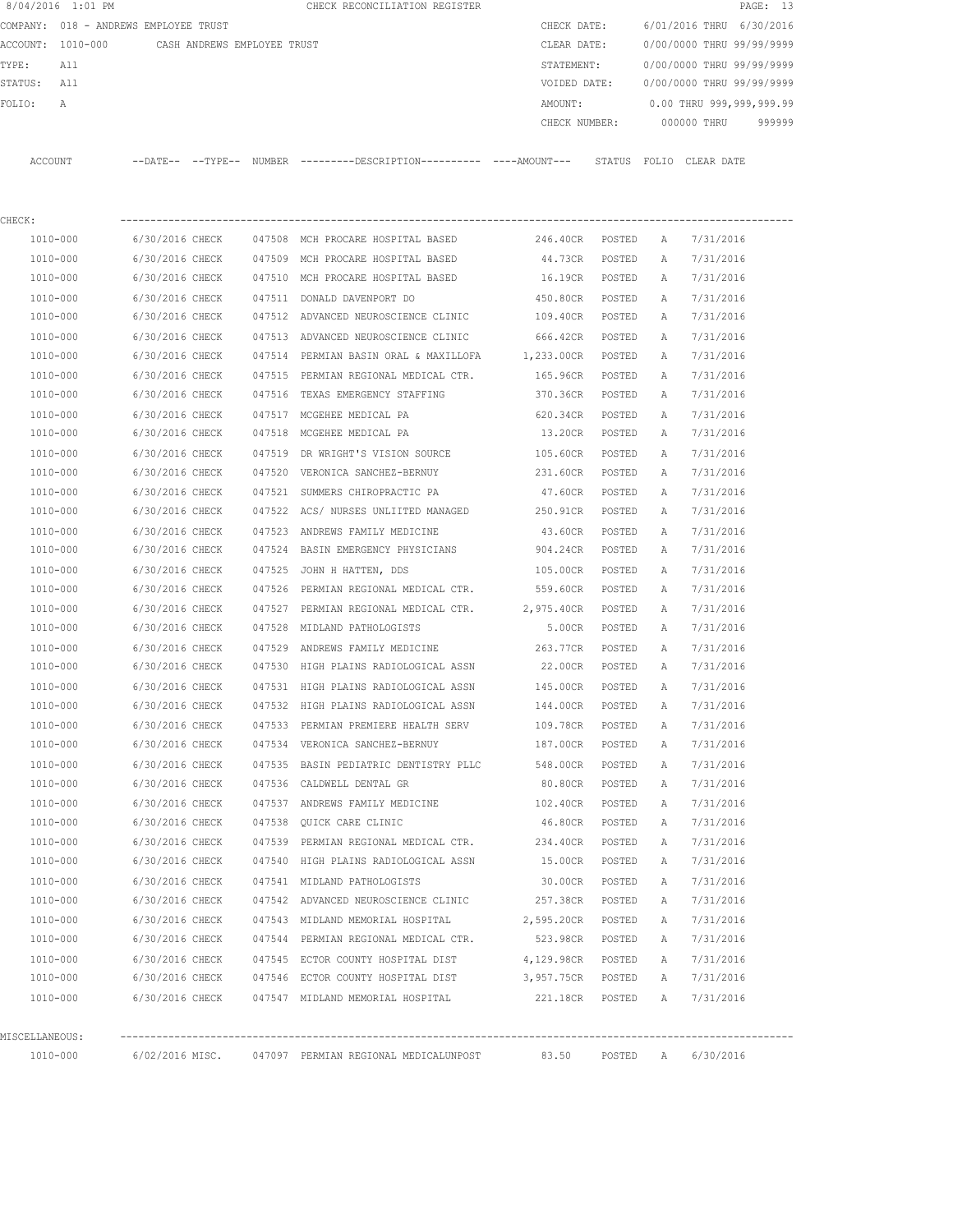|         | 8/04/2016 1:01 PM           |                                               |  |                                                                                                                |                       | CHECK RECONCILIATION REGISTER |                                                                                                       |                                        |                           | PAGE: 14 |
|---------|-----------------------------|-----------------------------------------------|--|----------------------------------------------------------------------------------------------------------------|-----------------------|-------------------------------|-------------------------------------------------------------------------------------------------------|----------------------------------------|---------------------------|----------|
|         |                             | COMPANY: 018 - ANDREWS EMPLOYEE TRUST         |  |                                                                                                                |                       |                               |                                                                                                       | CHECK DATE: 6/01/2016 THRU 6/30/2016   |                           |          |
|         |                             | ACCOUNT: 1010-000 CASH ANDREWS EMPLOYEE TRUST |  |                                                                                                                |                       |                               | CLEAR DATE:                                                                                           |                                        | 0/00/0000 THRU 99/99/9999 |          |
| TYPE:   | All                         |                                               |  |                                                                                                                |                       |                               | STATEMENT:                                                                                            |                                        | 0/00/0000 THRU 99/99/9999 |          |
| STATUS: | All                         |                                               |  |                                                                                                                |                       |                               |                                                                                                       | VOIDED DATE: 0/00/0000 THRU 99/99/9999 |                           |          |
| FOLIO:  | Α                           |                                               |  |                                                                                                                |                       |                               |                                                                                                       | AMOUNT: 0.00 THRU 999,999,999.99       |                           |          |
|         |                             |                                               |  |                                                                                                                |                       |                               |                                                                                                       | CHECK NUMBER: 000000 THRU 999999       |                           |          |
|         |                             |                                               |  |                                                                                                                |                       |                               | ACCOUNT --DATE-- --TYPE-- NUMBER ---------DESCRIPTION---------- ----AMOUNT--- STATUS FOLIO CLEAR DATE |                                        |                           |          |
|         | TOTALS FOR ACCOUNT 1010-000 |                                               |  |                                                                                                                |                       |                               | CHECK TOTAL: 180,961.21CR                                                                             |                                        |                           |          |
|         |                             |                                               |  | DEPOSIT                                                                                                        |                       | TOTAL:                        | 0.00                                                                                                  |                                        |                           |          |
|         |                             |                                               |  | INTEREST                                                                                                       |                       | TOTAL:                        | 0.00                                                                                                  |                                        |                           |          |
|         |                             |                                               |  |                                                                                                                | MISCELLANEOUS TOTAL:  |                               | 83.50                                                                                                 |                                        |                           |          |
|         |                             |                                               |  |                                                                                                                | SERVICE CHARGE TOTAL: |                               | 0.00                                                                                                  |                                        |                           |          |
|         |                             |                                               |  | EFT FOR THE STATE OF THE STATE OF THE STATE OF THE STATE OF THE STATE OF THE STATE OF THE STATE OF THE STATE O |                       | TOTAL:                        | 0.00                                                                                                  |                                        |                           |          |
|         |                             |                                               |  |                                                                                                                | BANK-DRAFT TOTAL:     |                               | 0.00                                                                                                  |                                        |                           |          |
|         |                             | TOTALS FOR ANDREWS EMPLOYEE TRUST             |  |                                                                                                                | <b>CHECK</b>          |                               | TOTAL: 180, 961.21CR                                                                                  |                                        |                           |          |
|         |                             |                                               |  | DEPOSIT                                                                                                        |                       | TOTAL:                        | 0.00                                                                                                  |                                        |                           |          |
|         |                             |                                               |  | INTEREST                                                                                                       |                       | TOTAL:                        | 0.00                                                                                                  |                                        |                           |          |
|         |                             |                                               |  |                                                                                                                | MISCELLANEOUS TOTAL:  |                               | 83.50                                                                                                 |                                        |                           |          |
|         |                             |                                               |  |                                                                                                                | SERVICE CHARGE TOTAL: |                               | 0.00                                                                                                  |                                        |                           |          |
|         |                             |                                               |  | EFT                                                                                                            |                       | TOTAL:                        | 0.00                                                                                                  |                                        |                           |          |

BANK-DRAFT TOTAL: 0.00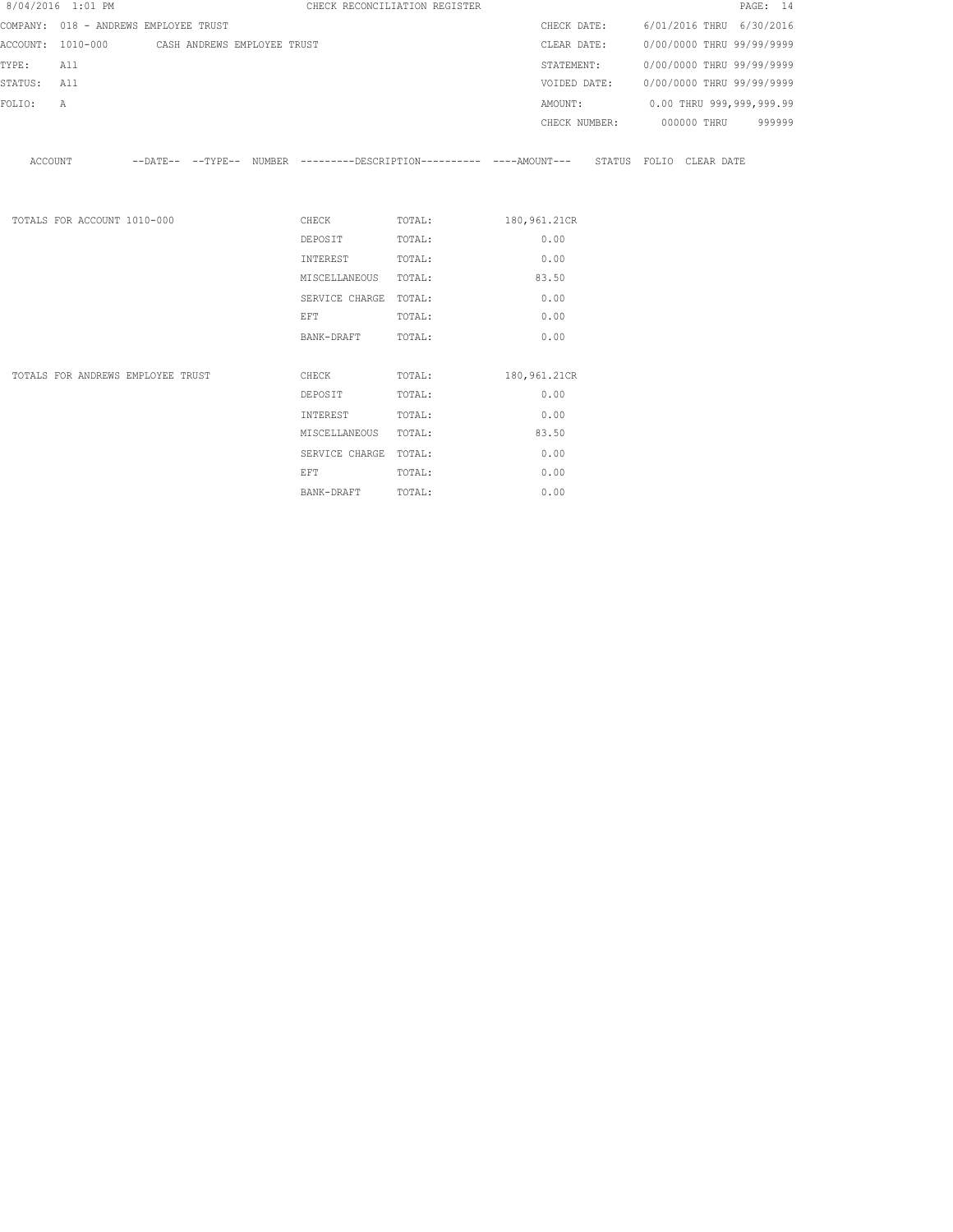|        | 8/04/2016 1:01 PM                   |                      |              |                                                     | CHECK RECONCILIATION REGISTER                             |                                                                                               |               |              |                           | PAGE: 15 |
|--------|-------------------------------------|----------------------|--------------|-----------------------------------------------------|-----------------------------------------------------------|-----------------------------------------------------------------------------------------------|---------------|--------------|---------------------------|----------|
|        | COMPANY: 020 - PAYROLL ACCOUNT FUND |                      |              |                                                     |                                                           | CHECK DATE:                                                                                   |               |              | 6/01/2016 THRU 6/30/2016  |          |
|        | ACCOUNT: 1001-000                   | CASH                 |              |                                                     |                                                           | CLEAR DATE:                                                                                   |               |              | 0/00/0000 THRU 99/99/9999 |          |
| TYPE:  | All                                 |                      |              |                                                     |                                                           | STATEMENT:                                                                                    |               |              | 0/00/0000 THRU 99/99/9999 |          |
|        | STATUS: All                         |                      |              |                                                     |                                                           | VOIDED DATE:                                                                                  |               |              | 0/00/0000 THRU 99/99/9999 |          |
| FOLIO: | А                                   |                      |              |                                                     |                                                           | AMOUNT:                                                                                       |               |              | 0.00 THRU 999,999,999.99  |          |
|        |                                     |                      |              |                                                     |                                                           | CHECK NUMBER:                                                                                 |               |              | 000000 THRU               | 999999   |
|        | ACCOUNT                             |                      |              |                                                     |                                                           | --DATE-- --TYPE-- NUMBER ---------DESCRIPTION---------- ----AMOUNT--- STATUS FOLIO CLEAR-DATE |               |              |                           |          |
|        | BANK DRAFT:                         |                      |              |                                                     |                                                           |                                                                                               |               |              |                           |          |
|        | 1001-000                            | 6/03/2016 BANK-DRAFT |              |                                                     | TEXAS CHILD SUPPORT DISBURSEME                            | 951.38CR POSTED                                                                               |               | A            | 6/30/2016                 |          |
|        | 1001-000                            |                      |              | 6/03/2016 BANK-DRAFT000001 INTERNAL REVENUE SERVICE |                                                           | 82,339.63CR POSTED                                                                            |               | A            | 6/30/2016                 |          |
|        | 1001-000                            |                      |              |                                                     | 6/15/2016 BANK-DRAFT TEXAS CHILD SUPPORT DISBURSEME       | 951.38CR POSTED                                                                               |               | A            | 6/30/2016                 |          |
|        | 1001-000                            |                      |              | 6/15/2016 BANK-DRAFT000001 INTERNAL REVENUE SERVICE |                                                           | 89,332.18CR POSTED                                                                            |               | A            | 6/30/2016                 |          |
|        | 1001-000                            |                      |              |                                                     |                                                           | 6/29/2016 BANK-DRAFT TEXAS COUNTY & DISTRICT RETIRE 239,580.50CR POSTED                       |               |              | A 7/31/2016               |          |
|        | 1001-000                            |                      |              |                                                     | 6/29/2016 BANK-DRAFT000001 TEXAS CHILD SUPPORT DISBURSEME | 1,727.88CR POSTED                                                                             |               | A            | 6/30/2016                 |          |
|        | 1001-000                            |                      |              |                                                     |                                                           | 6/29/2016 BANK-DRAFT000002 INTERNAL REVENUE SERVICE 422,225.09CR POSTED                       |               | A            | 6/30/2016                 |          |
| CHECK: |                                     |                      |              |                                                     |                                                           |                                                                                               |               |              |                           |          |
|        | 1001-000                            | 6/03/2016 CHECK      |              |                                                     |                                                           | 110428 AIG VALIC FINANCIAL ADVISORS I 150.00CR POSTED                                         |               | A            | 6/30/2016                 |          |
|        | 1001-000                            |                      |              |                                                     |                                                           | 6/03/2016 CHECK 110429 C.S.B. ANDREWS COUNTY ADULT PR 1,625.96CR POSTED                       |               | A            | 6/30/2016                 |          |
|        | 1001-000                            | 6/03/2016 CHECK      |              | 110430 MASS MUTUAL                                  |                                                           | 480.00CR POSTED                                                                               |               | A            | 6/30/2016                 |          |
|        | 1001-000                            | 6/03/2016 CHECK      |              | 110431 NACO/SOUTH CENTRAL                           |                                                           | 20.00CR                                                                                       | POSTED        | A            | 6/30/2016                 |          |
|        | 1001-000                            | 6/03/2016 CHECK      |              |                                                     | 110432 SECURITY BENEFIT GROUP OF COMP                     | 475.00CR                                                                                      | POSTED        | Α            | 6/30/2016                 |          |
|        | 1001-000                            | 6/03/2016 CHECK      | 110433 TG    |                                                     |                                                           | 130.13CR                                                                                      | POSTED        | Α            | 6/30/2016                 |          |
|        | 1001-000                            | 6/03/2016 CHECK      |              | 110434 WADDELL & REED INC                           |                                                           | 200.00CR                                                                                      | POSTED        | Α            | 6/30/2016                 |          |
|        | 1001-000                            | 6/01/2016 CHECK      |              | 110435 CAPROCK HEALTHPLANS INS                      |                                                           | 78,832.60CR                                                                                   | POSTED        | Α            | 6/30/2016                 |          |
|        | *** 1001-000                        | 6/15/2016 CHECK      |              | 110464 AIG VALIC FINANCIAL ADVISORS I               |                                                           | 150.00CR                                                                                      | POSTED        | Α            | 6/30/2016                 |          |
|        | 1001-000                            | 6/15/2016 CHECK      |              | 110465 MASS MUTUAL                                  |                                                           | 480.00CR                                                                                      | POSTED        | Α            | 6/30/2016                 |          |
|        | 1001-000                            | 6/15/2016 CHECK      |              | 110466 NACO/SOUTH CENTRAL                           |                                                           | 20.00CR                                                                                       | POSTED        | Α            | 6/30/2016                 |          |
|        | 1001-000                            | 6/15/2016 CHECK      |              |                                                     | 110467 SECURITY BENEFIT GROUP OF COMP                     | 475.00CR                                                                                      | POSTED        | Α            | 6/30/2016                 |          |
|        | 1001-000                            | 6/15/2016 CHECK      | 110468 TG    |                                                     |                                                           | 130.13CR                                                                                      | POSTED        | Α            | 6/30/2016                 |          |
|        | 1001-000                            |                      |              | $6/15/2016$ CHECK 110469 WADDELL & REED INC         |                                                           | 200.00CR                                                                                      | POSTED        | Α            | 6/30/2016                 |          |
|        | *** 1001-000                        | 6/29/2016 CHECK      | 110500 AFLAC |                                                     |                                                           | 7,002.63CR                                                                                    | POSTED        | A            | 7/31/2016                 |          |
|        | 1001-000                            | 6/29/2016 CHECK      |              | 110501 AFLAC GROUP INSURANCE                        |                                                           | 624.60CR                                                                                      | POSTED        | А            | 7/31/2016                 |          |
|        | $1001 - 000$                        | 6/29/2016 CHECK      |              |                                                     | 110502 AIG VALIC FINANCIAL ADVISORS I                     | 150.00CR                                                                                      | POSTED        | Α            | 7/31/2016                 |          |
|        | $1001 - 000$                        | 6/29/2016 CHECK      |              | 110503 AMERICAN HERITAGE                            |                                                           | 263.62CR                                                                                      | POSTED        | Α            | 7/31/2016                 |          |
|        | $1001 - 000$                        | 6/29/2016 CHECK      |              | 110504 MASS MUTUAL                                  |                                                           | 480.00CR                                                                                      | POSTED        | Α            | 7/31/2016                 |          |
|        | $1001 - 000$                        | 6/29/2016 CHECK      |              | 110505 NACO/SOUTH CENTRAL                           |                                                           | 20.00CR                                                                                       | POSTED        | Α            | 7/31/2016                 |          |
|        | $1001 - 000$                        | 6/29/2016 CHECK      |              | 110506 NEW YORK LIFE INS.                           |                                                           | 1,503.27CR                                                                                    | POSTED        | Α            | 7/31/2016                 |          |
|        | 1001-000                            | 6/29/2016 CHECK      |              |                                                     | 110507 SECURITY BENEFIT GROUP OF COMP                     | 475.00CR                                                                                      | POSTED        | Α            | 7/31/2016                 |          |
|        | $1001 - 000$                        | 6/29/2016 CHECK      | 110508 TG    |                                                     |                                                           | 130.13CR                                                                                      | $\tt{POSTED}$ | Α            | 7/31/2016                 |          |
|        | $1001 - 000$                        | 6/29/2016 CHECK      |              | 110509 UNITED WAY                                   |                                                           | 248.00CR                                                                                      | OUTSTND       | Α            | 0/00/0000                 |          |
|        | $1001 - 000$                        | 6/29/2016 CHECK      |              | 110510 WADDELL & REED INC                           |                                                           | 450.00CR                                                                                      | POSTED        | Α            | 7/31/2016                 |          |
|        | $1001 - 000$                        | 6/29/2016 CHECK      |              | 110511 WASHINGTON NATIONAL INSURANCE                |                                                           | 3,452.62CR                                                                                    | POSTED        | $\mathbb{A}$ | 7/31/2016                 |          |
|        | TOTALS FOR ACCOUNT 1001-000         |                      |              | CHECK                                               | TOTAL:                                                    | 98,168.69CR                                                                                   |               |              |                           |          |
|        |                                     |                      |              | DEPOSIT                                             | TOTAL:                                                    | 0.00                                                                                          |               |              |                           |          |
|        |                                     |                      |              | INTEREST                                            | TOTAL:                                                    | 0.00                                                                                          |               |              |                           |          |
|        |                                     |                      |              | MISCELLANEOUS                                       | TOTAL:                                                    | 0.00                                                                                          |               |              |                           |          |
|        |                                     |                      |              | SERVICE CHARGE TOTAL:                               |                                                           | 0.00                                                                                          |               |              |                           |          |
|        |                                     |                      |              | EFT                                                 | TOTAL:                                                    | 0.00                                                                                          |               |              |                           |          |
|        |                                     |                      |              | BANK-DRAFT                                          | TOTAL:                                                    | 537,108.04CR                                                                                  |               |              |                           |          |
|        |                                     |                      |              |                                                     |                                                           |                                                                                               |               |              |                           |          |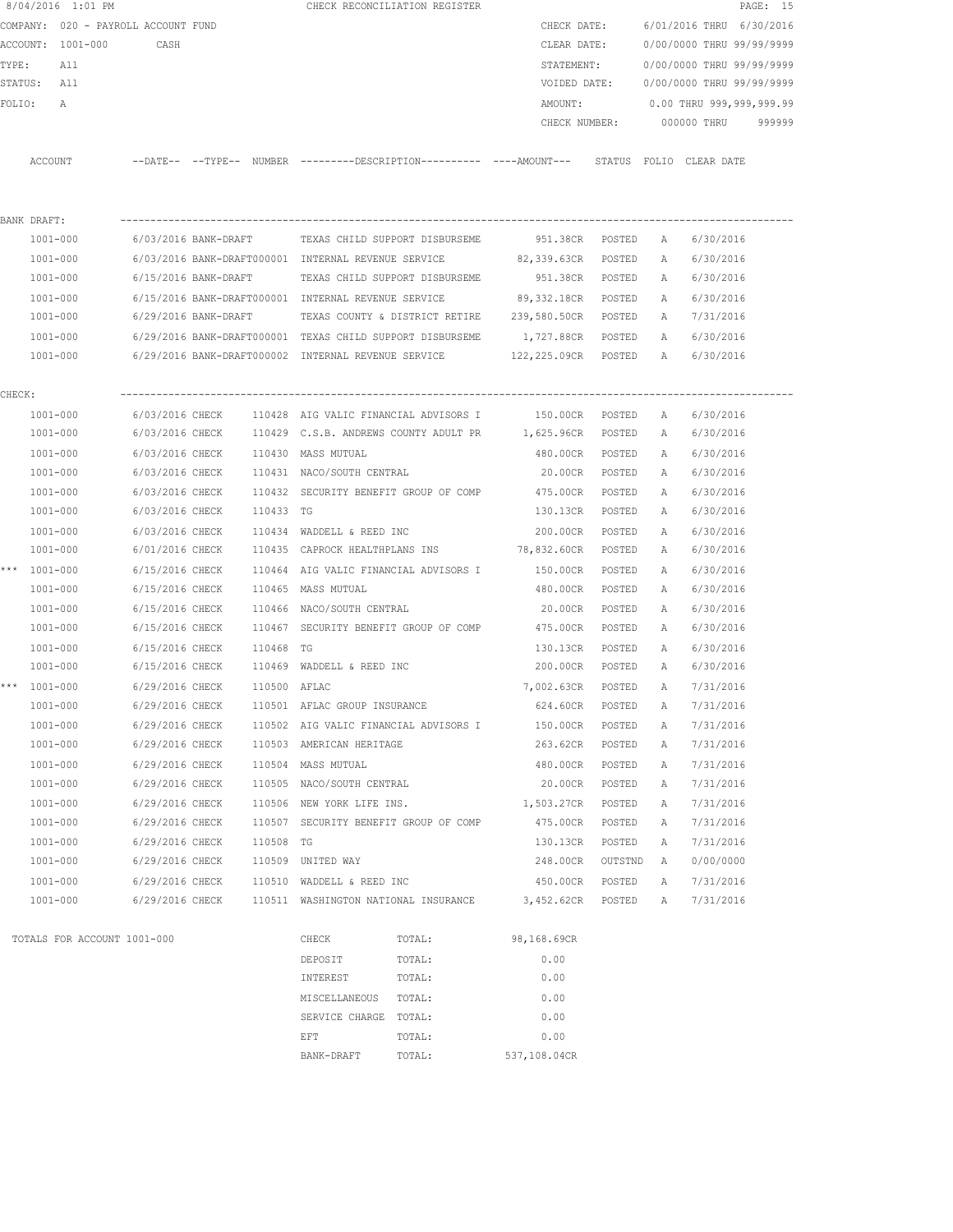|          | 8/04/2016 1:01 PM |                                     |                       |                | CHECK RECONCILIATION REGISTER                       |               | PAGE: 16                   |
|----------|-------------------|-------------------------------------|-----------------------|----------------|-----------------------------------------------------|---------------|----------------------------|
|          |                   | COMPANY: 020 - PAYROLL ACCOUNT FUND |                       |                |                                                     | CHECK DATE:   | 6/01/2016 THRU 6/30/2016   |
| ACCOUNT: | 1001-000          | CASH                                |                       |                |                                                     | CLEAR DATE:   | 0/00/0000 THRU 99/99/9999  |
| TYPE:    | All               |                                     |                       |                |                                                     | STATEMENT:    | 0/00/0000 THRU 99/99/9999  |
| STATUS:  | All               |                                     |                       |                |                                                     | VOIDED DATE:  | 0/00/0000 THRU 99/99/9999  |
| FOLIO:   | Α                 |                                     |                       |                |                                                     | AMOUNT:       | 0.00 THRU 999,999,999.99   |
|          |                   |                                     |                       |                |                                                     | CHECK NUMBER: | 000000 THRU<br>999999      |
| ACCOUNT  |                   |                                     | $---DAT E---TYP E---$ |                | NUMBER ---------DESCRIPTION---------- ----AMOUNT--- |               | STATUS FOLIO<br>CLEAR DATE |
|          |                   | TOTALS FOR PAYROLL ACCOUNT FUND     |                       | CHECK          | TOTAL:                                              | 98,168.69CR   |                            |
|          |                   |                                     |                       | DEPOSIT        | TOTAL:                                              | 0.00          |                            |
|          |                   |                                     |                       | INTEREST       | TOTAL:                                              | 0.00          |                            |
|          |                   |                                     |                       | MISCELLANEOUS  | TOTAL:                                              | 0.00          |                            |
|          |                   |                                     |                       | SERVICE CHARGE | TOTAL:                                              | 0.00          |                            |
|          |                   |                                     |                       | EFT            | TOTAL:                                              | 0.00          |                            |

BANK-DRAFT TOTAL: 537,108.04CR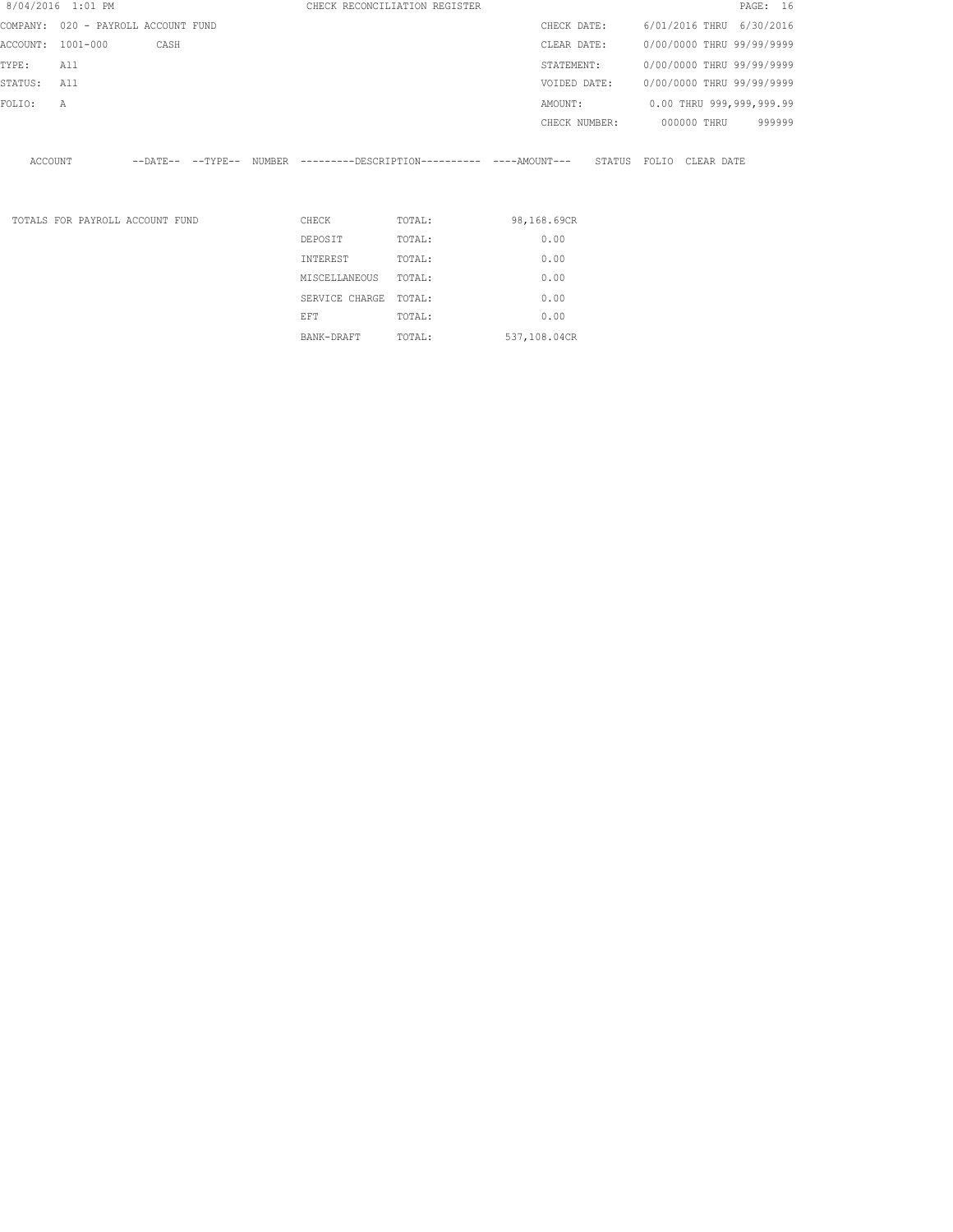|        | 8/04/2016 1:01 PM                                                                                                      |                 |                                |  | CHECK RECONCILIATION REGISTER                       |        |                                                                                             |               |   |                                      | PAGE: 17 |
|--------|------------------------------------------------------------------------------------------------------------------------|-----------------|--------------------------------|--|-----------------------------------------------------|--------|---------------------------------------------------------------------------------------------|---------------|---|--------------------------------------|----------|
|        |                                                                                                                        |                 |                                |  |                                                     |        |                                                                                             |               |   | CHECK DATE: 6/01/2016 THRU 6/30/2016 |          |
|        | COMPANY: 979 - ANDREWS CO DESIGNATED<br>ACCOUNT: 1010-000 POOLED CASH-ANDREWS CO DESIG<br>TYPE:<br>A 11<br>STATUS: All |                 |                                |  |                                                     |        | CLEAR DATE:                                                                                 |               |   | 0/00/0000 THRU 99/99/9999            |          |
|        |                                                                                                                        |                 |                                |  |                                                     |        | STATEMENT:                                                                                  |               |   | 0/00/0000 THRU 99/99/9999            |          |
|        |                                                                                                                        |                 |                                |  |                                                     |        | VOIDED DATE:                                                                                |               |   | 0/00/0000 THRU 99/99/9999            |          |
|        | FOLIO:<br>A                                                                                                            |                 |                                |  |                                                     |        | AMOUNT:                                                                                     |               |   | 0.00 THRU 999,999,999.99             |          |
|        |                                                                                                                        |                 |                                |  |                                                     |        |                                                                                             | CHECK NUMBER: |   | 000000 THRU                          | 999999   |
|        |                                                                                                                        |                 |                                |  |                                                     |        |                                                                                             |               |   |                                      |          |
|        | ACCOUNT                                                                                                                |                 |                                |  |                                                     |        | --DATE-- --TYPE-- NUMBER ---------DESCRIPTION--------- ----AMOUNT--- STATUS FOLIO CLEARDATE |               |   |                                      |          |
|        |                                                                                                                        |                 |                                |  |                                                     |        |                                                                                             |               |   |                                      |          |
|        |                                                                                                                        |                 |                                |  |                                                     |        |                                                                                             |               |   |                                      |          |
| CHECK: |                                                                                                                        |                 |                                |  |                                                     |        |                                                                                             |               |   |                                      |          |
|        | 1010-000                                                                                                               |                 |                                |  | 6/03/2016 CHECK 017972 ANNABELLE ESTRADA            |        | 24.85CR POSTED A                                                                            |               |   | 6/30/2016                            |          |
|        | 1010-000                                                                                                               | 6/03/2016 CHECK |                                |  | 017973 REBEKAH GARZA                                |        | 25.39CR POSTED                                                                              |               |   | A 6/30/2016                          |          |
|        | 1010-000                                                                                                               |                 |                                |  | 6/03/2016 CHECK 017974 VERIZON WIRELESS             |        | 75.98CR POSTED A                                                                            |               |   | 6/30/2016                            |          |
|        | 1010-000                                                                                                               |                 |                                |  | 6/03/2016 CHECK 017975 VICKIE K KING                |        | 29.07CR POSTED A                                                                            |               |   | 6/30/2016                            |          |
|        | *** $1010 - 000$                                                                                                       |                 | 6/10/2016 CHECK 018005 DIRECTV |  |                                                     |        | 105.98CR POSTED                                                                             |               | A | 6/30/2016                            |          |
|        | 1010-000                                                                                                               |                 |                                |  | 6/10/2016 CHECK 018006 KYOTEE SCREEN PRINTING & EMB |        | 39.00CR POSTED A                                                                            |               |   | 6/30/2016                            |          |
|        | *** 1010-000                                                                                                           | 6/17/2016 CHECK |                                |  | 018017 AMERICAN EXPRESS                             |        | 974.92CR POSTED                                                                             |               | A | 6/30/2016                            |          |
|        | 1010-000                                                                                                               | 6/17/2016 CHECK |                                |  | 018018 MUSTANG LUMBER CO                            |        | 181.95CR POSTED A                                                                           |               |   | 6/30/2016                            |          |
|        | 1010-000                                                                                                               |                 |                                |  | 6/17/2016 CHECK 018019 QUILL CORPORATION            |        | 1,488.98CR POSTED                                                                           |               | A | 6/30/2016                            |          |
|        | 1010-000                                                                                                               | 6/17/2016 CHECK |                                |  | 018020 TELE COMMUNICATION INC                       |        | 1,230.74CR POSTED                                                                           |               | A | 6/30/2016                            |          |
|        | *** $1010 - 000$                                                                                                       | 6/24/2016 CHECK |                                |  | 018034 CANON FINANCIAL SERVICES INC                 |        | 339.42CR POSTED                                                                             |               |   | A 6/30/2016                          |          |
|        | *** 1010-000                                                                                                           | 6/30/2016 CHECK |                                |  | 018043 DIRECTV                                      |        | 105.98CR POSTED                                                                             |               |   | A 7/31/2016                          |          |
|        | 1010-000                                                                                                               |                 |                                |  | 6/30/2016 CHECK 018044 GENERAL FUND                 |        |                                                                                             |               |   | 36.78CR POSTED A 7/31/2016           |          |
|        | 1010-000                                                                                                               |                 |                                |  | 6/30/2016 CHECK 018045 VERIZON WIRELESS             |        |                                                                                             |               |   | 75.98CR POSTED A 7/31/2016           |          |
|        | TOTALS FOR ACCOUNT 1010-000                                                                                            |                 |                                |  | CHECK                                               | TOTAL: | 4,735.02CR                                                                                  |               |   |                                      |          |
|        |                                                                                                                        |                 |                                |  | DEPOSIT                                             | TOTAL: | 0.00                                                                                        |               |   |                                      |          |
|        |                                                                                                                        |                 |                                |  | INTEREST                                            | TOTAL: | 0.00                                                                                        |               |   |                                      |          |
|        |                                                                                                                        |                 |                                |  | MISCELLANEOUS TOTAL:                                |        | 0.00                                                                                        |               |   |                                      |          |
|        |                                                                                                                        |                 |                                |  | SERVICE CHARGE TOTAL:                               |        | 0.00                                                                                        |               |   |                                      |          |
|        |                                                                                                                        |                 |                                |  | EFT                                                 | TOTAL: | 0.00                                                                                        |               |   |                                      |          |
|        |                                                                                                                        |                 |                                |  | BANK-DRAFT                                          | TOTAL: | 0.00                                                                                        |               |   |                                      |          |
|        |                                                                                                                        |                 |                                |  |                                                     |        |                                                                                             |               |   |                                      |          |
|        | TOTALS FOR ANDREWS CO DESIGNATED                                                                                       |                 |                                |  | CHECK                                               | TOTAL: | 4,735.02CR                                                                                  |               |   |                                      |          |
|        |                                                                                                                        |                 |                                |  | DEPOSIT                                             | TOTAL: | 0.00                                                                                        |               |   |                                      |          |
|        |                                                                                                                        |                 |                                |  | INTEREST                                            | TOTAL: | 0.00                                                                                        |               |   |                                      |          |
|        |                                                                                                                        |                 |                                |  | MISCELLANEOUS TOTAL:                                |        | 0.00                                                                                        |               |   |                                      |          |
|        |                                                                                                                        |                 |                                |  | SERVICE CHARGE TOTAL:                               |        | 0.00                                                                                        |               |   |                                      |          |
|        |                                                                                                                        |                 |                                |  | <b>EFT</b>                                          | TOTAL: | 0.00                                                                                        |               |   |                                      |          |
|        |                                                                                                                        |                 |                                |  | BANK-DRAFT                                          | TOTAL: | 0.00                                                                                        |               |   |                                      |          |
|        |                                                                                                                        |                 |                                |  |                                                     |        |                                                                                             |               |   |                                      |          |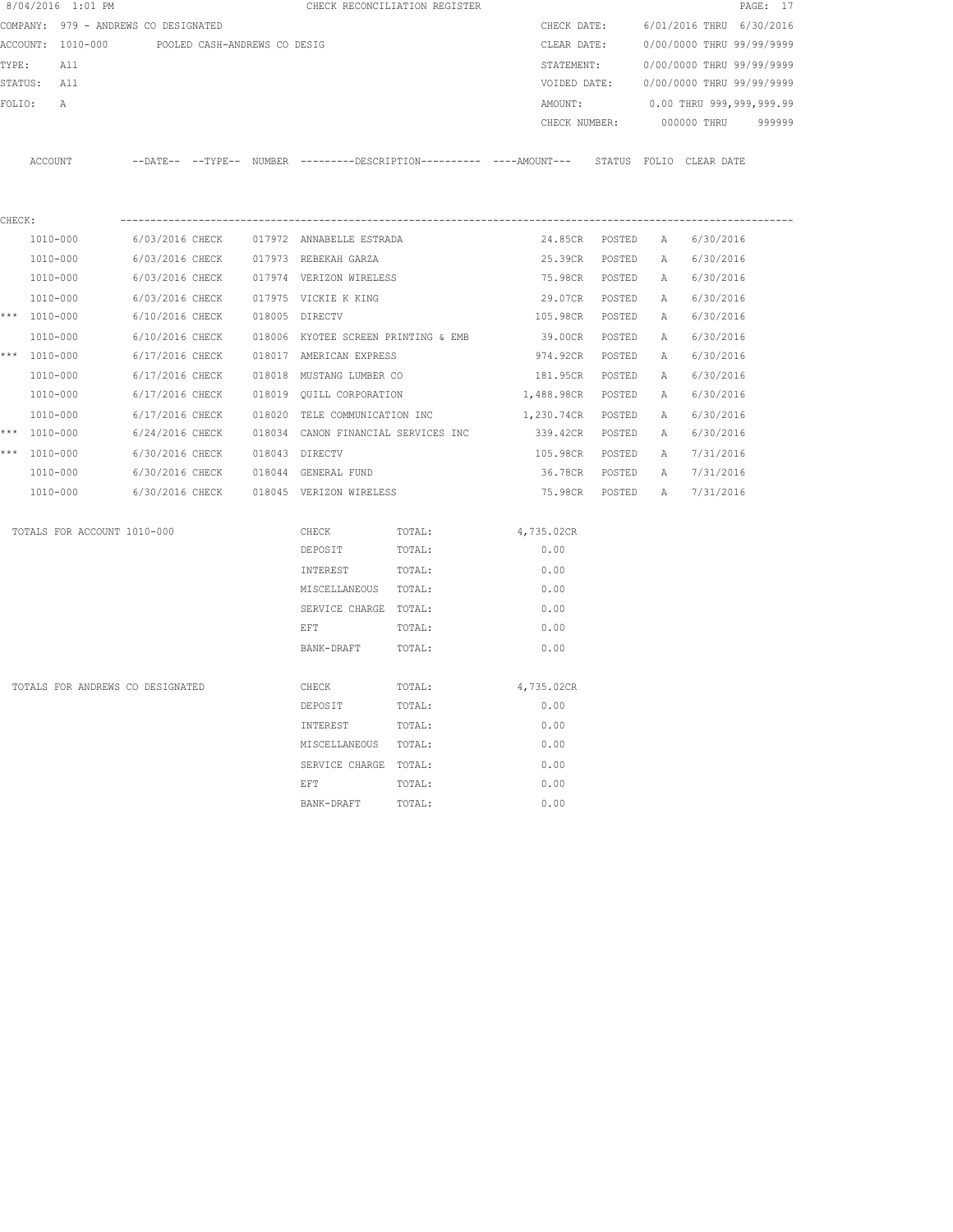| 8/04/2016 1:01 PM |                                                                                |                 |  |        | CHECK RECONCILIATION REGISTER                                                               |                    |        |              |                           | PAGE: 18 |
|-------------------|--------------------------------------------------------------------------------|-----------------|--|--------|---------------------------------------------------------------------------------------------|--------------------|--------|--------------|---------------------------|----------|
|                   | COMPANY: 989 - ROAD & BRIDGE POOLED<br>ACCOUNT: 1010-000<br>POOLED R & B FUNDS |                 |  |        |                                                                                             | CHECK DATE:        |        |              | 6/01/2016 THRU 6/30/2016  |          |
|                   |                                                                                |                 |  |        |                                                                                             | CLEAR DATE:        |        |              | 0/00/0000 THRU 99/99/9999 |          |
| TYPE:             | All                                                                            |                 |  |        |                                                                                             | STATEMENT:         |        |              | 0/00/0000 THRU 99/99/9999 |          |
| STATUS:           | All                                                                            |                 |  |        |                                                                                             | VOIDED DATE:       |        |              | 0/00/0000 THRU 99/99/9999 |          |
| FOLIO:            | A                                                                              |                 |  |        |                                                                                             | AMOUNT:            |        |              | 0.00 THRU 999,999,999.99  |          |
|                   |                                                                                |                 |  |        |                                                                                             |                    |        |              | CHECK NUMBER: 000000 THRU | 999999   |
|                   | ACCOUNT                                                                        |                 |  |        | --DATE-- --TYPE-- NUMBER --------DESCRIPTION--------- ----AMOUNT--- STATUS FOLIO CLEAR-DATE |                    |        |              |                           |          |
| CHECK:            |                                                                                |                 |  |        |                                                                                             |                    |        |              |                           |          |
|                   | 1010-000                                                                       | 6/03/2016 CHECK |  |        | 019932 ANDREWS COUNTY TIF GRANT 32,067.50CR POSTED                                          |                    |        | A            | 6/30/2016                 |          |
|                   | 1010-000                                                                       | 6/03/2016 CHECK |  |        | 019933 BIG COUNTRY BG                                                                       | 186.40CR           | POSTED | $\mathbb{A}$ | 6/30/2016                 |          |
|                   | 1010-000                                                                       | 6/03/2016 CHECK |  |        | 019934 CITY OF ANDREWS WATER DEPT.                                                          | 173.50CR POSTED    |        | Α            | 6/30/2016                 |          |
|                   | 1010-000                                                                       | 6/03/2016 CHECK |  |        | 019935 GENERAL FUND                                                                         | 47,041.53CR POSTED |        | A            | 6/30/2016                 |          |
|                   | 1010-000                                                                       | 6/03/2016 CHECK |  |        | 019936 ROBIN HARPER TAC                                                                     | 7.50CR POSTED      |        | A            | 6/30/2016                 |          |
|                   | 1010-000                                                                       | 6/03/2016 CHECK |  |        | 019937 VERIZON WIRELESS                                                                     | 75.98CR            | POSTED | A            | 6/30/2016                 |          |
|                   | 1010-000                                                                       | 6/03/2016 CHECK |  |        | 019938 WEATHERBY-EISENRICH                                                                  | 35,036.52CR POSTED |        | A            | 6/30/2016                 |          |
|                   | 1010-000                                                                       | 6/10/2016 CHECK |  | 019939 | ANDREWS EMPLOYEE TRUST FUND                                                                 | 30,928.51CR        | POSTED | A            | 6/30/2016                 |          |
|                   | 1010-000                                                                       | 6/10/2016 CHECK |  |        | 019940 ANDREWS IRON & SUPPLY                                                                | 177.30CR           | POSTED | A            | 6/30/2016                 |          |
|                   | 1010-000                                                                       | 6/10/2016 CHECK |  |        | 019941 ANDREWS TIRE SERVICE INC                                                             | 16.00CR            | POSTED | A            | 6/30/2016                 |          |
|                   | 1010-000                                                                       | 6/10/2016 CHECK |  |        | 019942 CORPORATE BILLING LLC                                                                | 92.34CR            | POSTED | A            | 6/30/2016                 |          |
|                   | 1010-000                                                                       | 6/10/2016 CHECK |  |        | 019943 FASTENAL COMPANY                                                                     | $0.61$ CR          | POSTED | A            | 6/30/2016                 |          |
|                   | 1010-000                                                                       | 6/10/2016 CHECK |  |        | 019944 GEBO CREDIT CORPORATION                                                              | 569.75CR POSTED    |        | A            | 6/30/2016                 |          |
|                   | 1010-000                                                                       | 6/10/2016 CHECK |  |        | 019945 GENERAL FUND                                                                         | 2,963.56CR         | POSTED | A            | 6/30/2016                 |          |
|                   | 1010-000                                                                       | 6/10/2016 CHECK |  |        | 019946 JENEANE ANDEREGG                                                                     | 15.00CR POSTED     |        | A            | 6/30/2016                 |          |
|                   | 1010-000                                                                       | 6/10/2016 CHECK |  |        | 019947 JOE'S DIESEL REPAIR & MAINTENA                                                       | 2,642.00CR         | POSTED | A            | 6/30/2016                 |          |
|                   | 1010-000                                                                       | 6/10/2016 CHECK |  |        | 019948 KNIGHTS TIRE & SERVICE                                                               | 60.00CR            | POSTED | A            | 6/30/2016                 |          |
|                   | 1010-000                                                                       | 6/10/2016 CHECK |  |        | 019949 NOLAN H. BRUNSON, INC. 8,000.00CR                                                    |                    | POSTED | $\mathbb{A}$ | 6/30/2016                 |          |
|                   | 1010-000                                                                       | 6/10/2016 CHECK |  |        | 019950 PORTERS THRIFTWAY                                                                    | 80.73CR            | POSTED | $\mathbb{A}$ | 6/30/2016                 |          |
|                   | 1010-000                                                                       | 6/10/2016 CHECK |  |        | 019951 SOUTH PLAINS IMPLEMENT LTD 1,188.89CR                                                |                    | POSTED | $\mathbb{A}$ | 6/30/2016                 |          |
|                   | 1010-000                                                                       | 6/10/2016 CHECK |  |        | 019952 UM AUTO PARTS                                                                        | 523.67CR           | POSTED | $\mathbb{A}$ | 6/30/2016                 |          |
|                   | 1010-000                                                                       | 6/10/2016 CHECK |  |        | 019953 VOID CHECK                                                                           | 0.00               | POSTED | Α            | 6/30/2016                 |          |
|                   | 1010-000                                                                       | 6/10/2016 CHECK |  |        | 019954 WTG FUELS, INC                                                                       | 11,054.26CR POSTED |        | Α            | 6/30/2016                 |          |
|                   | 1010-000                                                                       | 6/10/2016 CHECK |  |        | 019955 YELLOWHOUSE MACHINERY CO                                                             | 168.68CR           | POSTED | $\mathbb{A}$ | 6/30/2016                 |          |
|                   | 1010-000                                                                       | 6/17/2016 CHECK |  |        | 019956 ANDREWS TIRE SERVICE INC                                                             | 94.59CR            | POSTED | Α            | 6/30/2016                 |          |

 1010-000 6/17/2016 CHECK 019957 DANNY'S MOBILE REPAIR LLC 241.00CR POSTED A 6/30/2016 1010-000 6/17/2016 CHECK 019958 GENERAL FUND 47,863.63CR POSTED A 6/30/2016 1010-000 6/17/2016 CHECK 019959 HIGGINBOTHAM BROS & CO LLC 352.04CR POSTED A 6/30/2016 1010-000 6/17/2016 CHECK 019960 VOID CHECK 0.00 POSTED A 6/30/2016 1010-000 6/17/2016 CHECK 019961 MUSTANG LUMBER CO 46.14CR POSTED A 6/30/2016 1010-000 6/17/2016 CHECK 019962 ROBIN HARPER TAC 7.50CR POSTED A 6/30/2016 1010-000 6/17/2016 CHECK 019963 WESTAIR-PRAXAIR 36.65CR POSTED A 6/30/2016 1010-000 6/24/2016 CHECK 019964 BROWN PEST SOLUTIONS 75.00CR POSTED A 7/31/2016 1010-000 6/24/2016 CHECK 019965 CALDWELL COUNTRY CHEVROLET 28,945.00CR POSTED A 7/31/2016 1010-000 6/24/2016 CHECK 019966 O'REILLY AUTO PARTS 143.14CR POSTED A 7/31/2016 1010-000 6/24/2016 CHECK 019967 RELIANT ENERGY 1,210.75CR POSTED A 7/31/2016 1010-000 6/24/2016 CHECK 019968 SOUTH PLAINS IMPLEMENT LTD 732.09CR POSTED A 6/30/2016 1010-000 6/24/2016 CHECK 019969 TEXAS GAS SERVICE CORP 100.97CR POSTED A 7/31/2016 1010-000 6/24/2016 CHECK 019970 YELLOWHOUSE MACHINERY CO 1,202.69CR POSTED A 6/30/2016 1010-000 6/30/2016 CHECK 019971 ANDREWS EMPLOYEE TRUST FUND 30,928.51CR POSTED A 7/31/2016 1010-000 6/30/2016 CHECK 019972 AMERICAN TIRE DISTRIBUTERS 997.28CR POSTED A 7/31/2016 1010-000 6/30/2016 CHECK 019973 ANDREWS TIRE SERVICE INC 91.59CR POSTED A 7/31/2016 1010-000 6/30/2016 CHECK 019974 CISCO EQUIPMENT 1,775.00CR POSTED A 7/31/2016 1010-000 6/30/2016 CHECK 019975 CITY OF ANDREWS WATER DEPT. 175.35CR POSTED A 7/31/2016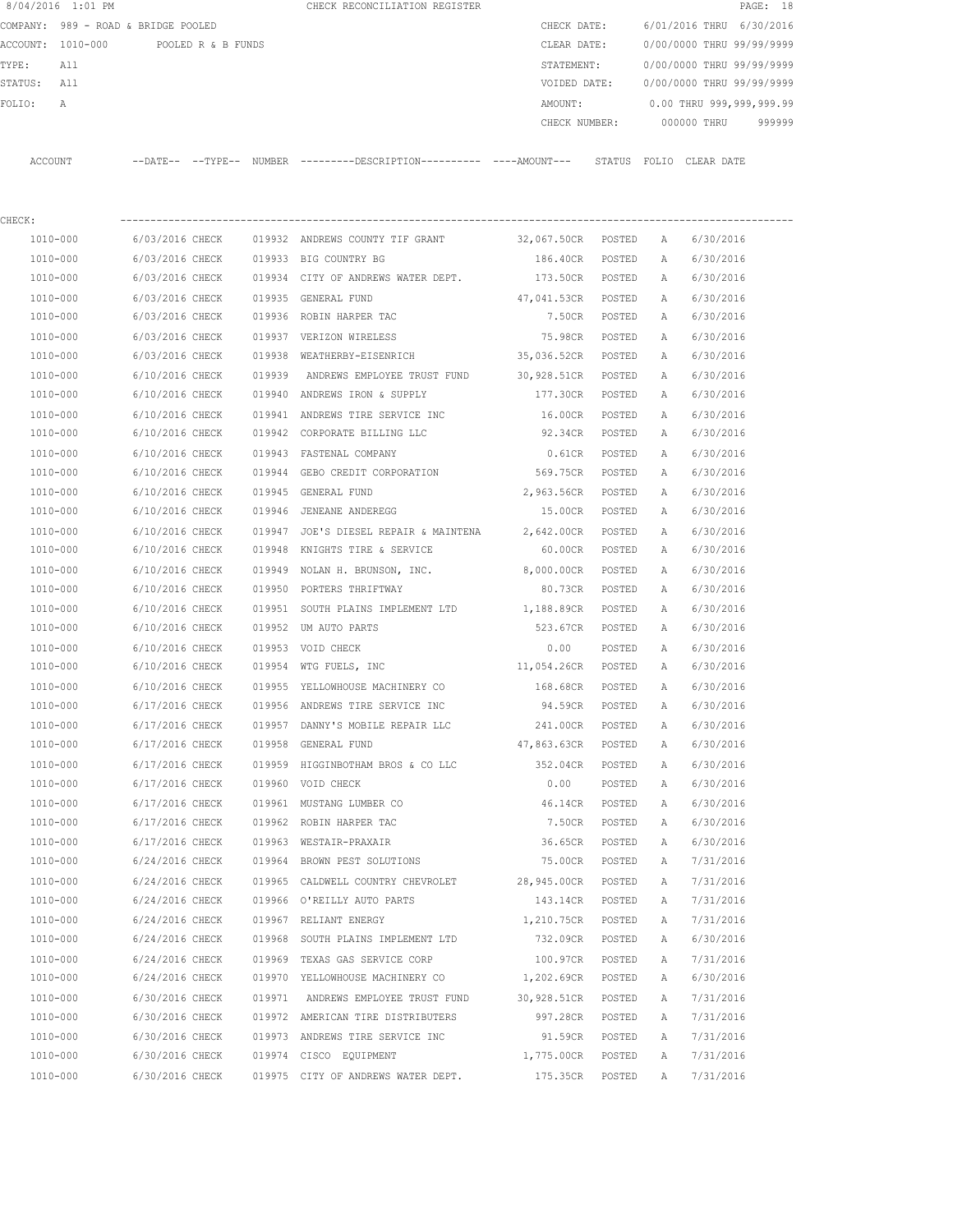|             | 8/04/2016 1:01 PM                   |                 |                    |                                         | CHECK RECONCILIATION REGISTER         |                                                                                            |                |   |                                        | PAGE: 19 |
|-------------|-------------------------------------|-----------------|--------------------|-----------------------------------------|---------------------------------------|--------------------------------------------------------------------------------------------|----------------|---|----------------------------------------|----------|
|             | COMPANY: 989 - ROAD & BRIDGE POOLED |                 |                    |                                         |                                       | CHECK DATE:                                                                                |                |   | 6/01/2016 THRU 6/30/2016               |          |
|             | ACCOUNT: 1010-000                   |                 | POOLED R & B FUNDS |                                         |                                       | CLEAR DATE:                                                                                |                |   | 0/00/0000 THRU 99/99/9999              |          |
| TYPE:       | All                                 |                 |                    |                                         |                                       | STATEMENT:                                                                                 |                |   | 0/00/0000 THRU 99/99/9999              |          |
| STATUS: All |                                     |                 |                    |                                         |                                       |                                                                                            |                |   | VOIDED DATE: 0/00/0000 THRU 99/99/9999 |          |
| FOLIO:      | $\mathbb{A}$                        |                 |                    |                                         |                                       | AMOUNT:                                                                                    |                |   | 0.00 THRU 999,999,999.99               |          |
|             |                                     |                 |                    |                                         |                                       | CHECK NUMBER:                                                                              |                |   | 000000 THRU                            | 999999   |
|             | ACCOUNT                             |                 |                    |                                         |                                       | --DATE-- --TYPE-- NUMBER --------DESCRIPTION--------- ----AMOUNT--- STATUS FOLIO CLEARDATE |                |   |                                        |          |
|             |                                     |                 |                    |                                         |                                       |                                                                                            |                |   |                                        |          |
| CHECK:      | $1010 - 000$                        | 6/30/2016 CHECK |                    | 019976 FASTENAL COMPANY                 |                                       | 12.00CR POSTED                                                                             |                | A | 7/31/2016                              |          |
|             | 1010-000                            | 6/30/2016 CHECK |                    | 019977 GENERAL FUND                     |                                       | 885.46CR POSTED                                                                            |                | A | 7/31/2016                              |          |
|             | 1010-000                            | 6/30/2016 CHECK |                    | 019978 GENERAL FUND                     |                                       | 78,294.99CR POSTED                                                                         |                | A | 7/31/2016                              |          |
|             | 1010-000                            | 6/30/2016 CHECK |                    | 019979 JENEANE ANDEREGG                 |                                       | 15.00CR POSTED                                                                             |                | A | 7/31/2016                              |          |
|             | 1010-000                            | 6/30/2016 CHECK |                    |                                         | 019980 JOE'S DIESEL REPAIR & MAINTENA | 28.00CR POSTED                                                                             |                | A | 7/31/2016                              |          |
|             | 1010-000                            | 6/30/2016 CHECK |                    | 019981 PAULCOR, INC.                    |                                       | 7.00CR POSTED                                                                              |                | A | 7/31/2016                              |          |
|             | 1010-000                            | 6/30/2016 CHECK |                    | 019982 ROBIN HARPER TAC                 |                                       |                                                                                            | 7.50CR POSTED  | A | 7/31/2016                              |          |
|             | 1010-000                            | 6/30/2016 CHECK |                    | 019983 ROBIN HARPER TAC                 |                                       |                                                                                            | 7.50CR POSTED  | А | 7/31/2016                              |          |
|             | 1010-000                            | 6/30/2016 CHECK |                    | 019984 SIERRA SPRINGS                   |                                       |                                                                                            | 52.97CR POSTED | A | 7/31/2016                              |          |
|             | 1010-000                            | 6/30/2016 CHECK |                    |                                         |                                       | 019985 SOUTHERN TIRE MART, LLC 3,520.00CR POSTED                                           |                | A | 7/31/2016                              |          |
|             | 1010-000                            | 6/30/2016 CHECK |                    | 019986 STANDARD COFFEE SERVICE CO       |                                       | 3.87CR POSTED                                                                              |                | A | 7/31/2016                              |          |
|             | 1010-000                            |                 |                    |                                         |                                       | 6/30/2016 CHECK 019987 TEXAS ASSOCIATION OF COUNTIES 4,766.88CR POSTED A                   |                |   | 7/31/2016                              |          |
|             | 1010-000                            |                 |                    | 6/30/2016 CHECK 019988 VERIZON WIRELESS |                                       |                                                                                            |                |   | 75.98CR POSTED A 7/31/2016             |          |
|             | TOTALS FOR ACCOUNT 1010-000         |                 |                    | CHECK                                   | TOTAL:                                | 375,766.30CR                                                                               |                |   |                                        |          |
|             |                                     |                 |                    | DEPOSIT                                 | TOTAL:                                | 0.00                                                                                       |                |   |                                        |          |
|             |                                     |                 |                    | INTEREST                                | TOTAL:                                | 0.00                                                                                       |                |   |                                        |          |
|             |                                     |                 |                    | MISCELLANEOUS TOTAL:                    |                                       | 0.00                                                                                       |                |   |                                        |          |
|             |                                     |                 |                    | SERVICE CHARGE TOTAL:                   |                                       | 0.00                                                                                       |                |   |                                        |          |
|             |                                     |                 |                    | EFT                                     | TOTAL:                                | 0.00                                                                                       |                |   |                                        |          |
|             |                                     |                 |                    | BANK-DRAFT                              | TOTAL:                                | 0.00                                                                                       |                |   |                                        |          |
|             | TOTALS FOR ROAD & BRIDGE POOLED     |                 |                    | CHECK                                   | TOTAL:                                | 375,766.30CR                                                                               |                |   |                                        |          |
|             |                                     |                 |                    | DEPOSIT                                 | TOTAL:                                | 0.00                                                                                       |                |   |                                        |          |
|             |                                     |                 |                    | INTEREST                                | TOTAL:                                | 0.00                                                                                       |                |   |                                        |          |
|             |                                     |                 |                    | MISCELLANEOUS TOTAL:                    |                                       | 0.00                                                                                       |                |   |                                        |          |
|             |                                     |                 |                    | SERVICE CHARGE TOTAL:                   |                                       | 0.00                                                                                       |                |   |                                        |          |
|             |                                     |                 |                    | EFT                                     | TOTAL:                                | 0.00                                                                                       |                |   |                                        |          |
|             |                                     |                 |                    | BANK-DRAFT                              | TOTAL:                                | 0.00                                                                                       |                |   |                                        |          |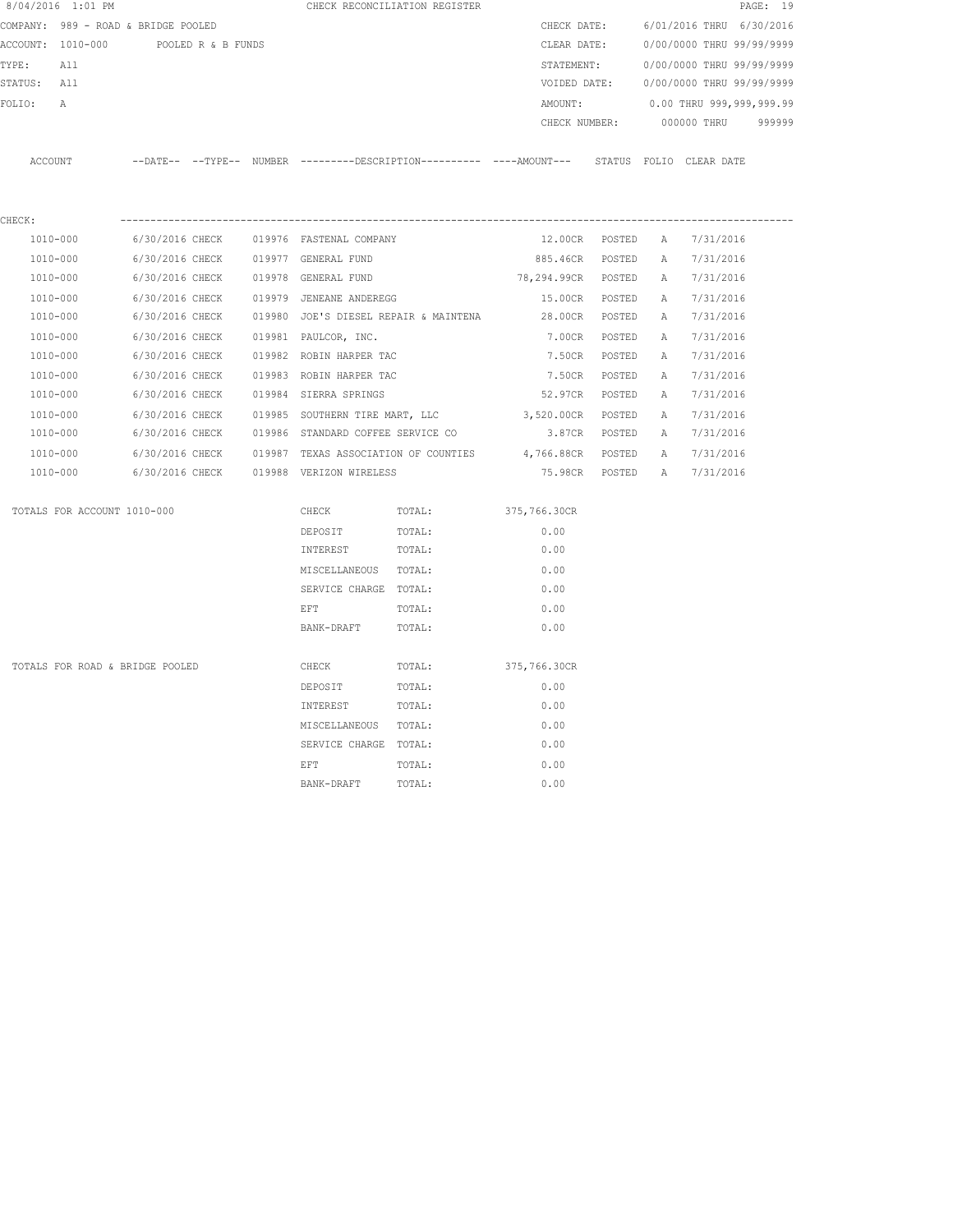|             | 8/04/2016 1:01 PM                          |                 |              | CHECK RECONCILIATION REGISTER                                                                |                    |        |              |                           | PAGE: 20 |
|-------------|--------------------------------------------|-----------------|--------------|----------------------------------------------------------------------------------------------|--------------------|--------|--------------|---------------------------|----------|
|             | COMPANY: 999 - GENERAL FUND CASH POOLED    |                 |              |                                                                                              | CHECK DATE:        |        |              | 6/01/2016 THRU 6/30/2016  |          |
|             | ACCOUNT: 1010-000 GENERAL FUND POOLED CASH |                 |              |                                                                                              | CLEAR DATE:        |        |              | 0/00/0000 THRU 99/99/9999 |          |
| TYPE:       | All                                        |                 |              |                                                                                              | STATEMENT:         |        |              | 0/00/0000 THRU 99/99/9999 |          |
| STATUS: All |                                            |                 |              |                                                                                              | VOIDED DATE:       |        |              | 0/00/0000 THRU 99/99/9999 |          |
| FOLIO:      | Α                                          |                 |              |                                                                                              | AMOUNT:            |        |              | 0.00 THRU 999,999,999.99  |          |
|             |                                            |                 |              |                                                                                              | CHECK NUMBER:      |        |              | 000000 THRU               | 999999   |
|             | ACCOUNT                                    |                 |              | --DATE-- --TYPE-- NUMBER ---------DESCRIPTION---------- ----AMOUNT--- STATUS FOLIO CLEARDATE |                    |        |              |                           |          |
| BANK DRAFT: |                                            |                 |              |                                                                                              |                    |        |              |                           |          |
|             | 1010-000                                   |                 |              | 6/30/2016 BANK-DRAFT063016 JPMORGAN CHASE BANK          19,397.56CR  POSTED   A              |                    |        |              | 6/30/2016                 |          |
| CHECK:      |                                            |                 |              |                                                                                              |                    |        |              |                           |          |
|             | 1010-000                                   | 6/03/2016 CHECK |              | 119875 AIR FILTRATION PRODUCTS AND SE                                                        | 534.39CR OUTSTND A |        |              | 0/00/0000                 |          |
|             | 1010-000                                   | 6/03/2016 CHECK |              | 119876 AMY FIERRO                                                                            | 46.44CR            | POSTED | A            | 6/30/2016                 |          |
|             | 1010-000                                   | 6/03/2016 CHECK |              | 119877 ANDREWS FAMILY MEDICINE                                                               | 40.27CR            | POSTED | A            | 6/30/2016                 |          |
|             | 1010-000                                   | 6/03/2016 CHECK |              | 119878 ANDREWS PEST CONTROL                                                                  | 55.00CR POSTED     |        | A            | 6/30/2016                 |          |
|             | 1010-000                                   | 6/03/2016 CHECK |              | 119879 AUTO-CHLOR SYSTEM OF GOLDEN LI                                                        | 153.00CR           | POSTED | A            | 6/30/2016                 |          |
|             | 1010-000                                   | 6/03/2016 CHECK |              | 119880 BASIN DENTISTRY                                                                       | 772.50CR POSTED    |        | A            | 6/30/2016                 |          |
|             | 1010-000                                   | 6/03/2016 CHECK |              | 119881 BASIN PEDIATRIC DENTISTRY AND 426.00CR                                                |                    | POSTED | A            | 6/30/2016                 |          |
|             | 1010-000                                   | 6/03/2016 CHECK |              | 119882 BEAR GRAPHICS INC                                                                     | 157.33CR POSTED    |        | A            | 6/30/2016                 |          |
|             | 1010-000                                   | 6/03/2016 CHECK |              | 119883 CHEM-AQUA, INC                                                                        | 116.66CR           | POSTED | $\mathbb{A}$ | 6/30/2016                 |          |
|             | 1010-000                                   | 6/03/2016 CHECK |              | 119884 CHEVRON AND TEXACO BUSINESS CA 74.20CR POSTED                                         |                    |        | A            | 6/30/2016                 |          |
|             | 1010-000                                   | 6/03/2016 CHECK |              | 119885 CITY OF ANDREWS WATER DEPT. 10,636.31CR                                               |                    | POSTED | Α            | 6/30/2016                 |          |
|             | 1010-000                                   | 6/03/2016 CHECK | 119886       | COLDWATER PUMP AND WINDMILL SE                                                               | 367.57CR           | POSTED | Α            | 6/30/2016                 |          |
|             | 1010-000                                   | 6/03/2016 CHECK |              | 119887 CROSS TOWING                                                                          | 150.00CR           | POSTED | A            | 6/30/2016                 |          |
|             | 1010-000                                   | 6/03/2016 CHECK |              | 119888 CRS DIAGNOSTIC SERVICE LLC                                                            | 435.00CR           | POSTED | A            | 6/30/2016                 |          |
|             | 1010-000                                   | 6/03/2016 CHECK |              | 119889 DE LAGE LANDEN FINANCIAL SERVI                                                        | 252.81CR           | POSTED | Α            | 6/30/2016                 |          |
|             | 1010-000                                   | 6/03/2016 CHECK | 119890       | DEBRA D GUTHRIE                                                                              | 875.60CR           | POSTED | А            | 6/30/2016                 |          |
|             | 1010-000                                   | 6/03/2016 CHECK | 119891       | DISH NETWORK                                                                                 | 63.51CR            | POSTED | Α            | 6/30/2016                 |          |
|             | 1010-000                                   | 6/03/2016 CHECK |              | 119892 DPC INDUSTRIES, INC.                                                                  | 300.00CR           | POSTED | А            | 6/30/2016                 |          |
|             | 1010-000                                   | 6/03/2016 CHECK |              | 119893 DR. WRIGHT'S VISION SOURCE 1,215.37CR                                                 |                    | POSTED | A            | 6/30/2016                 |          |
|             | 1010-000                                   | 6/03/2016 CHECK |              | 119894 EAN HOLDINGS LLC                                                                      | 143.50CR           | POSTED | A            | 6/30/2016                 |          |
|             | 1010-000                                   | 6/03/2016 CHECK |              | 119895 ECTOR COUNTY SHERIFF 65.00CR                                                          |                    | POSTED | $\mathbb{A}$ | 7/31/2016                 |          |
|             | 1010-000                                   | 6/03/2016 CHECK |              | 119896 FASTENAL COMPANY                                                                      | 1.26CR             | POSTED | А            | 6/30/2016                 |          |
|             | $1010 - 000$                               | 6/03/2016 CHECK | 119897 FEDEX |                                                                                              | 23.60CR            | POSTED | Α            | 6/30/2016                 |          |
|             | 1010-000                                   | 6/03/2016 CHECK |              | 119898 GEORGE F GOMEZ                                                                        | 146.88CR           | POSTED | Α            | 6/30/2016                 |          |
|             | 1010-000                                   | 6/03/2016 CHECK |              | 119899 GLAXOSMITHKLINE PHARMACEUTICAL                                                        | 341.30CR           | POSTED | Α            | 6/30/2016                 |          |
|             | 1010-000                                   | 6/03/2016 CHECK |              | 119900 GRAINGER INC                                                                          | 978.00CR           | POSTED | Α            | 6/30/2016                 |          |
|             | 1010-000                                   | 6/03/2016 CHECK |              | 119901 HARRELL'S LLC                                                                         | 659.96CR           | POSTED | Α            | 6/30/2016                 |          |
|             | 1010-000                                   | 6/03/2016 CHECK |              | 119902 HENRY SCHEIN                                                                          | 289.15CR           | POSTED | Α            | 6/30/2016                 |          |
|             | 1010-000                                   | 6/03/2016 CHECK |              | 119903 JACKSONCO SUPPLY LLC                                                                  | 1,187.80CR         | POSTED | Α            | 6/30/2016                 |          |
|             | 1010-000                                   | 6/03/2016 CHECK |              | 119904 MCH PROFESSIONAL CARE                                                                 | 46.73CR            | POSTED | Α            | 6/30/2016                 |          |
|             | $1010 - 000$                               | 6/03/2016 CHECK |              | 119905 MIDLAND COUNTY SHERIFF'S DEPAR                                                        | 75.00CR            | POSTED | Α            | 6/30/2016                 |          |
|             | 1010-000                                   | 6/03/2016 CHECK |              | 119906 MIDLAND PATHOLOGISTS PA                                                               | 28.87CR            | POSTED | Α            | 6/30/2016                 |          |
|             | 1010-000                                   | 6/03/2016 CHECK |              | 119907 MORRISON SUPPLY COMPANY                                                               | 201.56CR           | POSTED | Α            | 6/30/2016                 |          |
|             | 1010-000                                   | 6/03/2016 CHECK |              | 119908 PATTY DRIVER                                                                          | 24.98CR            | POSTED | Α            | 6/30/2016                 |          |
|             | 1010-000                                   | 6/03/2016 CHECK |              | 119909 PERMIAN COURT REPORTERS, INC.                                                         | 300.00CR           | POSTED | Α            | 6/30/2016                 |          |
|             | 1010-000                                   | 6/03/2016 CHECK |              | 119910 PERMIAN REGIONAL MEDICAL CENTE                                                        | 2,849.26CR         | POSTED | Α            | 6/30/2016                 |          |
|             | 1010-000                                   | 6/03/2016 CHECK |              | 119911 VOID CHECK                                                                            | 0.00               | POSTED | Α            | 6/30/2016                 |          |
|             | 1010-000                                   | 6/03/2016 CHECK |              | 119912 VOID CHECK                                                                            | 0.00               | POSTED | Α            | 6/30/2016                 |          |
|             | 1010-000                                   | 6/03/2016 CHECK |              | 119913 VOID CHECK                                                                            | 0.00               | POSTED | Α            | 6/30/2016                 |          |
|             | 1010-000                                   | 6/03/2016 CHECK |              | 119914 PROFESSIONAL TURF PRODUCTS                                                            | 538.74CR           | POSTED | Α            | 6/30/2016                 |          |
|             | 1010-000                                   | 6/03/2016 CHECK |              | 119915 PUEBLO WEST OILFIELD CONSULTIN                                                        | 180.00CR           | POSTED | Α            | 6/30/2016                 |          |
|             |                                            |                 |              |                                                                                              |                    |        |              |                           |          |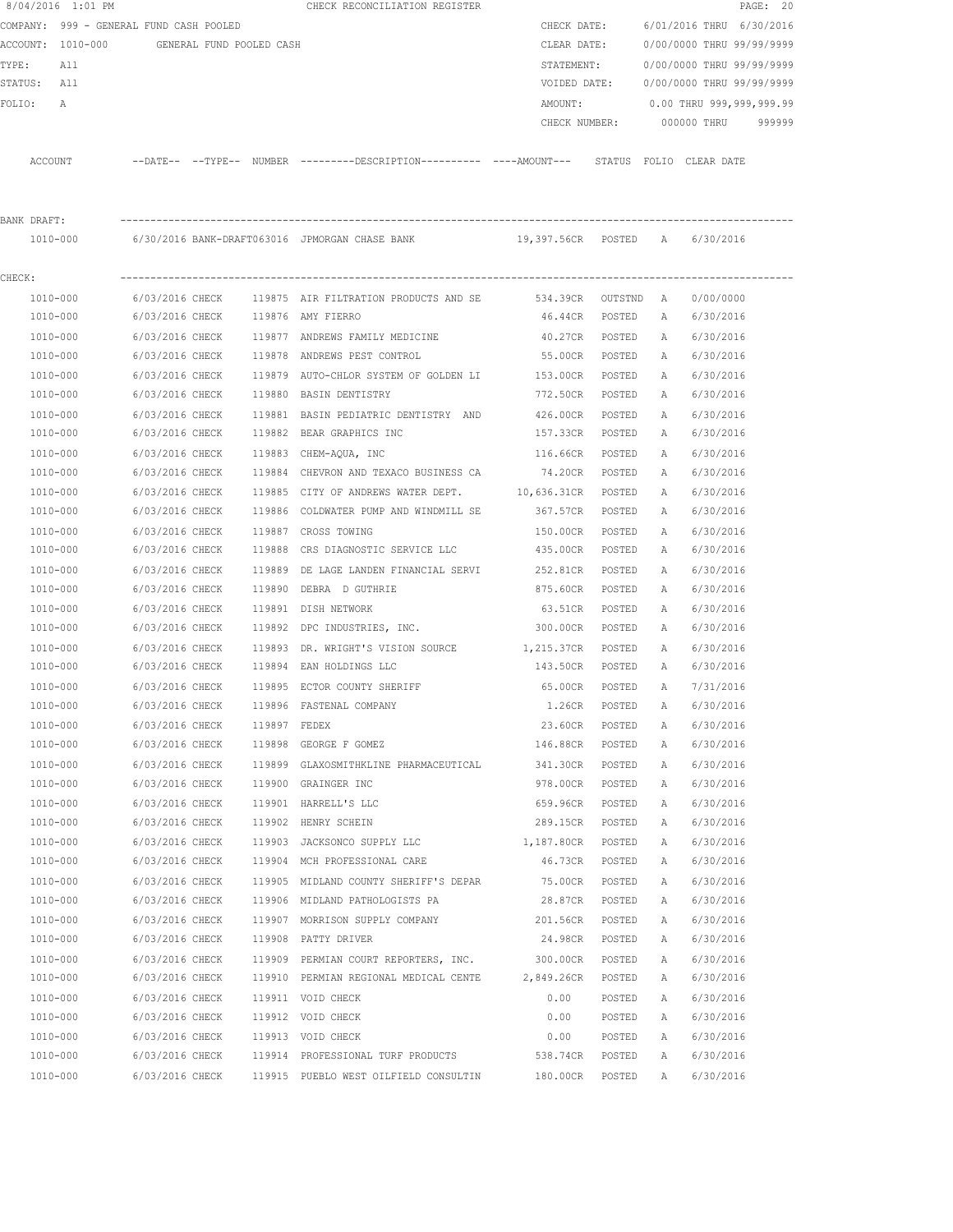|          | 8/04/2016 1:01 PM              |                     |                          |        | CHECK RECONCILIATION REGISTER |               |       |                           | PAGE: 21 |  |
|----------|--------------------------------|---------------------|--------------------------|--------|-------------------------------|---------------|-------|---------------------------|----------|--|
| COMPANY: | 999 - GENERAL FUND CASH POOLED |                     |                          |        |                               | CHECK DATE:   |       | 6/01/2016 THRU 6/30/2016  |          |  |
|          | ACCOUNT: 1010-000              |                     | GENERAL FUND POOLED CASH |        |                               | CLEAR DATE:   |       | 0/00/0000 THRU 99/99/9999 |          |  |
| TYPE:    | All                            |                     |                          |        |                               | STATEMENT:    |       | 0/00/0000 THRU 99/99/9999 |          |  |
| STATUS:  | All                            |                     |                          |        |                               | VOIDED DATE:  |       | 0/00/0000 THRU 99/99/9999 |          |  |
| FOLTO:   | A                              |                     |                          |        |                               | AMOUNT:       |       | 0.00 THRU 999,999,999.99  |          |  |
|          |                                |                     |                          |        |                               | CHECK NUMBER: |       | 000000 THRU               | 999999   |  |
|          |                                |                     |                          |        |                               |               |       |                           |          |  |
| ACCOUNT  |                                | $---DATE---TYPE---$ |                          | NUMBER |                               | STATUS        | FOLIO | CLEAR DATE                |          |  |
|          |                                |                     |                          |        |                               |               |       |                           |          |  |
|          |                                |                     |                          |        |                               |               |       |                           |          |  |

| CHECK: |              |                                       | --------------                                                                          |                     |                  |   |           |
|--------|--------------|---------------------------------------|-----------------------------------------------------------------------------------------|---------------------|------------------|---|-----------|
|        | 1010-000     |                                       | 6/03/2016 CHECK 119916 RELIANT ENERGY                                                   |                     | 36.68CR POSTED A |   | 6/30/2016 |
|        | 1010-000     |                                       | 6/03/2016 CHECK 119917 RICHARD H DOLGENER                                               | 43.20CR             | POSTED           | A | 6/30/2016 |
|        | 1010-000     |                                       | 6/03/2016 CHECK 119918 ROBBIE'S INDUSTRIAL SALES                                        | 489.89CR POSTED     |                  | A | 6/30/2016 |
|        | 1010-000     |                                       | 6/03/2016 CHECK 119919 RON'S BACKFLOW AND LAWN SERVIC                                   | 225.00CR POSTED     |                  | A | 6/30/2016 |
|        | 1010-000     | 6/03/2016 CHECK                       | 119920 RURAL DUMPSTER SERVICE INC                                                       | 141.18CR POSTED     |                  | A | 6/30/2016 |
|        | 1010-000     |                                       | 6/03/2016 CHECK 119921 SHERIFFS ASSOCIATION OF TEXAS                                    | 275.00CR POSTED     |                  | Α | 6/30/2016 |
|        | 1010-000     |                                       | 6/03/2016 CHECK 119922 SIERRA IRRIGATION SUPPLY INC                                     | 782.76CR POSTED     |                  | А | 6/30/2016 |
|        | 1010-000     | 6/03/2016 CHECK 119923 SIERRA SPRINGS |                                                                                         | 208.56CR POSTED     |                  | A | 6/30/2016 |
|        | 1010-000     |                                       | 6/03/2016 CHECK 119924 SIMS PLASTICS, INC. 364.80CR POSTED                              |                     |                  | A | 6/30/2016 |
|        | 1010-000     | 6/03/2016 CHECK 119925 STAMPEDE, INC  |                                                                                         | 96.25CR             | POSTED           | A | 6/30/2016 |
|        | 1010-000     |                                       | 6/03/2016 CHECK 119926 STANDARD COFFEE SERVICE CO                                       | 54.47CR POSTED      |                  | A | 6/30/2016 |
|        | 1010-000     | 6/03/2016 CHECK 119927 STERICYCLE INC |                                                                                         | 1,338.80CR POSTED   |                  | A | 6/30/2016 |
|        | 1010-000     |                                       | 6/03/2016 CHECK 119928 TASCOSA OFFICE MACHINES INC 242.36CR POSTED                      |                     |                  | A | 6/30/2016 |
|        | 1010-000     |                                       | 6/03/2016 CHECK 119929 TEXAS GAS SERVICE CORP                                           | 815.44CR POSTED     |                  | A | 6/30/2016 |
|        | 1010-000     | 6/03/2016 CHECK 119930 UNIFIRST       |                                                                                         | 39.30CR POSTED      |                  | A | 6/30/2016 |
|        | 1010-000     |                                       | 6/03/2016 CHECK 119931 VERIZON WIRELESS                                                 | 799.81CR POSTED     |                  | A | 6/30/2016 |
|        | 1010-000     |                                       | 6/03/2016 CHECK 119932 WEATHERBY-EISENRICH                                              | 186,537.48CR POSTED |                  | A | 6/30/2016 |
|        | 1010-000     |                                       | 6/03/2016 CHECK 119933 WEST TEXAS JUVENILE CHIEFS ASS                                   | 110.00CR POSTED     |                  | A | 6/30/2016 |
|        | 1010-000     |                                       | 6/03/2016 CHECK 119934 WINDSTREAM COMMUNICATIONS                                        | 4,254.00CR POSTED   |                  | A | 6/30/2016 |
|        | *** 1010-000 |                                       | 6/10/2016 CHECK 119936 ANDREWS EMPLOYEE TRUST FUND $207, 202.33$ CR POSTED              |                     |                  | A | 6/30/2016 |
|        | 1010-000     |                                       | 6/10/2016 CHECK 119937 ANDREWS IRON & SUPPLY                                            | 275.80CR POSTED     |                  | A | 6/30/2016 |
|        | 1010-000     |                                       | 6/10/2016 CHECK 119938 ANDREWS OFFICE SUPPLY                                            | 51.79CR             | POSTED           | A | 7/31/2016 |
|        | 1010-000     |                                       | 6/10/2016 CHECK 119939 ANDREWS PEST CONTROL 6/10/2016 CHECK 119939 ANDREWS PEST CONTROL |                     | POSTED           | A | 6/30/2016 |
|        | 1010-000     | 6/10/2016 CHECK 119940 BAKER & TAYLOR |                                                                                         | 21.25CR             | POSTED           | A | 6/30/2016 |
|        | 1010-000     | 6/10/2016 CHECK 119941 BRODART CO     |                                                                                         | 79.70CR             | POSTED           | A | 6/30/2016 |
|        | 1010-000     |                                       | 6/10/2016 CHECK 119942 CENTER POINT LARGE PRINT                                         | 124.02CR POSTED     |                  | A | 6/30/2016 |
|        | 1010-000     |                                       | 6/10/2016 CHECK 119943 COAST TO COAST SOLUTIONS                                         | 254.79CR POSTED     |                  | A | 6/30/2016 |
|        | 1010-000     |                                       | 6/10/2016 CHECK 119944 CRS DIAGNOSTIC SERVICE LLC                                       | 300.00CR POSTED     |                  | Α | 6/30/2016 |
|        | 1010-000     | 6/10/2016 CHECK 119945 DAVID B BROOKS |                                                                                         | 100.00CR POSTED     |                  | Α | 6/30/2016 |
|        | 1010-000     | 6/10/2016 CHECK                       | 119946 DEBRA D GUTHRIE                                                                  | 437.80CR POSTED     |                  | A | 6/30/2016 |
|        | 1010-000     | 6/10/2016 CHECK 119947                | DEMCO INC                                                                               | 60.91CR POSTED      |                  | Α | 6/30/2016 |
|        | 1010-000     | 6/10/2016 CHECK 119948                | GALE/CENGAGE LEARNING                                                                   | 580.75CR POSTED     |                  | A | 6/30/2016 |
|        | 1010-000     |                                       | 6/10/2016 CHECK 119949 GEBO CREDIT CORPORATION 1,047.90CR POSTED                        |                     |                  | A | 6/30/2016 |
|        | 1010-000     | 6/10/2016 CHECK 119950 GENERAL FUND   |                                                                                         | 20,744.92CR POSTED  |                  | A | 6/30/2016 |
|        | 1010-000     | 6/10/2016 CHECK 119951 GRAINGER INC   |                                                                                         | 415.96CR POSTED     |                  | A | 6/30/2016 |
|        | 1010-000     | 6/10/2016 CHECK                       | 119952 HIGGINBOTHAM BROS & CO LLC                                                       | 76.93CR             | POSTED           | А | 6/30/2016 |
|        | 1010-000     | 6/10/2016 CHECK                       | 119953 HORIZON REPORTERS                                                                | 252.00CR            | POSTED           | Α | 6/30/2016 |
|        | 1010-000     | 6/10/2016 CHECK                       | 119954 HR EMPLOYMENT LAW                                                                | 211.00CR            | POSTED           | Α | 7/31/2016 |
|        | 1010-000     | 6/10/2016 CHECK                       | 119955 JUST DESSERTS                                                                    | 135.00CR            | POSTED           | Α | 6/30/2016 |
|        | 1010-000     | 6/10/2016 CHECK                       | 119956 LEXISNEXIS                                                                       | 52.00CR             | POSTED           | Α | 6/30/2016 |
|        | 1010-000     | 6/10/2016 CHECK                       | 119957 MARK HOOPER ATTORNEY AT LAW                                                      | 700.00CR            | POSTED           | А | 6/30/2016 |
|        | 1010-000     | 6/10/2016 CHECK                       | 119958 MICROMARKETING, LLC                                                              | 1,837.51CR          | POSTED           | А | 6/30/2016 |
|        | 1010-000     | 6/10/2016 CHECK                       | 119959 VOID CHECK                                                                       | 0.00                | POSTED           | Α | 6/30/2016 |
|        | 1010-000     | 6/10/2016 CHECK                       | 119960 MIDLAND COUNTY SHERIFF'S DEPAR                                                   | 75.00CR             | OUTSTND          | Α | 0/00/0000 |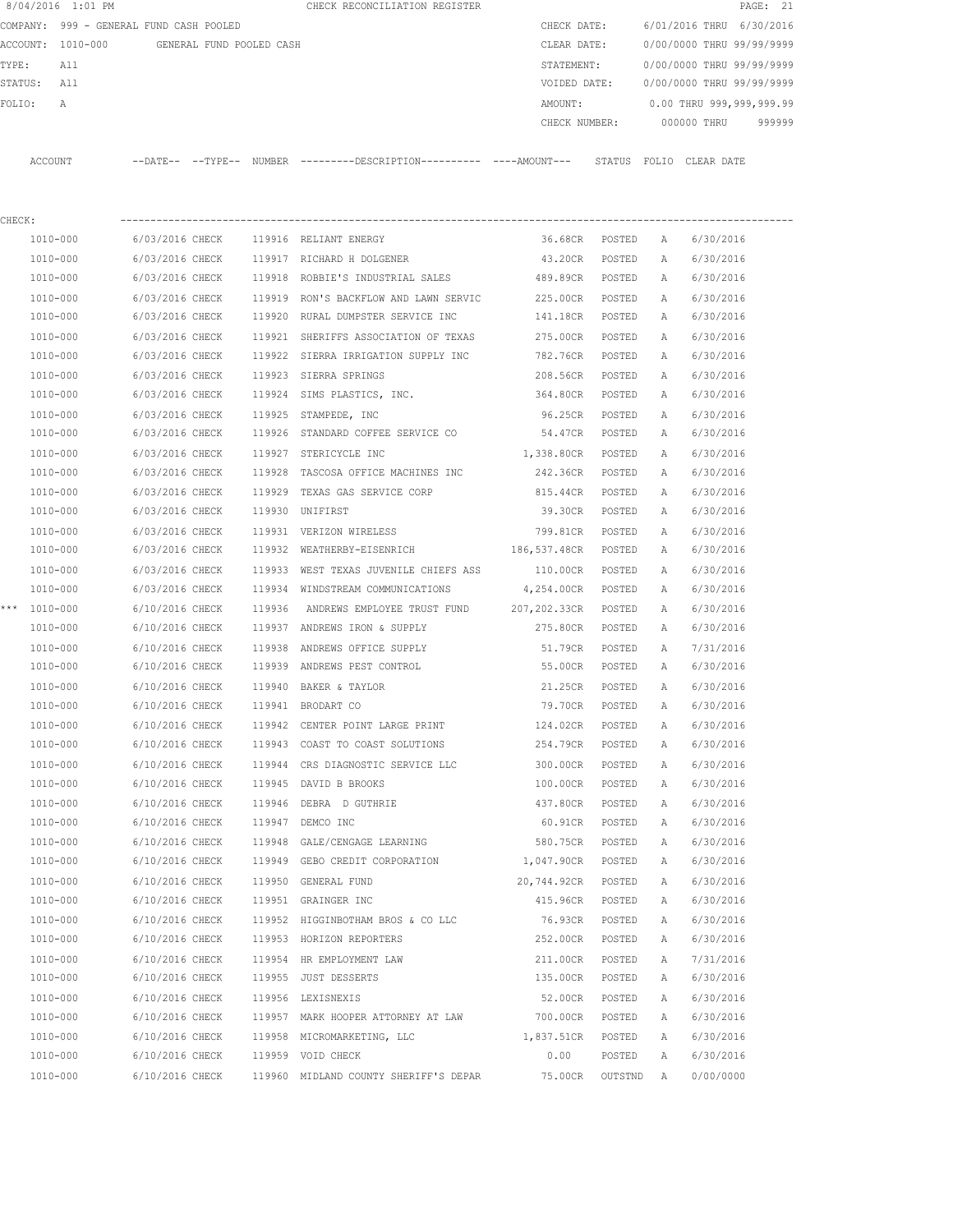|             | 8/04/2016 1:01 PM                       |                 |                          |              | CHECK RECONCILIATION REGISTER                                                                |                   |         |              |                           | PAGE: 22 |
|-------------|-----------------------------------------|-----------------|--------------------------|--------------|----------------------------------------------------------------------------------------------|-------------------|---------|--------------|---------------------------|----------|
|             | COMPANY: 999 - GENERAL FUND CASH POOLED |                 |                          |              |                                                                                              | CHECK DATE:       |         |              | 6/01/2016 THRU 6/30/2016  |          |
|             | ACCOUNT: 1010-000                       |                 | GENERAL FUND POOLED CASH |              |                                                                                              | CLEAR DATE:       |         |              | 0/00/0000 THRU 99/99/9999 |          |
| TYPE:       | All                                     |                 |                          |              |                                                                                              | STATEMENT:        |         |              | 0/00/0000 THRU 99/99/9999 |          |
| STATUS: All |                                         |                 |                          |              |                                                                                              | VOIDED DATE:      |         |              | 0/00/0000 THRU 99/99/9999 |          |
| FOLIO:      | Α                                       |                 |                          |              |                                                                                              | AMOUNT:           |         |              | 0.00 THRU 999,999,999.99  |          |
|             |                                         |                 |                          |              |                                                                                              | CHECK NUMBER:     |         |              | 000000 THRU               | 999999   |
|             | ACCOUNT                                 |                 |                          |              | --DATE-- --TYPE-- NUMBER ---------DESCRIPTION---------- ----AMOUNT--- STATUS FOLIO CLEARDATE |                   |         |              |                           |          |
| CHECK:      |                                         |                 |                          |              |                                                                                              |                   |         |              |                           |          |
|             | 1010-000                                | 6/10/2016 CHECK |                          |              | 119961 MIDLAND RAPE CRISIS AND CHILDR 381.00CR POSTED                                        |                   |         | A            | 6/30/2016                 |          |
|             | 1010-000                                |                 |                          |              | 6/10/2016 CHECK 119962 NEW DAY COUNSELING                                                    | 768.00CR          | POSTED  | A            | 6/30/2016                 |          |
|             | 1010-000                                |                 |                          |              | 6/10/2016 CHECK 119963 OFFICEWISE FURNITURE AND SUPPL                                        | 386.91CR          | POSTED  | A            | 6/30/2016                 |          |
|             | 1010-000                                | 6/10/2016 CHECK |                          |              | 119964 PAUL M. SLAUGHTER, JR., P.C.                                                          | 800.00CR POSTED   |         | Α            | 6/30/2016                 |          |
|             | 1010-000                                | 6/10/2016 CHECK |                          |              | 119965 PORTERS THRIFTWAY                                                                     | 132.09CR POSTED   |         | Α            | 6/30/2016                 |          |
|             | 1010-000                                | 6/10/2016 CHECK |                          |              | 119966 OUALITY TIME EDUCATION                                                                | 143.00CR POSTED   |         | A            | 6/30/2016                 |          |
|             | 1010-000                                | 6/10/2016 CHECK |                          |              | 119967 QUILL CORPORATION                                                                     | 1,041.67CR POSTED |         | Α            | 6/30/2016                 |          |
|             | 1010-000                                | 6/10/2016 CHECK |                          | 119968       | SAM HOUSTON STATE UNIVERSITY-C                                                               | 235.00CR POSTED   |         | A            | 6/30/2016                 |          |
|             | 1010-000                                | 6/10/2016 CHECK |                          |              | 119969 SCOTT MERRIMAN INC                                                                    | 504.00CR POSTED   |         | A            | 6/30/2016                 |          |
|             | 1010-000                                | 6/10/2016 CHECK |                          |              | 119970 SIERRA SPRINGS                                                                        | 141.78CR          | POSTED  | A            | 6/30/2016                 |          |
|             | 1010-000                                | 6/10/2016 CHECK |                          |              | 119971 SOUTH PLAINS IMPLEMENT LTD 2,902.81CR POSTED                                          |                   |         | А            | 6/30/2016                 |          |
|             | 1010-000                                | 6/10/2016 CHECK |                          |              | 119972 STANDARD COFFEE SERVICE CO                                                            | 1.80CR            | POSTED  | Α            | 6/30/2016                 |          |
|             | 1010-000                                | 6/10/2016 CHECK |                          |              | 119973 STANLEY FORD - ANDREWS                                                                | 205.84CR          | POSTED  | А            | 6/30/2016                 |          |
|             | 1010-000                                | 6/10/2016 CHECK |                          |              | 119974 STATE COMPTROLLER SALES TAX                                                           | 25.37CR           | POSTED  | A            | 6/30/2016                 |          |
|             | 1010-000                                | 6/10/2016 CHECK |                          | 119975 TCDRS |                                                                                              | 235.00CR          | POSTED  | А            | 6/30/2016                 |          |
|             | 1010-000                                | 6/10/2016 CHECK |                          |              | 119976 TEXAS GAS SERVICE CORP                                                                | 162.38CR          | POSTED  | Α            | 6/30/2016                 |          |
|             | 1010-000                                | 6/10/2016 CHECK |                          |              | 119977 TINA'S CLEANING SERVICE                                                               | 200.00CR          | POSTED  | Α            | 6/30/2016                 |          |
|             | 1010-000                                | 6/10/2016 CHECK |                          |              | 119978 UNITED STATES POSTAL SERVICE                                                          | 110.00CR POSTED   |         | Α            | 6/30/2016                 |          |
|             | 1010-000                                | 6/10/2016 CHECK |                          |              | 119979 VERIZON WIRELESS                                                                      | 206.00CR POSTED   |         | A            | 6/30/2016                 |          |
|             | 1010-000                                | 6/10/2016 CHECK |                          | 119980       | WAGNER SUPPLY COMPANY                                                                        | 1,851.23CR POSTED |         | A            | 6/30/2016                 |          |
|             | 1010-000                                | 6/10/2016 CHECK |                          |              | 119981 WEST TX FIRE EXTINGUISHER INC                                                         | 555.00CR POSTED   |         | А            | 6/30/2016                 |          |
|             | 1010-000                                | 6/10/2016 CHECK |                          |              | 119982 WINDSTREAM COMMUNICATIONS                                                             | 196.19CR          | POSTED  | A            | 6/30/2016                 |          |
|             | 1010-000                                | 6/10/2016 CHECK |                          |              | 119983 WTG FUELS, INC                                                                        | 4,807.37CR POSTED |         | A            | 6/30/2016                 |          |
|             | 1010-000                                | 6/10/2016 CHECK |                          |              | 119984 ZENO OFFICE SOLUTIONS                                                                 | 210.00CR          | POSTED  | $\mathbb{A}$ | 6/30/2016                 |          |
|             | 1010-000                                | 6/17/2016 CHECK |                          |              | 119985 AIR FILTRATION PRODUCTS AND SE                                                        | 533.67CR          | OUTSTND | $\mathbf{A}$ | 0/00/0000                 |          |
|             | 1010-000                                | 6/17/2016 CHECK |                          |              | 119986 AMERICAN EXPRESS                                                                      | 183.37CR          | POSTED  | Α            | 6/30/2016                 |          |
|             | 1010-000                                | 6/17/2016 CHECK |                          |              | 119987 ANDREWS COUNTY NEWS INC                                                               | 96.00CR           | POSTED  | Α            | 7/31/2016                 |          |
|             | 1010-000                                | 6/17/2016 CHECK |                          |              | 119988 ANDREWS FAMILY MEDICINE                                                               | 71.93CR           | POSTED  | Α            | 6/30/2016                 |          |
|             | 1010-000                                | 6/17/2016 CHECK |                          |              | 119989 ANDREWS FAMILY MEDICINE                                                               | 207.00CR          | POSTED  | Α            | 6/30/2016                 |          |
|             | 1010-000                                | 6/17/2016 CHECK |                          |              | 119990 ANDREWS OFFICE SUPPLY                                                                 | 74.00CR           | POSTED  | Α            | 7/31/2016                 |          |
|             | 1010-000                                | 6/17/2016 CHECK |                          |              | 119991 ANDREWS PEST CONTROL                                                                  | 285.00CR          | POSTED  | Α            | 7/31/2016                 |          |
|             | 1010-000                                | 6/17/2016 CHECK |                          |              | 119992 ANDREWS VETERINARY CLINIC CORP                                                        | 339.50CR          | POSTED  | Α            | 6/30/2016                 |          |
|             | 1010-000                                | 6/17/2016 CHECK |                          |              | 119993 ASBESTOS REMOVAL, INC.                                                                | 7,580.00CR        | POSTED  | Α            | 6/30/2016                 |          |
|             | $1010 - 000$                            | 6/17/2016 CHECK |                          |              | 119994 AT&T MOBILITY                                                                         | 275.60CR          | POSTED  | Α            | 6/30/2016                 |          |
|             | 1010-000                                | 6/17/2016 CHECK |                          |              | 119995 BAILEY COUNTY SHERIFF DEPT 2,421.63CR                                                 |                   | POSTED  | Α            | 6/30/2016                 |          |
|             | 1010-000                                | 6/17/2016 CHECK |                          |              | 119996 BASIN DENTISTRY                                                                       | 204.40CR          | POSTED  | Α            | 6/30/2016                 |          |
|             | 1010-000                                | 6/17/2016 CHECK |                          |              | 119997 BASIN PEDIATRIC DENTISTRY AND                                                         | 1,451.00CR        | POSTED  | Α            | 6/30/2016                 |          |
|             | 1010-000                                | 6/17/2016 CHECK |                          |              | 119998 BEN E. KEITH                                                                          | 4,141.62CR        | POSTED  | Α            | 6/30/2016                 |          |
|             | 1010-000                                | 6/17/2016 CHECK |                          |              | 119999 BRET MANSUR                                                                           | 500.00CR          | POSTED  | Α            | 6/30/2016                 |          |
|             | 1010-000                                | 6/17/2016 CHECK |                          |              | 120000 BRODART CO                                                                            | 13.37CR           | POSTED  | Α            | 6/30/2016                 |          |
|             | 1010-000                                | 6/17/2016 CHECK |                          |              | 120001 C & M AIR COOLED ENGINE, INC                                                          | 34.30CR           | POSTED  | Α            | 6/30/2016                 |          |
|             | 1010-000                                | 6/17/2016 CHECK |                          |              | 120002 CANON FINANCIAL SERVICES INC                                                          | 141.49CR          | POSTED  | Α            | 6/30/2016                 |          |
|             | 1010-000                                | 6/17/2016 CHECK |                          |              | 120003 CENTER FOR DISEASE DETECTION                                                          | 601.00CR          | POSTED  | Α            | 6/30/2016                 |          |
|             | 1010-000                                | 6/17/2016 CHECK |                          |              | 120004 CERTIFIED LABORATORIES                                                                | 230.00CR          | POSTED  | Α            | 6/30/2016                 |          |
|             |                                         |                 |                          |              |                                                                                              |                   |         |              |                           |          |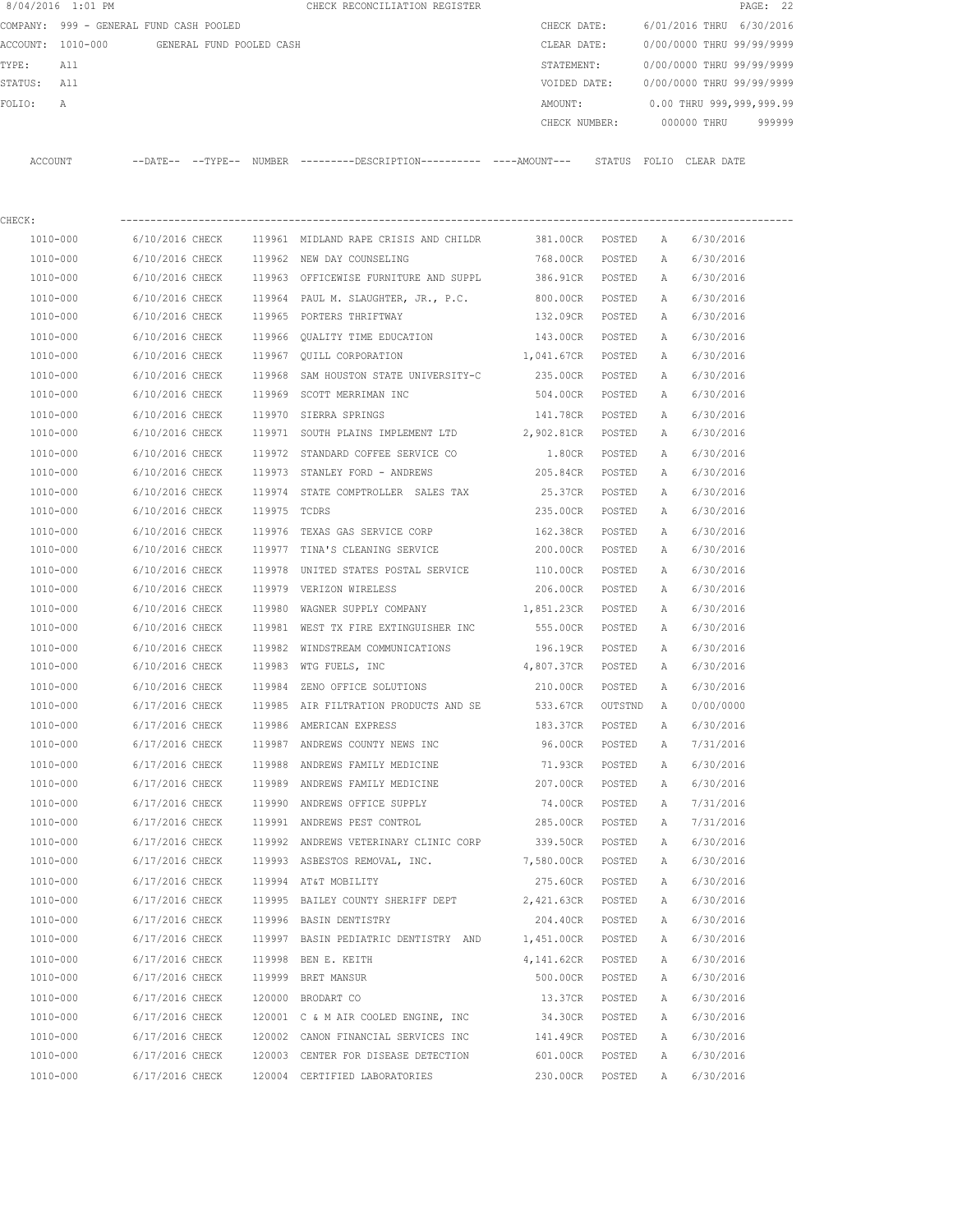|                                   | 8/04/2016 1:01 PM                       |                 |                          |        | CHECK RECONCILIATION REGISTER                                                                |                 |         |                           |                           | PAGE: 23 |  |  |
|-----------------------------------|-----------------------------------------|-----------------|--------------------------|--------|----------------------------------------------------------------------------------------------|-----------------|---------|---------------------------|---------------------------|----------|--|--|
|                                   | COMPANY: 999 - GENERAL FUND CASH POOLED |                 |                          |        |                                                                                              | CHECK DATE:     |         | 6/01/2016 THRU 6/30/2016  |                           |          |  |  |
| ACCOUNT: 1010-000<br>TYPE:<br>All |                                         |                 | GENERAL FUND POOLED CASH |        |                                                                                              | CLEAR DATE:     |         | 0/00/0000 THRU 99/99/9999 |                           |          |  |  |
|                                   |                                         |                 |                          |        |                                                                                              | STATEMENT:      |         | 0/00/0000 THRU 99/99/9999 |                           |          |  |  |
| STATUS:                           | All                                     |                 |                          |        |                                                                                              | VOIDED DATE:    |         |                           | 0/00/0000 THRU 99/99/9999 |          |  |  |
| FOLIO:                            | А                                       |                 |                          |        |                                                                                              | AMOUNT:         |         |                           | 0.00 THRU 999,999,999.99  |          |  |  |
|                                   |                                         |                 |                          |        |                                                                                              | CHECK NUMBER:   |         |                           | 000000 THRU               | 999999   |  |  |
|                                   | ACCOUNT                                 |                 |                          |        | --DATE-- --TYPE-- NUMBER ---------DESCRIPTION---------- ----AMOUNT--- STATUS FOLIO CLEARDATE |                 |         |                           |                           |          |  |  |
| CHECK:                            |                                         |                 |                          |        |                                                                                              |                 |         |                           |                           |          |  |  |
|                                   | 1010-000                                | 6/17/2016 CHECK |                          |        | 120005 CRS DIAGNOSTIC SERVICE LLC                                                            | 135.00CR POSTED |         | А                         | 6/30/2016                 |          |  |  |
|                                   | 1010-000                                | 6/17/2016 CHECK |                          |        | 120006 D8 TCAAA                                                                              | 250.00CR        | POSTED  | A                         | 6/30/2016                 |          |  |  |
|                                   | 1010-000                                | 6/17/2016 CHECK |                          |        | 120007 ECLINICAL WORKS LLC                                                                   | 1,723.15CR      | POSTED  | A                         | 6/30/2016                 |          |  |  |
|                                   | 1010-000                                | 6/17/2016 CHECK |                          | 120008 | ELLIOTT ELECTRIC SUPPLY                                                                      | 290.06CR        | POSTED  | А                         | 6/30/2016                 |          |  |  |
|                                   | 1010-000                                | 6/17/2016 CHECK |                          |        | 120009 FALCON SEPTIC SERVICE INC                                                             | 300.00CR        | POSTED  | А                         | 6/30/2016                 |          |  |  |
|                                   | 1010-000                                | 6/17/2016 CHECK |                          |        | 120010 GALE/CENGAGE LEARNING                                                                 | 124.91CR        | POSTED  | Α                         | 6/30/2016                 |          |  |  |
|                                   | 1010-000                                | 6/17/2016 CHECK |                          |        | 120011 GARZA COUNTY LAW ENFORCEMENT C 19,620.00CR                                            |                 | POSTED  | Α                         | 6/30/2016                 |          |  |  |
|                                   | 1010-000                                | 6/17/2016 CHECK |                          |        | 120012 GARZA COUNTY TREASURER                                                                | 1,892.00CR      | POSTED  | Α                         | 6/30/2016                 |          |  |  |
|                                   | 1010-000                                | 6/17/2016 CHECK |                          |        | 120013 GN OTOMETRICS NORTH AMERICA IN                                                        | 41.00CR         | POSTED  | А                         | 6/30/2016                 |          |  |  |
|                                   | 1010-000                                | 6/17/2016 CHECK |                          |        | 120014 GRAINGER INC                                                                          | 1,480.46CR      | POSTED  | Α                         | 6/30/2016                 |          |  |  |
|                                   | 1010-000                                | 6/17/2016 CHECK |                          |        | 120015 HARRIS LOCAL GOVERNMENT SOLUTI 6,058.76CR                                             |                 | POSTED  | Α                         | 6/30/2016                 |          |  |  |
|                                   | 1010-000                                | 6/17/2016 CHECK |                          |        | 120016 HENRY SCHEIN                                                                          | 1,875.97CR      | POSTED  | Α                         | 6/30/2016                 |          |  |  |
|                                   | 1010-000                                | 6/17/2016 CHECK |                          |        | 120017 HIGGINBOTHAM BROS & CO LLC                                                            | 816.37CR        | POSTED  | Α                         | 6/30/2016                 |          |  |  |
|                                   | 1010-000                                | 6/17/2016 CHECK |                          | 120018 | VOID CHECK                                                                                   | 0.00            | POSTED  | Α                         | 6/30/2016                 |          |  |  |
|                                   | 1010-000                                | 6/17/2016 CHECK |                          |        | 120019 VOID CHECK                                                                            | 0.00            | POSTED  | A                         | 6/30/2016                 |          |  |  |
|                                   | 1010-000                                | 6/17/2016 CHECK |                          | 120020 | HIPAA SOLUTIONS LC                                                                           | 2,200.00CR      | POSTED  | Α                         | 6/30/2016                 |          |  |  |
|                                   | 1010-000                                | 6/17/2016 CHECK |                          | 120021 | IMPROVE GROUP INC                                                                            | 1,682.59CR      | POSTED  | Α                         | 6/30/2016                 |          |  |  |
|                                   | 1010-000                                | 6/17/2016 CHECK |                          | 120022 | JORGE MARTINEZ                                                                               | 347.00CR        | POSTED  | Α                         | 6/30/2016                 |          |  |  |
|                                   | 1010-000                                | 6/17/2016 CHECK |                          | 120023 | JOYCE MILLER                                                                                 | 75.60CR         | POSTED  | А                         | 7/31/2016                 |          |  |  |
|                                   | 1010-000                                | 6/17/2016 CHECK |                          | 120024 | KYOCERA DOCUMENT SOLUTIONS AME                                                               | 137.60CR        | POSTED  | Α                         | 6/30/2016                 |          |  |  |
|                                   | 1010-000                                | 6/17/2016 CHECK |                          |        | 120025 LEXISNEXIS RISK DATA MANAGEMEN                                                        | 50.00CR         | POSTED  | Α                         | 6/30/2016                 |          |  |  |
|                                   | 1010-000                                | 6/17/2016 CHECK |                          |        | 120026 MAILFINANCE                                                                           | 231.00CR        | POSTED  | Α                         | 6/30/2016                 |          |  |  |
|                                   | 1010-000                                | 6/17/2016 CHECK |                          |        | 120027 MANUEL AND RITA GONZLES DBA                                                           | 150.00CR        | POSTED  | Α                         | 6/30/2016                 |          |  |  |
|                                   | 1010-000                                | 6/17/2016 CHECK |                          |        | 120028 MERCER CONSUMER                                                                       | 1,230.00CR      | OUTSTND | A                         | 0/00/0000                 |          |  |  |
|                                   | 1010-000                                | 6/17/2016 CHECK |                          |        | 120029 MICROMARKETING, LLC                                                                   | 175.21CR        | POSTED  | Α                         | 6/30/2016                 |          |  |  |
|                                   | 1010-000                                | 6/17/2016 CHECK |                          |        | 120030 MIDLAND MEMORIAL HOSP                                                                 | 276.00CR        | POSTED  | Α                         | 6/30/2016                 |          |  |  |
|                                   | 1010-000                                | 6/17/2016 CHECK |                          |        | 120031 MIKE HOLMES                                                                           | 500.00CR        | POSTED  | Α                         | 6/30/2016                 |          |  |  |
|                                   | 1010-000                                | 6/17/2016 CHECK |                          |        | 120032 MORRISON SUPPLY COMPANY                                                               | 3,072.29CR      | POSTED  | Α                         | 6/30/2016                 |          |  |  |
|                                   | 1010-000                                | 6/17/2016 CHECK |                          |        | 120033 MUSTANG LUMBER CO                                                                     | 2,206.81CR      | POSTED  | Α                         | 6/30/2016                 |          |  |  |
|                                   | 1010-000                                | 6/17/2016 CHECK |                          |        | 120034 VOID CHECK                                                                            | 0.00            | POSTED  | Α                         | 6/30/2016                 |          |  |  |
|                                   | 1010-000                                | 6/17/2016 CHECK |                          |        | 120035 VOID CHECK                                                                            | 0.00            | POSTED  | Α                         | 6/30/2016                 |          |  |  |
|                                   | 1010-000                                | 6/17/2016 CHECK |                          |        | 120036 VOID CHECK                                                                            | 0.00            | POSTED  | Α                         | 6/30/2016                 |          |  |  |
|                                   | 1010-000                                | 6/17/2016 CHECK |                          |        | 120037 VOID CHECK                                                                            | 0.00            | POSTED  | Α                         | 6/30/2016                 |          |  |  |
|                                   | 1010-000                                | 6/17/2016 CHECK |                          |        | 120038 VOID CHECK                                                                            | 0.00            | POSTED  | Α                         | 6/30/2016                 |          |  |  |
|                                   | 1010-000                                | 6/17/2016 CHECK |                          |        | 120039 VOID CHECK                                                                            | 0.00            | POSTED  | Α                         | 6/30/2016                 |          |  |  |
|                                   | 1010-000                                | 6/17/2016 CHECK |                          |        | 120040 NEOPOST USA INC                                                                       | 40.99CR         | POSTED  | Α                         | 7/31/2016                 |          |  |  |
|                                   | 1010-000                                | 6/17/2016 CHECK |                          |        | 120041 NURSES SERVICE ORGANIZATION                                                           | 109.00CR        | POSTED  | Α                         | 6/30/2016                 |          |  |  |
|                                   | 1010-000                                | 6/17/2016 CHECK |                          |        | 120042 O'REILLY AUTO PARTS                                                                   | 1.84CR          | POSTED  | Α                         | 6/30/2016                 |          |  |  |
|                                   | 1010-000                                | 6/17/2016 CHECK |                          |        | 120043 PEAK COMMUNICATIONS & SECURITY                                                        | 255.00CR        | POSTED  | Α                         | 6/30/2016                 |          |  |  |
|                                   | 1010-000                                | 6/17/2016 CHECK |                          |        | 120044 PERDUE, BRANDON, ET AL                                                                | 1,253.15CR      | POSTED  | Α                         | 6/30/2016                 |          |  |  |
|                                   | 1010-000                                | 6/17/2016 CHECK |                          |        | 120045 PERMIAN REGIONAL MEDICAL CENTE                                                        | 3,925.26CR      | POSTED  | Α                         | 6/30/2016                 |          |  |  |
|                                   | 1010-000                                | 6/17/2016 CHECK |                          |        | 120046 PORTERS THRIFTWAY                                                                     | 619.21CR        | POSTED  | Α                         | 6/30/2016                 |          |  |  |
|                                   | 1010-000                                | 6/17/2016 CHECK |                          |        | 120047 QUILL CORPORATION                                                                     | 1,063.14CR      | POSTED  | Α                         | 6/30/2016                 |          |  |  |
|                                   | 1010-000                                | 6/17/2016 CHECK |                          |        | 120048 RECORDED BOOKS, LLC                                                                   | 380.44CR POSTED |         | Α                         | 6/30/2016                 |          |  |  |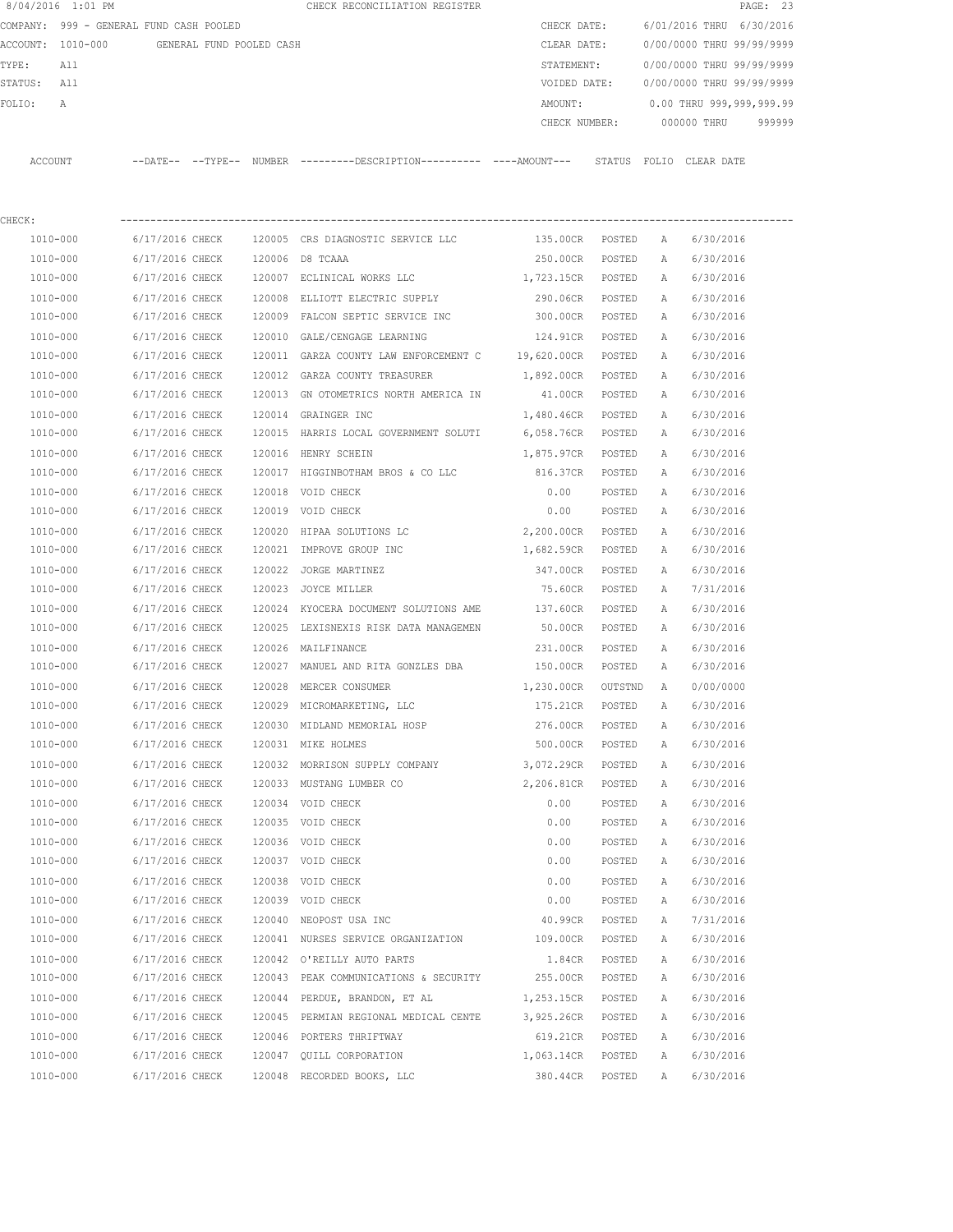|                                            | 8/04/2016 1:01 PM |                              |  |        | CHECK RECONCILIATION REGISTER                                                               |                   |               |                           |                           | PAGE: 24 |  |  |
|--------------------------------------------|-------------------|------------------------------|--|--------|---------------------------------------------------------------------------------------------|-------------------|---------------|---------------------------|---------------------------|----------|--|--|
| COMPANY: 999 - GENERAL FUND CASH POOLED    |                   |                              |  |        |                                                                                             |                   | CHECK DATE:   | 6/01/2016 THRU 6/30/2016  |                           |          |  |  |
| ACCOUNT: 1010-000 GENERAL FUND POOLED CASH |                   |                              |  |        |                                                                                             | CLEAR DATE:       |               | 0/00/0000 THRU 99/99/9999 |                           |          |  |  |
| TYPE:<br>All                               |                   |                              |  |        |                                                                                             | STATEMENT:        |               | 0/00/0000 THRU 99/99/9999 |                           |          |  |  |
| STATUS: All                                |                   |                              |  |        |                                                                                             | VOIDED DATE:      |               |                           | 0/00/0000 THRU 99/99/9999 |          |  |  |
| FOLIO:                                     | Α                 |                              |  |        |                                                                                             | AMOUNT:           |               |                           | 0.00 THRU 999,999,999.99  |          |  |  |
|                                            |                   |                              |  |        |                                                                                             | CHECK NUMBER:     |               |                           | 000000 THRU               | 999999   |  |  |
|                                            | ACCOUNT           |                              |  |        | --DATE-- --TYPE-- NUMBER ---------DESCRIPTION--------- ----AMOUNT--- STATUS FOLIO CLEARDATE |                   |               |                           |                           |          |  |  |
| CHECK:                                     |                   |                              |  |        |                                                                                             |                   |               |                           |                           |          |  |  |
|                                            | 1010-000          |                              |  |        | 6/17/2016 CHECK 120049 RECOVERY HEALTHCARE CORP                                             | 410.00CR POSTED   |               | A                         | 6/30/2016                 |          |  |  |
|                                            | 1010-000          |                              |  |        | 6/17/2016 CHECK 120050 ROBERT W GARCIA MD                                                   | 2,731.00CR        | POSTED        | A                         | 6/30/2016                 |          |  |  |
|                                            | 1010-000          | 6/17/2016 CHECK 120051 ROCIC |  |        |                                                                                             | 300.00CR          | POSTED        | A                         | 7/31/2016                 |          |  |  |
|                                            | 1010-000          | 6/17/2016 CHECK              |  |        | 120052 SAM'S CLUB DIRECT                                                                    | 258.71CR POSTED   |               | A                         | 6/30/2016                 |          |  |  |
|                                            | 1010-000          | 6/17/2016 CHECK              |  |        | 120053 SEWELL AUTOMOTIVE GROUP INC                                                          | 54.55CR POSTED    |               | A                         | 6/30/2016                 |          |  |  |
|                                            | 1010-000          | 6/17/2016 CHECK              |  |        | 120054 SHOWCASES                                                                            | 32.88CR POSTED    |               | A                         | 6/30/2016                 |          |  |  |
|                                            | 1010-000          | 6/17/2016 CHECK              |  |        | 120055 SIERRA IRRIGATION SUPPLY INC                                                         | 1,620.14CR POSTED |               | A                         | 6/30/2016                 |          |  |  |
|                                            | 1010-000          | 6/17/2016 CHECK              |  |        | 120056 SIERRA SPRINGS                                                                       | 331.57CR POSTED   |               | A                         | 6/30/2016                 |          |  |  |
|                                            | 1010-000          | 6/17/2016 CHECK              |  |        | 120057 SMITH MEDICAL PARTNERS, LLC                                                          | 3,769.68CR POSTED |               | A                         | 6/30/2016                 |          |  |  |
|                                            | 1010-000          | 6/17/2016 CHECK              |  | 120058 | SOUTH PLAINS IMPLEMENT LTD                                                                  | 10.78CR           | POSTED        | A                         | 6/30/2016                 |          |  |  |
|                                            | 1010-000          | 6/17/2016 CHECK              |  |        | 120059 SPORT VIDEOS                                                                         | 110.00CR          | POSTED        | А                         | 7/31/2016                 |          |  |  |
|                                            | 1010-000          | 6/17/2016 CHECK              |  |        | 120060 SUDDENLINK                                                                           | 41.80CR POSTED    |               | A                         | 6/30/2016                 |          |  |  |
|                                            | 1010-000          | 6/17/2016 CHECK              |  |        | 120061 SYSCO WEST TEXAS INC                                                                 | 3,148.09CR POSTED |               | A                         | 6/30/2016                 |          |  |  |
|                                            | 1010-000          | 6/17/2016 CHECK              |  |        | 120062 TELECOM SOLUTIONS                                                                    | 5,488.60CR POSTED |               | A                         | 6/30/2016                 |          |  |  |
|                                            | 1010-000          | 6/17/2016 CHECK              |  |        | 120063 TOWERING INDUSTRIES                                                                  | 281.99CR POSTED   |               | A                         | 6/30/2016                 |          |  |  |
|                                            | 1010-000          | 6/17/2016 CHECK              |  |        | 120064 TX EMERGENCY STAFFING SOLUTION                                                       | 1,689.00CR POSTED |               | Α                         | 6/30/2016                 |          |  |  |
|                                            | 1010-000          | 6/17/2016 CHECK              |  |        | 120065 UM AUTO PARTS                                                                        | 180.57CR POSTED   |               | Α                         | 6/30/2016                 |          |  |  |
|                                            | 1010-000          | 6/17/2016 CHECK              |  |        | 120066 UPTON COUNTY                                                                         | 342.00CR POSTED   |               | Α                         | 6/30/2016                 |          |  |  |
|                                            | 1010-000          | 6/17/2016 CHECK              |  |        | 120067 VERIZON WIRELESS                                                                     | 1,278.70CR POSTED |               | $\mathbb{A}$              | 6/30/2016                 |          |  |  |
|                                            | 1010-000          | 6/17/2016 CHECK              |  | 120068 | WAGNER SUPPLY COMPANY                                                                       | 324.19CR          | POSTED        | A                         | 6/30/2016                 |          |  |  |
|                                            | 1010-000          | 6/17/2016 CHECK              |  |        | 120069 WINDSTREAM COMMUNICATIONS                                                            | 779.40CR          | POSTED        | A                         | 6/30/2016                 |          |  |  |
|                                            | 1010-000          | 6/17/2016 CHECK              |  |        | 120070 WINZER CORPORATION                                                                   | 622.33CR          | POSTED        | A                         | 6/30/2016                 |          |  |  |
|                                            | 1010-000          | 6/17/2016 CHECK              |  |        | 120071 WORLD TRADE PRESS                                                                    | 369.35CR POSTED   |               | A                         | 6/30/2016                 |          |  |  |
|                                            | 1010-000          | 6/17/2016 CHECK              |  |        | 120072 WTG FUELS, INC                                                                       | 366.99CR          | POSTED        | A                         | 6/30/2016                 |          |  |  |
|                                            | 1010-000          | 6/17/2016 CHECK              |  |        | 120073 ZENO OFFICE SOLUTIONS                                                                | 217.71CR          | POSTED        | Α                         | 6/30/2016                 |          |  |  |
|                                            | 1010-000          | 6/17/2016 CHECK              |  |        | 120074 ZIA BROADCASTING CO.                                                                 | 269.50CR          | POSTED        | Α                         | 6/30/2016                 |          |  |  |
|                                            | 1010-000          | 6/20/2016 CHECK              |  |        | 120075 BARBARA JOAN MCKINNEY                                                                | 40.00CR           | $\tt{POSTED}$ | Α                         | 6/30/2016                 |          |  |  |
|                                            | 1010-000          | 6/20/2016 CHECK              |  |        | 120076 DENIA LYNN PEARCE                                                                    | 40.00CR           | POSTED        | Α                         | 7/31/2016                 |          |  |  |
|                                            | 1010-000          | 6/20/2016 CHECK              |  |        | 120077 DIANA NATIVIDAD DALE                                                                 | 40.00CR           | POSTED        | Α                         | 7/31/2016                 |          |  |  |
|                                            | 1010-000          | 6/20/2016 CHECK              |  |        | 120078 DUSTIN KELLY ONEAL                                                                   | 40.00CR           | POSTED        | Α                         | 7/31/2016                 |          |  |  |
|                                            | 1010-000          | 6/20/2016 CHECK              |  |        | 120079 ERIKA BAEZA                                                                          | 40.00CR           | POSTED        | Α                         | 7/31/2016                 |          |  |  |
|                                            | 1010-000          | 6/20/2016 CHECK              |  |        | 120080 GLEN E HACKLER                                                                       | 40.00CR           | POSTED        | Α                         | 7/31/2016                 |          |  |  |
|                                            | 1010-000          | 6/20/2016 CHECK              |  |        | 120081 HECTOR CRUZ CONTRERAS                                                                | 40.00CR           | OUTSTND       | Α                         | 0/00/0000                 |          |  |  |
|                                            | 1010-000          | 6/20/2016 CHECK              |  |        | 120082 JAMES THOMAS CHRISTIAN                                                               | 40.00CR           | POSTED        | Α                         | 7/31/2016                 |          |  |  |
|                                            | 1010-000          | 6/20/2016 CHECK              |  |        | 120083 JOSE URIEL SANDOVAL                                                                  | 40.00CR           | POSTED        | Α                         | 6/30/2016                 |          |  |  |
|                                            | 1010-000          | 6/20/2016 CHECK              |  |        | 120084 MARY LOU CORNEJO                                                                     | 40.00CR           | POSTED        | Α                         | 7/31/2016                 |          |  |  |
|                                            | 1010-000          | 6/20/2016 CHECK              |  |        | 120085 NOHEMI SANCHEZ                                                                       | 40.00CR           | POSTED        | Α                         | 7/31/2016                 |          |  |  |
|                                            | 1010-000          | 6/22/2016 CHECK              |  |        | 120086 VOID CHECK                                                                           | 0.00              | POSTED        | Α                         | 6/30/2016                 |          |  |  |
|                                            | 1010-000          | 6/22/2016 CHECK              |  |        | 120087 VOID CHECK                                                                           | 0.00              | POSTED        | Α                         | 6/30/2016                 |          |  |  |
|                                            | 1010-000          | 6/22/2016 CHECK              |  |        | 120088 VOID CHECK                                                                           | 0.00              | POSTED        | Α                         | 6/30/2016                 |          |  |  |
|                                            | 1010-000          | 6/22/2016 CHECK              |  |        | 120089 VOID CHECK                                                                           | 0.00              | POSTED        | Α                         | 6/30/2016                 |          |  |  |
|                                            | 1010-000          | 6/22/2016 CHECK              |  |        | 120090 VOID CHECK                                                                           | 0.00              | POSTED        | Α                         | 6/30/2016                 |          |  |  |
|                                            | 1010-000          | 6/24/2016 CHECK              |  |        | 120091 110TH JUDICIAL DISTRICT                                                              | 2,728.00CR        | POSTED        | Α                         | 7/31/2016                 |          |  |  |
|                                            | 1010-000          | 6/24/2016 CHECK              |  |        | 120092 AFFIRMED FIRST AID & SAFETY IN                                                       | 99.47CR           | POSTED        | Α                         | 7/31/2016                 |          |  |  |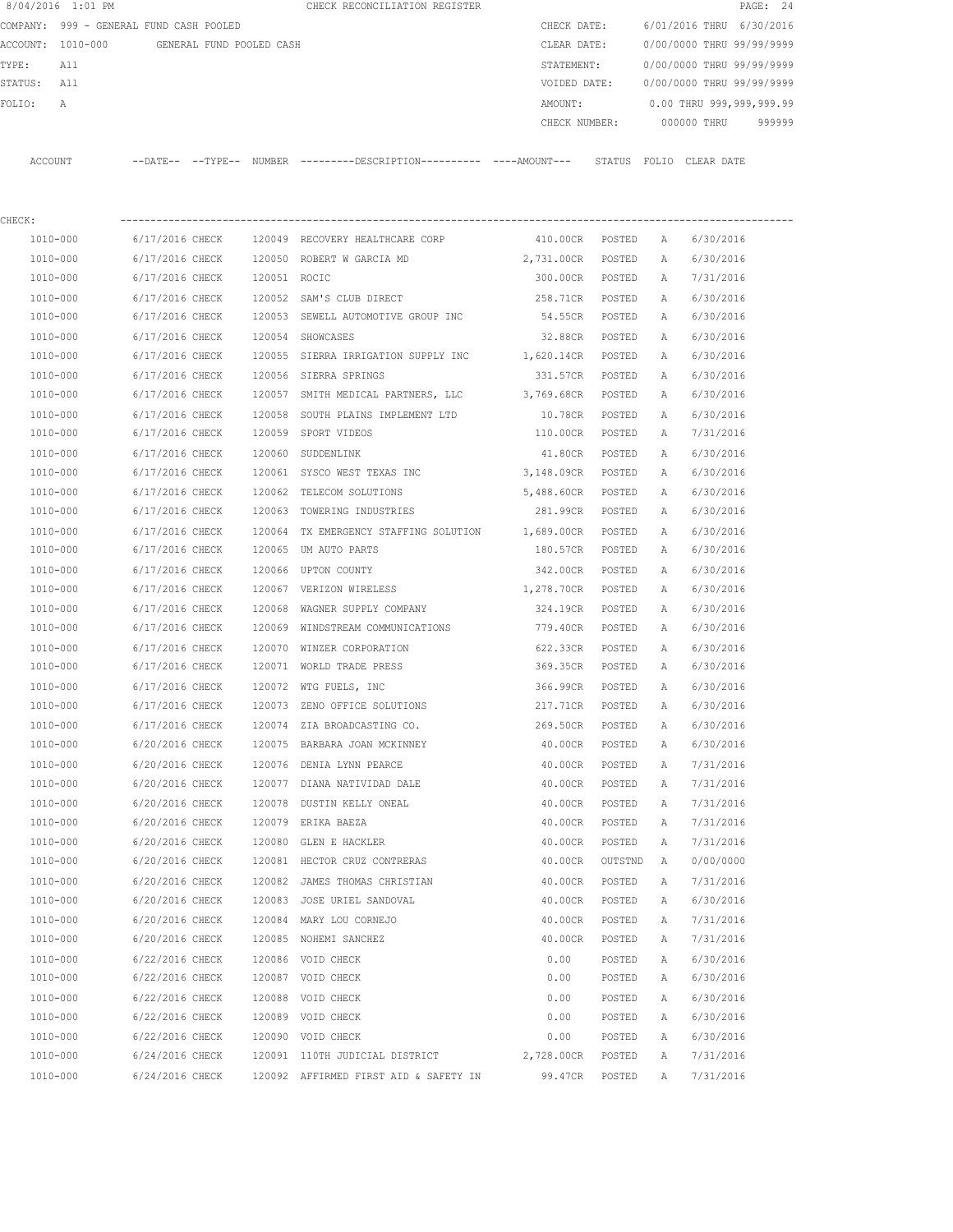|         | 8/04/2016 1:01 PM                       |                     |                          |        | CHECK RECONCILIATION REGISTER                |             |               |                  |                           | PAGE: 25 |        |
|---------|-----------------------------------------|---------------------|--------------------------|--------|----------------------------------------------|-------------|---------------|------------------|---------------------------|----------|--------|
|         | COMPANY: 999 - GENERAL FUND CASH POOLED |                     |                          |        |                                              | CHECK DATE: |               |                  | 6/01/2016 THRU 6/30/2016  |          |        |
|         | ACCOUNT: 1010-000                       |                     | GENERAL FUND POOLED CASH |        |                                              | CLEAR DATE: |               |                  | 0/00/0000 THRU 99/99/9999 |          |        |
| TYPE:   | All                                     |                     |                          |        |                                              | STATEMENT:  |               |                  | 0/00/0000 THRU 99/99/9999 |          |        |
| STATUS: | All                                     |                     |                          |        |                                              |             | VOIDED DATE:  |                  | 0/00/0000 THRU 99/99/9999 |          |        |
| FOLIO:  | $\mathbb{A}$                            |                     |                          |        |                                              | AMOUNT:     |               |                  | 0.00 THRU 999,999,999.99  |          |        |
|         |                                         |                     |                          |        |                                              |             | CHECK NUMBER: |                  | 000000 THRU               |          | 999999 |
|         |                                         |                     |                          |        |                                              |             |               |                  |                           |          |        |
| ACCOUNT |                                         | $---DATE---TYPE---$ |                          | NUMBER | ---------DESCRIPTION---------- ----AMOUNT--- |             | STATUS        | FOLIO CLEAR DATE |                           |          |        |
|         |                                         |                     |                          |        |                                              |             |               |                  |                           |          |        |
|         |                                         |                     |                          |        |                                              |             |               |                  |                           |          |        |

| CHECK:   |                                       |                |                                                                         |                   |        |   |           |
|----------|---------------------------------------|----------------|-------------------------------------------------------------------------|-------------------|--------|---|-----------|
| 1010-000 |                                       |                | 6/24/2016 CHECK 120093 AMERICAN BUSINESS EQUIPMENT CO 766.00CR POSTED A |                   |        |   | 7/31/2016 |
| 1010-000 | 6/24/2016 CHECK 120094 AMY FIERRO     |                |                                                                         | 120.96CR POSTED   |        | A | 6/30/2016 |
| 1010-000 |                                       |                | 6/24/2016 CHECK 120095 ANDREWS COUNTY PETTY CASH                        | 7.50CR POSTED     |        | A | 6/30/2016 |
| 1010-000 |                                       |                | 6/24/2016 CHECK 120096 ANDREWS PEST CONTROL                             | 95.00CR POSTED    |        | A | 7/31/2016 |
| 1010-000 |                                       |                | $6/24/2016$ CHECK 120097 AUSTIN TURF & TRACTOR                          | 944.96CR POSTED   |        | A | 7/31/2016 |
| 1010-000 |                                       |                | 6/24/2016 CHECK 120098 BASIN PEDIATRIC DENTISTRY AND                    | 490.68CR POSTED   |        | A | 6/30/2016 |
| 1010-000 | 6/24/2016 CHECK                       | 120099 BI INC. |                                                                         | 177.97CR          | POSTED | A | 7/31/2016 |
| 1010-000 |                                       |                | 6/24/2016 CHECK 120100 CANON FINANCIAL SERVICES INC 422.07CR POSTED     |                   |        | Α | 6/30/2016 |
| 1010-000 |                                       |                | $6/24/2016$ CHECK 120101 CHRIS DEANDA LAW FIRM PC 1,000.00CR POSTED     |                   |        | A | 7/31/2016 |
| 1010-000 |                                       |                | 6/24/2016 CHECK 120102 CIMA COMPANIES, INC.                             | 476.00CR POSTED   |        | A | 7/31/2016 |
| 1010-000 | 6/24/2016 CHECK 120103 CITY OF ODESSA |                |                                                                         | 14.00CR           | POSTED | A | 6/30/2016 |
| 1010-000 |                                       |                | 6/24/2016 CHECK 120104 CLYDE'S REFRIGERATION INC 121.90CR POSTED        |                   |        | Α | 7/31/2016 |
| 1010-000 |                                       |                | 6/24/2016 CHECK 120105 CORNERSTONE PROGRAMS CORPORATI 6,160.12CR POSTED |                   |        | Α | 7/31/2016 |
| 1010-000 | 6/24/2016 CHECK 120106 CORY MARSHALL  |                |                                                                         | 198.57CR OUTSTND  |        | A | 0/00/0000 |
| 1010-000 |                                       |                | 6/24/2016 CHECK 120107 CRS DIAGNOSTIC SERVICE LLC                       | 285.00CR POSTED   |        | Α | 6/30/2016 |
| 1010-000 |                                       |                | 6/24/2016 CHECK 120108 CUSTOM WHOLESALE SUPPLY CO INC                   | 9,785.04CR POSTED |        | A | 6/30/2016 |
| 1010-000 |                                       |                | 6/24/2016 CHECK 120109 DANIELLE PARKINSON                               | 1,900.00CR POSTED |        | A | 7/31/2016 |
| 1010-000 |                                       |                | 6/24/2016 CHECK 120110 DELILAH SCHROEDER                                | 1,200.00CR POSTED |        | A | 6/30/2016 |
| 1010-000 |                                       |                | 6/24/2016 CHECK 120111 DPC INDUSTRIES, INC.                             | 300.00CR POSTED   |        | A | 7/31/2016 |
| 1010-000 | 6/24/2016 CHECK                       |                | 120112 EXXON/MOBIL                                                      | 43.52CR POSTED    |        | A | 7/31/2016 |
| 1010-000 |                                       |                | 6/24/2016 CHECK 120113 GRAINGER INC                                     | 3,256.51CR POSTED |        | A | 6/30/2016 |
| 1010-000 | 6/24/2016 CHECK 120114 VOID CHECK     |                |                                                                         | 0.00              | POSTED | A | 6/30/2016 |
| 1010-000 |                                       |                | 6/24/2016 CHECK 120115 HARRELL'S LLC                                    | 1,460.84CR POSTED |        | A | 7/31/2016 |
| 1010-000 | 6/24/2016 CHECK 120116 HENRY SCHEIN   |                |                                                                         | 807.74CR POSTED   |        | A | 7/31/2016 |
| 1010-000 |                                       |                | 6/24/2016 CHECK 120117 HIGH PLAINS RADIOLOGICAL ASSN                    | 77.00CR POSTED    |        | A | 7/31/2016 |
| 1010-000 |                                       |                | 6/24/2016 CHECK 120118 HILLIARD ENERGY DBA                              | 58.00CR POSTED    |        | Α | 6/30/2016 |
| 1010-000 | 6/24/2016 CHECK                       |                | 120119 HIPAA SOLUTIONS LC                                               | 7,500.00CR POSTED |        | Α | 7/31/2016 |
| 1010-000 | 6/24/2016 CHECK                       |                | 120120 J ROXANE BLOUNT                                                  | 400.00CR POSTED   |        | A | 7/31/2016 |
| 1010-000 | 6/24/2016 CHECK                       | 120121 JPCA    |                                                                         | 60.00CR POSTED    |        | A | 7/31/2016 |
| 1010-000 | 6/24/2016 CHECK                       |                | 120122 KELLY'S AUTO                                                     | 457.44CR POSTED   |        | Α | 6/30/2016 |
| 1010-000 | 6/24/2016 CHECK                       |                | 120123 KENDA HECKLER                                                    | 124.98CR POSTED   |        | Α | 7/31/2016 |
| 1010-000 | 6/24/2016 CHECK                       |                | 120124 KLEINMAN CONSULTANTS PLLC 500.00CR POSTED                        |                   |        | A | 6/30/2016 |
| 1010-000 |                                       |                | $6/24/2016$ CHECK 120125 KYOCERA MITA AMERICA, INC. 210.94CR POSTED     |                   |        | A | 6/30/2016 |
| 1010-000 |                                       |                | 6/24/2016 CHECK 120126 LEGAL DIRECTORIES PUBLISHING C 15.50CR           |                   | POSTED | A | 7/31/2016 |
| 1010-000 | 6/24/2016 CHECK 120127 LEXISNEXIS     |                |                                                                         | 423.58CR          | POSTED | A | 7/31/2016 |
| 1010-000 | 6/24/2016 CHECK                       |                | 120128 LONE STAR FLAGS & GOLF                                           | 237.23CR          | POSTED | Α | 7/31/2016 |
| 1010-000 | 6/24/2016 CHECK                       | 120129         | MARK HOOPER ATTORNEY AT LAW                                             | 3,450.00CR        | POSTED | Α | 6/30/2016 |
| 1010-000 | 6/24/2016 CHECK                       |                | 120130 MIDLAND COUNTY JUVENILE PROBAT                                   | 110.00CR          | POSTED | Α | 7/31/2016 |
| 1010-000 | 6/24/2016 CHECK                       |                | 120131 MORRISON SUPPLY COMPANY                                          | 477.35CR          | POSTED | Α | 6/30/2016 |
| 1010-000 | 6/24/2016 CHECK                       |                | 120132 NAVICURE, INC                                                    | 158.00CR          | POSTED | Α | 7/31/2016 |
| 1010-000 | 6/24/2016 CHECK                       |                | 120133 O'REILLY AUTO PARTS                                              | 332.70CR          | POSTED | Α | 7/31/2016 |
| 1010-000 | 6/24/2016 CHECK                       | 120134         | PATTY DRIVER                                                            | 151.40CR          | POSTED | Α | 6/30/2016 |
| 1010-000 | 6/24/2016 CHECK                       | 120135         | PEGASUS SCHOOLS, INC.                                                   | 5,031.30CR        | POSTED | Α | 7/31/2016 |
| 1010-000 | 6/24/2016 CHECK                       |                | 120136 PETRO COMMUNICATION INC                                          | 1,319.30CR        | POSTED | Α | 7/31/2016 |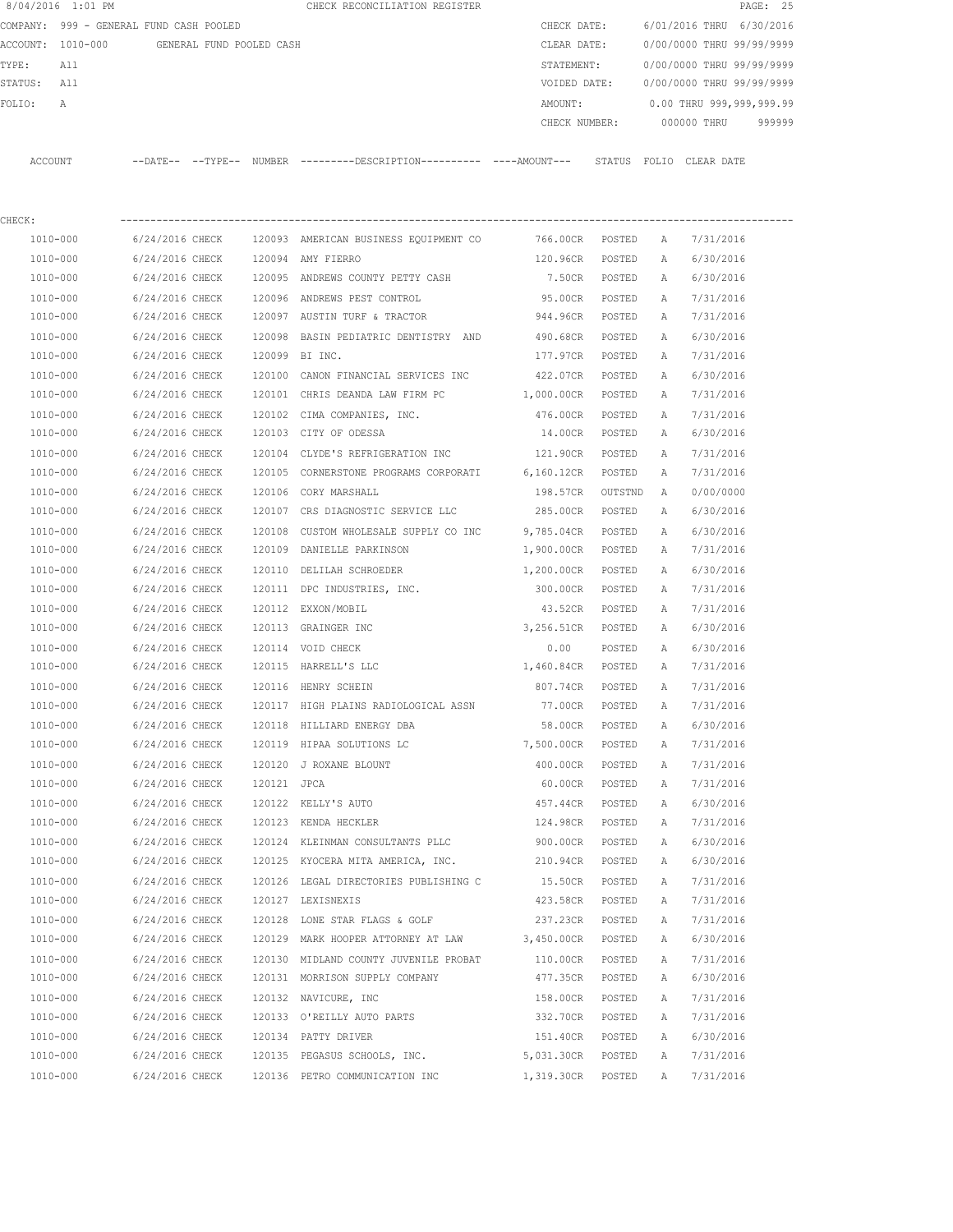| 8/04/2016 1:01 PM    |                                            |                  | CHECK RECONCILIATION REGISTER                                                               |                         |                  |                          | PAGE: 26                  |        |  |
|----------------------|--------------------------------------------|------------------|---------------------------------------------------------------------------------------------|-------------------------|------------------|--------------------------|---------------------------|--------|--|
|                      | COMPANY: 999 - GENERAL FUND CASH POOLED    |                  |                                                                                             | CHECK DATE:             |                  | 6/01/2016 THRU 6/30/2016 |                           |        |  |
|                      | ACCOUNT: 1010-000 GENERAL FUND POOLED CASH |                  |                                                                                             | CLEAR DATE:             |                  |                          | 0/00/0000 THRU 99/99/9999 |        |  |
| TYPE:<br>All         |                                            |                  |                                                                                             | STATEMENT:              |                  |                          | 0/00/0000 THRU 99/99/9999 |        |  |
| STATUS: All          |                                            |                  |                                                                                             | VOIDED DATE:            |                  |                          | 0/00/0000 THRU 99/99/9999 |        |  |
| FOLIO:<br>А          |                                            |                  |                                                                                             | AMOUNT:                 |                  |                          | 0.00 THRU 999,999,999.99  |        |  |
|                      |                                            |                  |                                                                                             |                         | CHECK NUMBER:    |                          | 000000 THRU               | 999999 |  |
| ACCOUNT              |                                            |                  | --DATE-- --TYPE-- NUMBER --------DESCRIPTION---------- ---AMOUNT--- STATUS FOLIO CLEAR-DATE |                         |                  |                          |                           |        |  |
| CHECK:               |                                            |                  |                                                                                             |                         |                  |                          |                           |        |  |
| 1010-000             | 6/24/2016 CHECK                            |                  | 120137 PROFESSIONAL TURF PRODUCTS                                                           | 101.38CR POSTED         |                  | A                        | 7/31/2016                 |        |  |
| 1010-000             | 6/24/2016 CHECK                            |                  | 120138 OUILL CORPORATION                                                                    | 157.99CR POSTED         |                  | A                        | 7/31/2016                 |        |  |
| 1010-000             | 6/24/2016 CHECK                            |                  | 120139 RAFAEL RODRIGUEZ DBA                                                                 | 1,900.00CR POSTED       |                  | A                        | 6/30/2016                 |        |  |
| 1010-000             | 6/24/2016 CHECK                            |                  | 120140 REDWOOD TOXICOLOGY LABORATORY                                                        | 51.35CR POSTED          |                  | A                        | 7/31/2016                 |        |  |
| $1010 - 000$         | 6/24/2016 CHECK                            |                  | 120141 RELIANT ENERGY                                                                       | 26,663.50CR POSTED      |                  | A                        | 7/31/2016                 |        |  |
| 1010-000             | 6/24/2016 CHECK                            |                  | 120142 RICHARD H DOLGENER                                                                   | 86.40CR POSTED          |                  | Α                        | 6/30/2016                 |        |  |
| 1010-000             | 6/24/2016 CHECK                            |                  | 120143 RITE OF PASSAGE, INC.                                                                | 4,742.96CR POSTED       |                  | Α                        | 7/31/2016                 |        |  |
| 1010-000             | 6/24/2016 CHECK                            |                  | 120144 RURAL DUMPSTER SERVICE INC                                                           | 141.18CR                | POSTED           | A                        | 7/31/2016                 |        |  |
| 1010-000             | 6/24/2016 CHECK                            |                  | 120145 SECURED DOCUMENT SHREDDING, IN                                                       | 50.00CR POSTED          |                  | A                        | 6/30/2016                 |        |  |
| 1010-000             | 6/24/2016 CHECK                            | 120146 SHELL     |                                                                                             | 109.77CR                | POSTED           | Α                        | 7/31/2016                 |        |  |
| 1010-000             | 6/24/2016 CHECK                            |                  | 120147 SIMS PLASTICS, INC. 513.60CR POSTED                                                  |                         |                  | Α                        | 7/31/2016                 |        |  |
| 1010-000             | 6/24/2016 CHECK                            |                  | 120148 SONYA TORBERT MA, LPC, NCC, LS 1,500.00CR POSTED                                     |                         |                  | Α                        | 6/30/2016                 |        |  |
| 1010-000             | 6/24/2016 CHECK                            |                  | 120149 STANDARD COFFEE SERVICE CO                                                           | 97.52CR POSTED          |                  | Α                        | 7/31/2016                 |        |  |
| 1010-000             | 6/24/2016 CHECK                            |                  | 120150 SUMMERS CHIROPRACTIC, PA                                                             | 67.12CR                 | POSTED           | Α                        | 7/31/2016                 |        |  |
| 1010-000             | 6/24/2016 CHECK                            |                  | 120151 TASCOSA OFFICE MACHINES INC                                                          | 116.74CR                | POSTED           | Α                        | 7/31/2016                 |        |  |
| 1010-000             | 6/24/2016 CHECK                            |                  | 120152 TEXAS A&M AGRILIFE EXTENSION S                                                       | 25.00CR                 | POSTED           | Α                        | 7/31/2016                 |        |  |
| 1010-000             | 6/24/2016 CHECK                            |                  | 120153 TEXAS GAS SERVICE CORP                                                               | 588.03CR                | POSTED           | Α                        | 7/31/2016                 |        |  |
|                      |                                            |                  |                                                                                             |                         |                  |                          |                           |        |  |
| 1010-000<br>1010-000 | 6/24/2016 CHECK<br>6/24/2016 CHECK         | 120154<br>120155 | THOMSON REUTERS - WEST                                                                      | 437.72CR<br>11,226.38CR | POSTED           | Α                        | 7/31/2016<br>7/31/2016    |        |  |
|                      |                                            |                  | TOMMY DARLAND GOLF SALES                                                                    |                         | POSTED           | А                        |                           |        |  |
| 1010-000<br>1010-000 | 6/24/2016 CHECK<br>6/24/2016 CHECK         | 120156           | TRANE US INC.<br>120157 UNIFIRST                                                            | 1,051.00CR<br>39.30CR   | POSTED<br>POSTED | A<br>Α                   | 6/30/2016<br>6/30/2016    |        |  |
|                      |                                            |                  |                                                                                             |                         |                  |                          |                           |        |  |
| 1010-000             | 6/24/2016 CHECK                            |                  | 120158 VERIZON WIRELESS                                                                     | 163.83CR                | POSTED           | Α                        | 6/30/2016                 |        |  |
| 1010-000             |                                            |                  | 6/24/2016 CHECK 120159 WAGNER SUPPLY COMPANY 4,739.77CR POSTED                              |                         |                  | Α                        | 7/31/2016                 |        |  |
| 1010-000             |                                            |                  | 6/24/2016 CHECK 120160 WEST TX FIRE EXTINGUISHER INC 94.50CR POSTED                         |                         |                  | Α                        | 6/30/2016                 |        |  |
| 1010-000             | 6/24/2016 CHECK                            |                  | 120161 WTG FUELS, INC                                                                       | 3,912.38CR              | POSTED           | А                        | 6/30/2016                 |        |  |
| 1010-000             | 6/24/2016 CHECK                            |                  | 120162 PLEASANT VALLEY NURSERY, LANDS 22,000.00CR                                           |                         | POSTED           | Α                        | 6/30/2016                 |        |  |
| 1010-000             | 6/30/2016 CHECK                            |                  | 120163 AMERICAN TIRE DISTRIBUTERS                                                           | 1,408.32CR POSTED       |                  | Α                        | 7/31/2016                 |        |  |
| $1010 - 000$         | 6/30/2016 CHECK                            |                  | 120164 ANDREWS FAMILY MEDICINE                                                              | 33.27CR                 | POSTED           | Α                        | 7/31/2016                 |        |  |
| 1010-000             | 6/30/2016 CHECK                            |                  | 120165 ANDREWS FAMILY MEDICINE                                                              | 98.00CR                 | POSTED           | Α                        | 7/31/2016                 |        |  |
| 1010-000             | 6/30/2016 CHECK                            |                  | 120166 ANDREWS PRESCRIPTION SHOP                                                            | 2,214.97CR POSTED       |                  | Α                        | 7/31/2016                 |        |  |
| 1010-000             | 6/30/2016 CHECK                            |                  | 120167 ANDREWS PRESCRIPTION SHOP LLC                                                        | 1,547.19CR POSTED       |                  | Α                        | 7/31/2016                 |        |  |
| 1010-000             | 6/30/2016 CHECK                            |                  | 120168 ANDREWS SENIOR CENTER                                                                | 79,697.25CR             | POSTED           | Α                        | 7/31/2016                 |        |  |
| 1010-000             | 6/30/2016 CHECK                            |                  | 120169 ANDREWS TIRE SERVICE INC                                                             | 107.47CR                | POSTED           | Α                        | 7/31/2016                 |        |  |
| $1010 - 000$         | 6/30/2016 CHECK                            |                  | 120170 ANDREWS WRECKIN CREW, LLC                                                            | 170.00CR                | POSTED           | Α                        | 7/31/2016                 |        |  |
| 1010-000             | 6/30/2016 CHECK                            |                  | 120171 AUTO-CHLOR SYSTEM OF GOLDEN LI 153.00CR                                              |                         | POSTED           | Α                        | 7/31/2016                 |        |  |
| 1010-000             | 6/30/2016 CHECK                            |                  | 120172 BAILEY COUNTY SHERIFF DEPT                                                           | 98.69CR                 | POSTED           | Α                        | 7/31/2016                 |        |  |
| 1010-000             | 6/30/2016 CHECK                            |                  | 120173 BASIN PEDIATRIC DENTISTRY AND                                                        | 1,079.00CR              | POSTED           | Α                        | 7/31/2016                 |        |  |
| 1010-000             | 6/30/2016 CHECK                            |                  | 120174 BEAR GRAPHICS INC                                                                    | 1,265.45CR              | POSTED           | Α                        | 7/31/2016                 |        |  |
| 1010-000             | 6/30/2016 CHECK                            |                  | 120175 BRIAN CHAVEZ                                                                         | 450.00CR                | POSTED           | Α                        | 7/31/2016                 |        |  |
| 1010-000             | 6/30/2016 CHECK                            |                  | 120176 CDCAT TREASURER                                                                      | 250.00CR                | POSTED           | Α                        | 7/31/2016                 |        |  |
| 1010-000             | 6/30/2016 CHECK                            |                  | 120177 CERTIFIED LABORATORIES                                                               | 230.00CR                | POSTED           | Α                        | 7/31/2016                 |        |  |
| 1010-000             | 6/30/2016 CHECK                            |                  | 120178 CHRIS DEANDA LAW FIRM PC                                                             | 700.00CR                | POSTED           | Α                        | 7/31/2016                 |        |  |
| 1010-000             | 6/30/2016 CHECK                            |                  | 120179 CINDY JONES                                                                          | 229.20CR POSTED         |                  | A                        | 7/31/2016                 |        |  |

1010-000 6/30/2016 CHECK 120180 CITY OF ANDREWS WATER DEPT. 12,208.23CR POSTED A 7/31/2016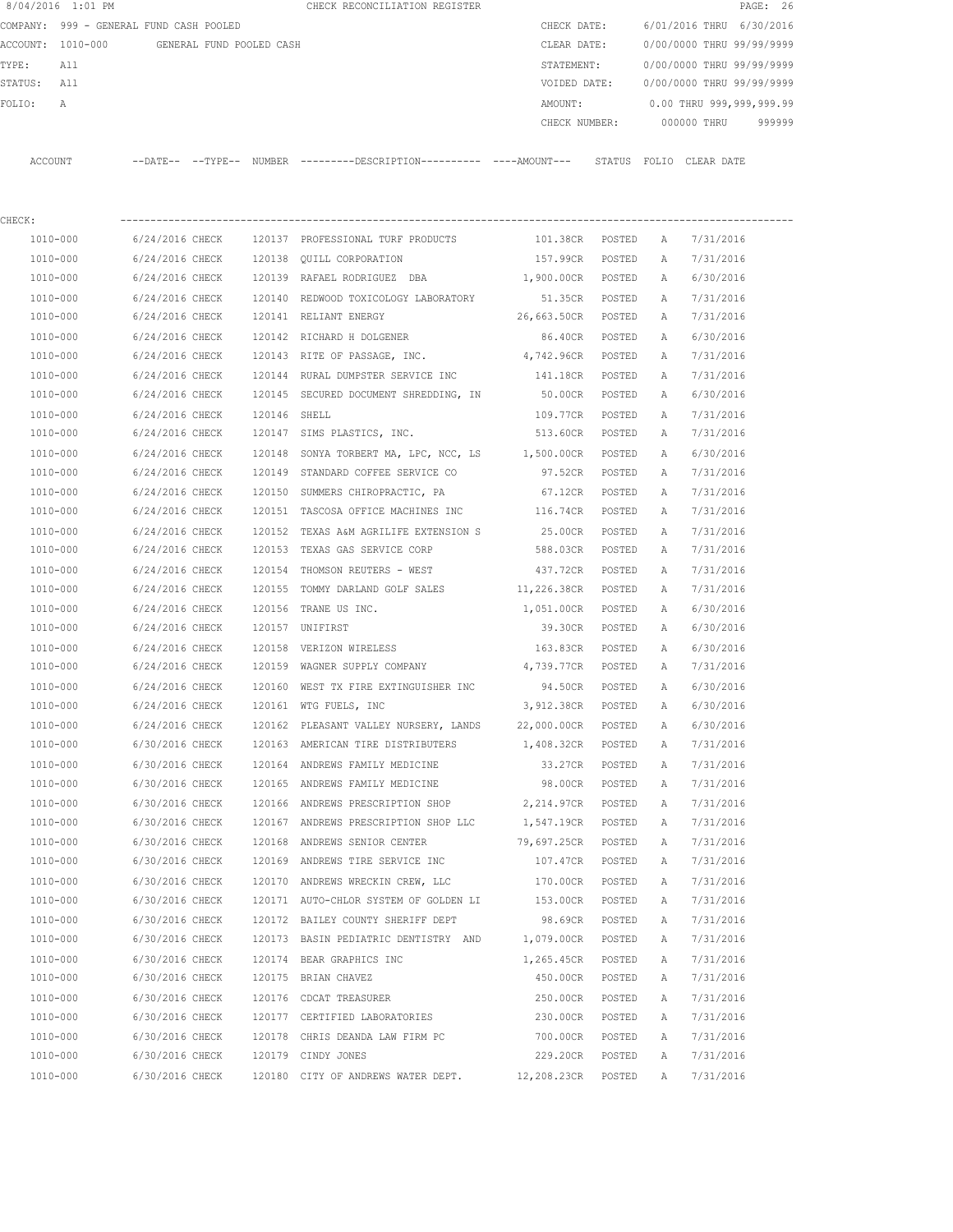|                                                                                          | 8/04/2016 1:01 PM |                 |  |              | CHECK RECONCILIATION REGISTER                                                              |                    |         |   |                           | PAGE: 27 |
|------------------------------------------------------------------------------------------|-------------------|-----------------|--|--------------|--------------------------------------------------------------------------------------------|--------------------|---------|---|---------------------------|----------|
| COMPANY: 999 - GENERAL FUND CASH POOLED<br>ACCOUNT: 1010-000<br>GENERAL FUND POOLED CASH |                   |                 |  |              |                                                                                            | CHECK DATE:        |         |   | 6/01/2016 THRU 6/30/2016  |          |
|                                                                                          |                   |                 |  |              |                                                                                            | CLEAR DATE:        |         |   | 0/00/0000 THRU 99/99/9999 |          |
| TYPE:                                                                                    | All               |                 |  |              |                                                                                            | STATEMENT:         |         |   | 0/00/0000 THRU 99/99/9999 |          |
| STATUS: All                                                                              |                   |                 |  |              |                                                                                            | VOIDED DATE:       |         |   | 0/00/0000 THRU 99/99/9999 |          |
| FOLIO:                                                                                   | A                 |                 |  |              |                                                                                            | AMOUNT:            |         |   | 0.00 THRU 999,999,999.99  |          |
|                                                                                          |                   |                 |  |              |                                                                                            | CHECK NUMBER:      |         |   | 000000 THRU               | 999999   |
|                                                                                          | ACCOUNT           |                 |  |              | --DATE-- --TYPE-- NUMBER --------DESCRIPTION--------- ----AMOUNT--- STATUS FOLIO CLEARDATE |                    |         |   |                           |          |
| CHECK:                                                                                   |                   |                 |  |              |                                                                                            |                    |         |   |                           |          |
|                                                                                          | 1010-000          |                 |  |              | 6/30/2016 CHECK 120181 CORRAL ENVIRONMENTAL CONSULTIN 2,940.00CR POSTED                    |                    |         | Α | 7/31/2016                 |          |
|                                                                                          | 1010-000          |                 |  |              | 6/30/2016 CHECK 120182 CRS DIAGNOSTIC SERVICE LLC                                          | 195.00CR POSTED    |         | Α | 7/31/2016                 |          |
|                                                                                          | 1010-000          | 6/30/2016 CHECK |  |              | 120183 CUSTOM WHOLESALE SUPPLY CO INC 14,653.56CR POSTED                                   |                    |         | A | 7/31/2016                 |          |
|                                                                                          | 1010-000          | 6/30/2016 CHECK |  |              | 120184 CYNTHIA JONES                                                                       | 970.71CR POSTED    |         | A | 7/31/2016                 |          |
|                                                                                          | 1010-000          | 6/30/2016 CHECK |  |              | 120185 EAN HOLDINGS LLC                                                                    | 217.46CR POSTED    |         | A | 7/31/2016                 |          |
|                                                                                          | 1010-000          | 6/30/2016 CHECK |  | 120186 FEDEX |                                                                                            | 25.28CR POSTED     |         | A | 7/31/2016                 |          |
|                                                                                          | 1010-000          | 6/30/2016 CHECK |  |              | 120187 GARZA COUNTY TREASURER                                                              | 1,026.00CR POSTED  |         | A | 7/31/2016                 |          |
|                                                                                          | 1010-000          | 6/30/2016 CHECK |  |              | 120188 GEORGE F GOMEZ                                                                      | 1,575.00CR POSTED  |         | Α | 7/31/2016                 |          |
|                                                                                          | 1010-000          | 6/30/2016 CHECK |  |              | 120189 HENRY SCHEIN                                                                        | 2,189.88CR POSTED  |         | Α | 7/31/2016                 |          |
|                                                                                          | 1010-000          | 6/30/2016 CHECK |  |              | 120190 HOMETOWN PHARMACY                                                                   | 868.27CR POSTED    |         | Α | 7/31/2016                 |          |
|                                                                                          | 1010-000          | 6/30/2016 CHECK |  |              | 120191 JASON D DUNHAM                                                                      | 2,500.00CR OUTSTND |         | A | 0/00/0000                 |          |
|                                                                                          | 1010-000          | 6/30/2016 CHECK |  |              | 120192 JERRY W. WADE, D.D.S. 1,088.00CR POSTED                                             |                    |         | Α | 7/31/2016                 |          |
|                                                                                          | 1010-000          | 6/30/2016 CHECK |  |              | 120193 JOYCE MILLER                                                                        | 113.40CR POSTED    |         | Α | 7/31/2016                 |          |
|                                                                                          | 1010-000          | 6/30/2016 CHECK |  |              | 120194 KENDA HECKLER                                                                       | 935.72CR           | POSTED  | Α | 7/31/2016                 |          |
|                                                                                          | 1010-000          | 6/30/2016 CHECK |  |              | 120195 KRISTY MARSHALL                                                                     | 511.66CR           | OUTSTND | A | 0/00/0000                 |          |
|                                                                                          | 1010-000          | 6/30/2016 CHECK |  |              | 120196 LINDA FOSTER                                                                        | 150.00CR           | POSTED  | Α | 7/31/2016                 |          |
|                                                                                          | 1010-000          | 6/30/2016 CHECK |  |              | 120197 MAL ENTERPRISES INC                                                                 | 70.98CR            | POSTED  | Α | 7/31/2016                 |          |
|                                                                                          | 1010-000          | 6/30/2016 CHECK |  | 120198       | MARK HOOPER ATTORNEY AT LAW                                                                | 350.00CR           | POSTED  | Α | 7/31/2016                 |          |
|                                                                                          | 1010-000          | 6/30/2016 CHECK |  |              | 120199 MIKE HOLMES                                                                         | 400.00CR           | POSTED  | Α | 7/31/2016                 |          |
|                                                                                          | 1010-000          | 6/30/2016 CHECK |  | 120200       | NEIGHBORHOOD PHARMACY                                                                      | 1,002.00CR         | POSTED  | Α | 7/31/2016                 |          |
|                                                                                          | 1010-000          | 6/30/2016 CHECK |  |              | 120201 PAUL M. SLAUGHTER, JR., P.C. $1,200.00CR$                                           |                    | POSTED  | Α | 7/31/2016                 |          |
|                                                                                          | 1010-000          | 6/30/2016 CHECK |  |              | 120202 PERMIAN BASIN REGIONAL PLANNIN                                                      | 84.74CR            | POSTED  | Α | 7/31/2016                 |          |
|                                                                                          | 1010-000          | 6/30/2016 CHECK |  |              | 120203 PERMIAN REGIONAL MEDICAL CENTE 1,704.54CR POSTED                                    |                    |         | A | 7/31/2016                 |          |
|                                                                                          | 1010-000          | 6/30/2016 CHECK |  |              | 120204 QUILL CORPORATION                                                                   | 464.16CR POSTED    |         | A | 7/31/2016                 |          |
|                                                                                          | 1010-000          | 6/30/2016 CHECK |  |              | 120205 ROBERT VARGAS                                                                       | 77.00CR            | POSTED  | А | 7/31/2016                 |          |
|                                                                                          | 1010-000          | 6/30/2016 CHECK |  |              | 120206 ROBERT W GARCIA MD                                                                  | 2,731.00CR         | POSTED  | Α | 7/31/2016                 |          |
|                                                                                          | 1010-000          | 6/30/2016 CHECK |  |              | 120207 ROBIN HARPER                                                                        | 788.98CR           | POSTED  | Α | 7/31/2016                 |          |
|                                                                                          | 1010-000          | 6/30/2016 CHECK |  |              | 120208 SIERRA SPRINGS                                                                      | 282.19CR           | POSTED  | Α | 7/31/2016                 |          |
|                                                                                          | 1010-000          | 6/30/2016 CHECK |  |              | 120209 SMITH MEDICAL PARTNERS, LLC                                                         | 55.00CR            | POSTED  | Α | 7/31/2016                 |          |
|                                                                                          | 1010-000          | 6/30/2016 CHECK |  |              | 120210 STERICYCLE INC                                                                      | 1,338.80CR         | POSTED  | Α | 7/31/2016                 |          |
|                                                                                          | 1010-000          | 6/30/2016 CHECK |  |              | 120211 SUDDENLINK                                                                          | 41.80CR            | POSTED  | Α | 7/31/2016                 |          |
|                                                                                          | 1010-000          | 6/30/2016 CHECK |  |              | 120212 SYNETRA INC                                                                         | 1,979.00CR         | POSTED  | Α | 7/31/2016                 |          |
|                                                                                          | 1010-000          | 6/30/2016 CHECK |  |              | 120213 TASCOSA OFFICE MACHINES INC                                                         | 56.97CR            | POSTED  | Α | 7/31/2016                 |          |
|                                                                                          | 1010-000          | 6/30/2016 CHECK |  |              | 120214 TEXAS ASSOCIATION OF COUNTIES 34,956.12CR                                           |                    | POSTED  | Α | 7/31/2016                 |          |
|                                                                                          | 1010-000          | 6/30/2016 CHECK |  |              | 120215 TEXAS DEPARTMENT OF CRIMINAL J                                                      | 284.96CR           | POSTED  | Α | 7/31/2016                 |          |
|                                                                                          | 1010-000          | 6/30/2016 CHECK |  |              | 120216 TEXAS GAS SERVICE CORP                                                              | 587.17CR           | POSTED  | Α | 7/31/2016                 |          |
|                                                                                          | 1010-000          | 6/30/2016 CHECK |  | 120217 ULINE |                                                                                            | 52.27CR            | POSTED  | Α | 7/31/2016                 |          |
|                                                                                          | 1010-000          | 6/30/2016 CHECK |  |              | 120218 UPTON COUNTY                                                                        | 3,589.50CR         | POSTED  | Α | 7/31/2016                 |          |
|                                                                                          | 1010-000          | 6/30/2016 CHECK |  |              | 120219 VERIZON WIRELESS                                                                    | 801.10CR           | POSTED  | Α | 7/31/2016                 |          |
|                                                                                          | 1010-000          | 6/30/2016 CHECK |  |              | 120220 W & F FINE ACCOUMMODATIONS                                                          | 85.00CR            | OUTSTND | Α | 0/00/0000                 |          |
|                                                                                          | 1010-000          | 6/30/2016 CHECK |  |              | 120221 WEST TEXAS REGIONAL TRANSPORTA                                                      | 250.00CR           | OUTSTND | Α | 0/00/0000                 |          |
|                                                                                          | 1010-000          | 6/30/2016 CHECK |  |              | 120222 WINDSTREAM COMMUNICATIONS                                                           | 2,693.81CR         | POSTED  | Α | 7/31/2016                 |          |
|                                                                                          | 1010-000          | 6/30/2016 CHECK |  |              | 120223 ZENO OFFICE SOLUTIONS                                                               | 420.00CR           | POSTED  | Α | 7/31/2016                 |          |
|                                                                                          | 1010-000          | 6/30/2016 CHECK |  |              | 120224 ZULEMA PRIETO                                                                       | 48.60CR            | POSTED  | Α | 7/31/2016                 |          |
|                                                                                          |                   |                 |  |              |                                                                                            |                    |         |   |                           |          |

MISCELLANEOUS: ----------------------------------------------------------------------------------------------------------------